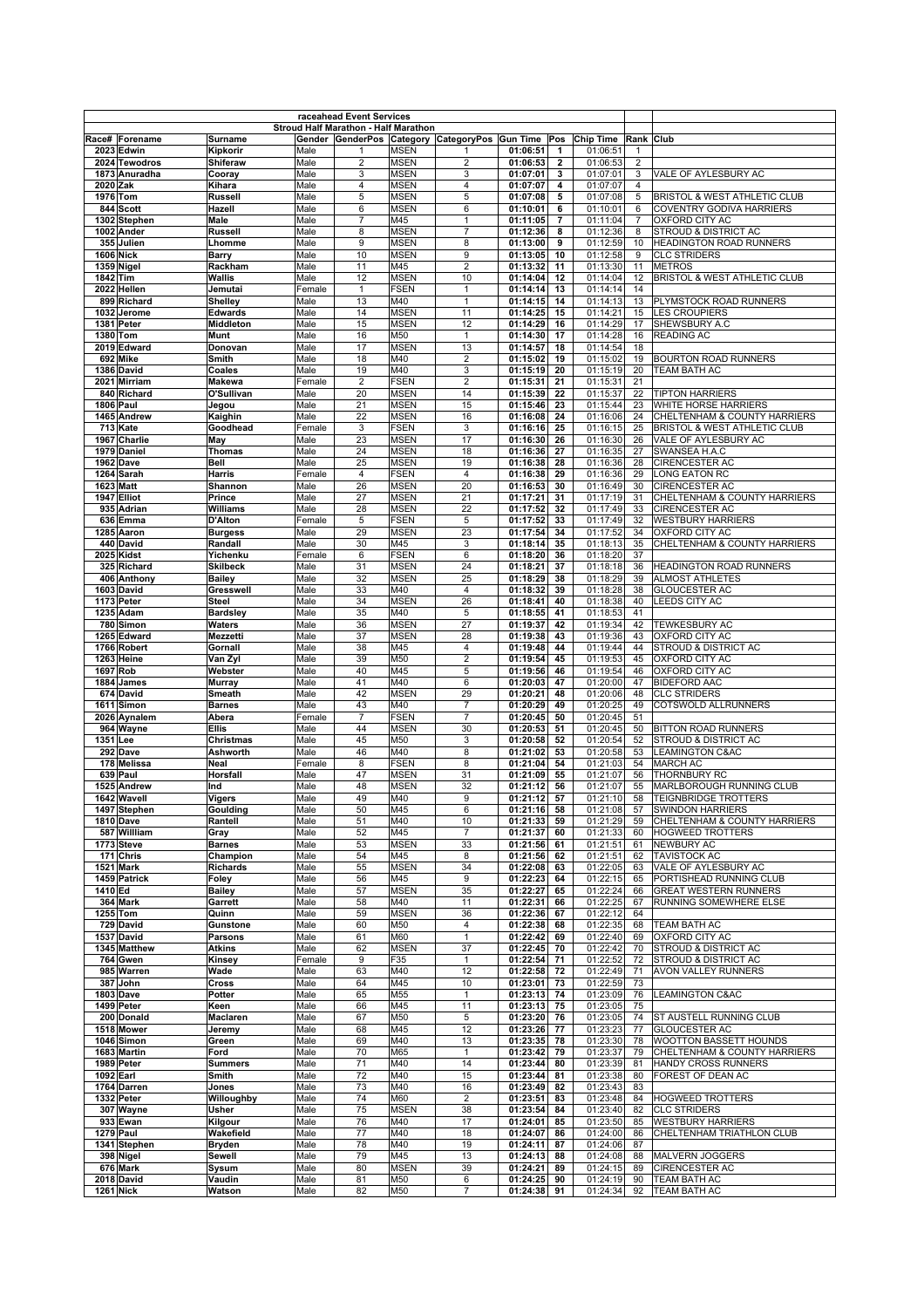|          | 1830 Bruce                | Moore             | Male         | 83         | M45                | 14              | 01:24:42             | 92         | 01:24:35             | 93  |                                  |
|----------|---------------------------|-------------------|--------------|------------|--------------------|-----------------|----------------------|------------|----------------------|-----|----------------------------------|
|          | 270 Liza                  | Barry             | Female       | 10         | <b>FSEN</b>        | 9               | 01:24:45             | 93         | 01:24:31             | 91  | <b>CLC STRIDERS</b>              |
| 1785 C   |                           | Gardiner          | Male         | 84         | <b>MSEN</b>        | 40              | 01:24:47             | 94         | 01:24:36             | 94  |                                  |
|          | 1727 James                |                   |              |            | <b>MSEN</b>        |                 | 01:24:50             |            | 01:24:40             | 95  |                                  |
|          |                           | <b>Bingham</b>    | Male         | 85         |                    | 41              |                      | 95         |                      |     |                                  |
|          | 520 Steve                 | Cunliffe          | Male         | 86         | M55                | $\overline{2}$  | 01:24:55             | 96         | 01:24:48             | 96  | FOREST OF DEAN AC                |
|          | 1529 Laurent              | <b>Mallet</b>     | Male         | 87         | <b>MSEN</b>        | 42              | 01:24:59             | 97         | 01:24:52             | 97  |                                  |
|          | 1943 Sophie               | Voller            | Female       | 11         | <b>FSEN</b>        | 10              | 01:25:02             | 98         | 01:24:58             | 98  | <b>WESTBURY HARRIERS</b>         |
|          | 389 Oliver                | <b>Starkey</b>    | Male         | 88         | <b>MSEN</b>        | 43              | 01:25:08             | 99         | 01:25:02             | 99  | <b>SEVERN AC</b>                 |
|          | 372 Russell               | <b>Brooks</b>     | Male         | 89         | <b>MSEN</b>        | 44              | 01:25:14             | 100        | 01:25:07             | 100 | <b>ALMOST ATHLETES</b>           |
|          | 1377 Daniel               | Rumble            | Male         | 90         | <b>MSEN</b>        | 45              | 01:25:16             | 101        | 01:25:16             | 106 | <b>CANTERBURY HARRIERS</b>       |
|          |                           |                   |              |            |                    |                 |                      |            |                      |     |                                  |
|          | 1859 Matthew              | Crocker           | Male         | 91         | <b>MSEN</b>        | 46              | 01:25:19             | 102        | 01:25:09             | 101 | PORTISHEAD RUNNING CLUB          |
|          | 789 Peter                 | Lloyd             | Male         | 92         | M45                | 15              | 01:25:21             | 103        | 01:25:14             | 102 | <b>GLOUCESTER AC</b>             |
|          | 1456 Andrew               | Cleves            | Male         | 93         | <b>MSEN</b>        | 47              | 01:25:29             | 104        | 01:25:24             | 108 | <b>LES CROUPIERS</b>             |
|          | 1596 Matt                 | Downey            | Male         | 94         | <b>MSEN</b>        | 48              | 01:25:32             | 105        | 01:25:15             | 104 |                                  |
|          | 2011 Billy                | <b>Bradshaw</b>   | Male         | 95         | M45                | 16              | 01:25:32             | 106        | 01:25:16             | 105 | <b>CLC STRIDERS</b>              |
|          |                           |                   | Female       |            | F40                |                 | 01:25:33             | 107        |                      |     |                                  |
| 1871 Fee |                           | Maycock           |              | 12         |                    | $\mathbf{1}$    |                      |            | 01:25:18             | 107 |                                  |
|          | 49 Nick                   | Holliday          | Male         | 96         | M50                | 8               | 01:25:40             | 108        | 01:25:15             | 103 | <b>STROUD &amp; DISTRICT AC</b>  |
|          | 646 Peter                 | Dyer              | Male         | 97         | M40                | 20              | 01:25:48             | 109        | 01:25:35             | 109 |                                  |
|          | 1656 Martin               | Ineson            | Male         | 98         | <b>MSEN</b>        | 49              | 01:25:52             | 110        | 01:25:44             | 111 |                                  |
|          | 21 Rob                    | Maynard           | Male         | 99         | M40                | 21              | 01:25:52             | 111        | 01:25:42             | 110 |                                  |
|          | <b>2003 Ewen</b>          | Smith             | Male         | 100        | M40                | 22              | 01:25:55             | 112        | 01:25:48             |     | 112 BOURTON ROAD RUNNERS         |
|          |                           |                   |              |            |                    |                 |                      |            |                      |     |                                  |
|          | 675 Steve                 | <b>Bradley</b>    | Male         | 101        | <b>MSEN</b>        | 50              | 01:26:02             | 113        | 01:25:55             | 113 | <b>SEVERN AC</b>                 |
|          | 1782 Alan                 | Pitt              | Male         | 102        | M45                | 17              | 01:26:09             | 114        | 01:26:00             | 114 | <b>STROUD &amp; DISTRICT AC</b>  |
|          | 1050 Kevin                | Gord              | Male         | 103        | M40                | 23              | 01:26:16             | 115        | 01:26:05             | 115 | <b>FETCH EVERYONE</b>            |
|          | 1399 John                 | <b>Barnsley</b>   | Male         | 104        | M40                | 24              | 01:26:17             | 116        | 01:26:07             | 118 |                                  |
|          | 1242 Peter                | Farrugia          | Male         | 105        | M40                | 25              | 01:26:22             | 117        | 01:26:06             | 117 |                                  |
|          | 1664 Simon                | Peach             | Male         | 106        | M45                | 18              | 01:26:28             | 118        | 01:26:06             | 116 |                                  |
|          |                           |                   |              |            |                    |                 |                      |            | 01:26:13             |     |                                  |
|          | 1095 Rob                  | Watkins           | Male         | 107        | M40                | 26              | 01:26:31             | 119        |                      | 120 | THORNBURY RC                     |
|          | 1739 Scott                | Purnell           | Male         | 108        | <b>MSEN</b>        | 51              | 01:26:33             | 120        | 01:26:12             | 119 |                                  |
|          | 592 Michele               | Kerfoot           | Female       | 13         | F40                | $\overline{2}$  | 01:26:37             | 121        | 01:26:14             | 121 | <b>BITTON ROAD RUNNERS</b>       |
|          | 747 Luke                  | Howse             | Male         | 109        | <b>MSEN</b>        | 52              | 01:26:40             | 122        | 01:26:26             | 122 |                                  |
|          | 1025 Aileen               | <b>Brown</b>      | Female       | 14         | F45                | 1               | 01:26:42             | 123        | 01:26:39             | 125 | <b>GREAT WESTERN RUNNERS</b>     |
|          | 414 Kevin                 | Jackson           | Male         | 110        | M50                | 9               | 01:26:44             | 124        | 01:26:38             | 124 | <b>DURSLEY &amp; DISTRICT AC</b> |
|          |                           |                   |              |            |                    |                 |                      |            |                      |     |                                  |
|          | 635 Mark                  | James             | Male         | 111        | <b>MSEN</b>        | 53              | 01:26:51             | 125        | 01:26:45             | 128 | <b>SEVERN AC</b>                 |
|          | 1939 Alan                 | Reynolds          | Male         | 112        | M50                | 10              | 01:26:53             | 126        | 01:26:43             | 127 | WITNEY ROADRUNNERS               |
|          | 807 Jon                   | <b>Mansfield</b>  | Male         | 113        | M40                | 27              | 01:26:56             | 127        | 01:26:53             | 132 | <b>TEWKESBURY AC</b>             |
|          | 1949 Anicet Georges       | <b>Tchichouak</b> | Male         | 114        | M40                | 28              | 01:26:57             | 128        | 01:26:36             | 123 | <b>GLOUCESTER AC</b>             |
|          | 1791 David                | Durden            | Male         | 115        | M45                | 19              | 01:26:59             | 129        | 01:26:53             | 131 | <b>DURSLEY &amp; DISTRICT AC</b> |
|          |                           |                   |              |            | M45                |                 |                      | 130        |                      | 130 | <b>TEWKESBURY AC</b>             |
|          | 681 Nigel                 | <b>Tillott</b>    | Male         | 116        |                    | 20              | 01:27:00             |            | 01:26:48             |     |                                  |
|          | 679 Jonny                 | Rawlings          | Male         | 117        | M40                | 29              | 01:27:01             | 131        | 01:26:58             | 135 | <b>TEWKESBURY AC</b>             |
|          | 1984 Tom                  | Underhill         | Male         | 118        | <b>MSEN</b>        | 54              | 01:27:04             | 132        | 01:26:58             | 134 | <b>SERPENTINE</b>                |
|          | 1036 David                | Frost             | Male         | 119        | M45                | 21              | 01:27:07             | 133        | 01:26:48             | 129 | PARC BRYN BACH R.C.              |
|          | 753 Michael               | Stevenson         | Male         | 120        | M40                | 30              | 01:27:10             | 134        | 01:26:41             | 126 | <b>STROUD &amp; DISTRICT AC</b>  |
|          |                           |                   |              |            |                    |                 |                      |            |                      |     |                                  |
|          | 1094 James                | Cheseldine        | Male         | 121        | M40                | 31              | 01:27:11             | 135        | 01:27:02             | 136 | VEGETARIAN CYCLING AND AC        |
|          | 1836 Patrick              | Tarry             | Male         | 122        | <b>MSEN</b>        | 55              | 01:27:11             | 136        | 01:26:56             | 133 | <b>STROUD &amp; DISTRICT AC</b>  |
|          | 1183 Steve                | Coleman           | Male         | 123        | M45                | $\overline{22}$ | 01:27:16             | 137        | 01:27:04             | 137 | ASTLEY & TYLDSLEY ROAD RUNNERS   |
|          | 973 Richard               | Cannock           | Male         | 124        | <b>MSEN</b>        | 56              | 01:27:27             | 138        | 01:27:12             | 138 | <b>CLC STRIDERS</b>              |
|          | 867 John                  | Proctor           | Male         | 125        | M50                | 11              | 01:27:37             | 139        | 01:27:28             | 141 |                                  |
|          |                           |                   |              |            |                    |                 |                      |            |                      |     |                                  |
|          | 1903 Robert               | Harries           | Male         | 126        | M40                | 32              | 01:27:38             | 140        | 01:27:20             | 139 | <b>WESSEX WIZARDS</b>            |
|          | 1689 Louise               | <b>Bardsley</b>   | Female       | 15         | <b>FSEN</b>        | 11              | 01:27:52             | 141        | 01:27:30             | 143 | <b>READING AC</b>                |
|          | 483 Paul                  | Lockyer           | Male         | 127        | <b>MSEN</b>        | 57              | 01:27:52             | 142        | 01:27:43             | 145 | <b>TEWKESBURY AC</b>             |
|          | 1551 Andrew               | May               | Male         | 128        | M40                | 33              | 01:27:53             | 143        | 01:27:29             | 142 | <b>HOGWEED TROTTERS</b>          |
|          | 471 Rob                   | Herbert           | Male         | 129        | <b>MSEN</b>        | 58              | 01:27:59             | 144        | 01:27:45             | 146 |                                  |
|          |                           |                   |              |            |                    |                 |                      |            |                      |     |                                  |
|          | 1902 Chris                | <b>Absolom</b>    | Male         | 130        | M50                | 12              | 01:28:01             | 145        | 01:27:43             | 144 |                                  |
|          | 1589 Peter                | Green             | Male         | 131        | M40                | 34              | 01:28:02             | 146        | 01:27:27             | 140 | <b>SOMER AC</b>                  |
|          | 704 Matt                  | Boon              | Male         | 132        | <b>MSEN</b>        | 59              | 01:28:07             | 147        | 01:27:49             | 147 | TRI TEAM GLOS                    |
|          | 1880 Darren               | Long              | Male         | 133        | <b>MSEN</b>        | 60              | 01:28:22             | 148        | 01:28:15             | 150 | <b>BOURTON ROAD RUNNERS</b>      |
|          | 1062 Edward               |                   |              |            |                    |                 |                      |            |                      |     | <b>ALMOST ATHLETES</b>           |
|          | 816 Chris                 |                   |              |            |                    |                 |                      |            |                      |     |                                  |
|          |                           | Collier           | Male         | 134        | M50                | 13              | 01:28:26             | 149        | 01:28:12             | 148 |                                  |
|          |                           | Garbett           | Male         | 135        | M45                | 23              | 01:28:28             | 150        | 01:28:18             | 151 | STROUD & DISTRICT AC             |
|          | 464 Rachel                | Vines             | Female       | 16         | <b>FSEN</b>        | 12              | 01:28:30             | 151        | 01:28:15             | 149 | <b>CLC STRIDERS</b>              |
|          | 177 Anne                  | Williams          | Female       | 17         | <b>F40</b>         | 3               | 01:28:31 152         |            | 01:28:27             |     | 156 ITEWKESBURY AC               |
|          | 896 Daniel                | Webb              |              | 136        | <b>MSEN</b>        | 61              | 01:28:33 153         |            | 01:28:26             |     | 155 TEWKESBURY AC                |
|          |                           |                   | Male         |            |                    |                 |                      |            |                      |     |                                  |
|          | 1524 Russell              | <b>Dobbs</b>      | Male         | 137        | <b>MSEN</b>        | 62              | 01:28:34             | 154        | 01:28:22             | 152 | <b>ISLWYN RUNNING CLUB</b>       |
|          | 552 Dale                  | Midwinter         | Male         | 138        | M45                | 24              | 01:28:38             | 155        | 01:28:23             | 153 | <b>ALMOST ATHLETES</b>           |
|          | 1020 David                | Johnson           | Male         | 139        | <b>MSEN</b>        | 63              | 01:28:46             | 156        | 01:28:25             | 154 | COLLINGWOOD AC                   |
|          | 548 Mike                  | Caulfield         | Male         | 140        | M40                | 35              | 01:28:47             | 157        | 01:28:43             | 160 | <b>HEREFORD COURIERS</b>         |
|          | 189 Mathew                | Payne             | Male         | 141        | <b>MSEN</b>        | 64              | 01:28:53             | 158        | 01:28:49             | 161 |                                  |
|          | <b>1959 Nick</b>          | <b>Braid</b>      | Male         | 142        | <b>MSEN</b>        | 65              | 01:28:56             | 159        | 01:28:38             | 158 |                                  |
|          |                           |                   |              |            |                    |                 |                      |            |                      |     |                                  |
|          | 61 Nicholas               | <b>Daniels</b>    | Male         | 143        | M45                | 25              | 01:29:08             | 160        | 01:29:01             | 163 |                                  |
|          | 240 Andrew                | <b>Scott</b>      | Male         | 144        | M45                | 26              | 01:29:14             | 161        | 01:29:07             | 164 | MALVERN JOGGERS                  |
|          | 1494 Andrew               | Sheward           | Male         | 145        | <b>MSEN</b>        | 66              | 01:29:15             | 162        | 01:28:35             | 157 |                                  |
|          | 1794 James                | Lewes             | Male         | 146        | M40                | 36              | 01:29:16 163         |            | 01:28:59             | 162 |                                  |
|          | 1990 Mario                | Hahnel            | Male         | 147        | <b>MSEN</b>        | 67              | 01:29:29             | 164        | 01:29:23             |     | 173 HIGHWORTH RC                 |
|          | 1849 Eric                 | Davey             | Male         | 148        | M60                | 3               | 01:29:30             | 165        | 01:29:26             | 174 | <b>LLANELLI AC</b>               |
|          | 1333 David                | Adams             | Male         | 149        | M40                | 37              | 01:29:31             | 166        | 01:29:21             | 171 | <b>STROUD &amp; DISTRICT AC</b>  |
|          |                           |                   |              |            |                    |                 |                      |            |                      |     |                                  |
|          | 1715 George               | Ind               | Male         | 150        | <b>MSEN</b>        | 68              | 01:29:32             | 167        | 01:29:28             | 176 | <b>STROUD &amp; DISTRICT AC</b>  |
|          | 1536 Garrett              | Gloyn             | Male         | 151        | M65                | $\overline{c}$  | 01:29:32             | 168        | 01:29:16             | 167 |                                  |
|          | 216 Ben                   | D'Arcy            | Male         | 152        | <b>MSEN</b>        | 69              | 01:29:36             | 169        | 01:29:19             | 169 | <b>STROUD &amp; DISTRICT AC</b>  |
|          | 1523 Tom                  | Nolan             | Male         | 153        | <b>MSEN</b>        | 70              | 01:29:38             | 170        | 01:28:41             | 159 |                                  |
|          | 880 Constant              | Fischer           | Male         | 154        | M40                | 38              | 01:29:40             | 171        |                      | 172 |                                  |
|          |                           |                   |              |            |                    |                 |                      |            | 01:29:23             |     |                                  |
|          | 1691 Alex                 | Golding           | Male         | 155        | <b>MSEN</b>        | 71              | 01:29:42             | 172        | 01:29:20             | 170 | THAMES VALLEY TRIATHLETES        |
|          | 1336 Stuart               | Jelliss           | Male         | 156        | <b>MSEN</b>        | 72              | 01:29:51             | 173        | 01:29:44             | 180 |                                  |
|          | 730 Roddy                 | Gosden            | Male         | 157        | M40                | 39              | 01:29:54             | 174        | 01:29:48             | 181 |                                  |
|          | 47 Pete                   | Clark             | Male         | 158        | M40                | 40              | 01:29:55             | 175        | 01:29:33             | 177 | <b>BITTON ROAD RUNNERS</b>       |
|          | 1602 Gareth               | <b>Scott</b>      | Male         | 159        | <b>MSEN</b>        | 73              | 01:29:56             | 176        | 01:29:41             | 179 |                                  |
|          |                           |                   |              |            |                    |                 |                      |            |                      |     |                                  |
|          | 913 Stephen               | Pick              | Male         | 160        | <b>MSEN</b>        | 74              | 01:29:59             | 177        | 01:29:19             | 168 |                                  |
|          | 905 Graham                | Reed              | Male         | 161        | M40                | 41              | 01:30:00             | 178        | 01:29:08             | 165 |                                  |
|          | 236 Michael               | Day               | Male         | 162        | M45                | 27              | 01:30:02             | 179        | 01:29:52             | 182 |                                  |
|          | 1319 Tara                 | Wheeler           | Female       | 18         | F40                | 4               | 01:30:12             | 180        | 01:29:27             | 175 |                                  |
|          | 912 Duncan                | <b>Brett</b>      | Male         | 163        | <b>MSEN</b>        | 75              | 01:30:13             | 181        | 01:29:39             | 178 |                                  |
|          | 1968 Chris                | Porton            | Male         | 164        | <b>MSEN</b>        | 76              | 01:30:16             | 182        | 01:30:08             | 184 |                                  |
|          |                           |                   |              |            |                    |                 |                      |            |                      |     |                                  |
|          | 531 Justin                | Mcevoy            | Male         | 165        | <b>MSEN</b>        | 77              | 01:30:17             | 183        | 01:30:11             | 185 | <b>STROUD &amp; DISTRICT AC</b>  |
|          | 693 Francis<br>1146 Jimmy | King<br>Lowther   | Male<br>Male | 166<br>167 | <b>MSEN</b><br>M45 | 78<br>28        | 01:30:25<br>01:30:25 | 184<br>185 | 01:29:16<br>01:30:05 | 166 | 183 AVON VALLEY RUNNERS          |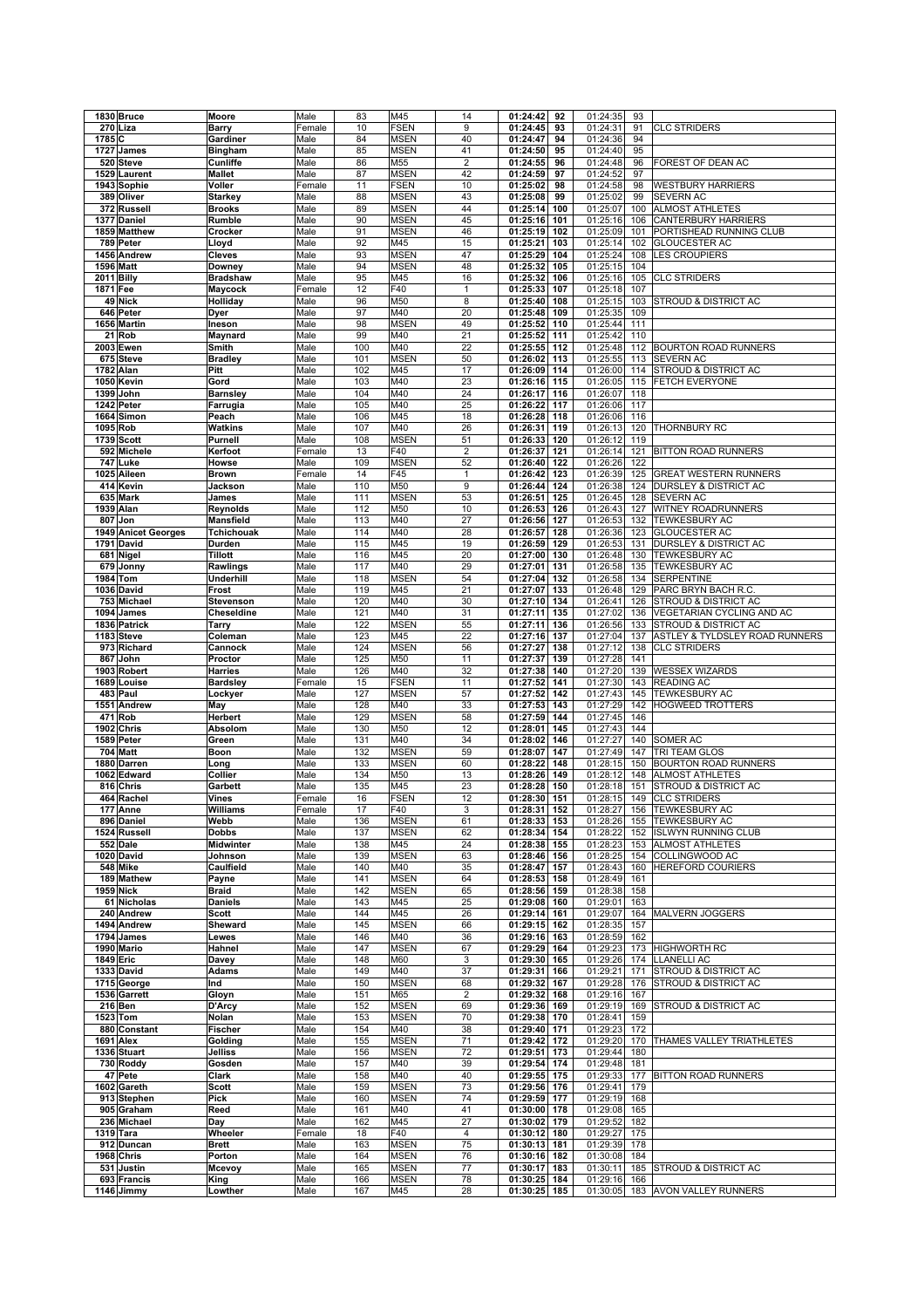|          | 963 Mark                   | <b>Campion-Smith</b>      | Male           | 168        | <b>MSEN</b>                | 79                  | 01:30:29<br>186                    | 01:30:19             | 186        |                                               |
|----------|----------------------------|---------------------------|----------------|------------|----------------------------|---------------------|------------------------------------|----------------------|------------|-----------------------------------------------|
|          | 480 Robin                  | <b>Bereza</b>             | Male           | 169        | M60                        | 4                   | 01:30:32<br>187                    | 01:30:22             | 187        | WYE VALLEY RUNNERS                            |
|          | 784 Stephen                | <b>Knibbs</b>             | Male           | 170        | <b>MSEN</b>                | 80                  | 188<br>01:30:34                    | 01:30:26             | 189        |                                               |
|          | 1208 Andy                  | Lewis                     | Male           | 171        | M45                        | 29                  | 01:30:38<br>189                    | 01:30:28             | 190        | REALBUZZ RUN BRITAIN                          |
|          | 379 Derek                  | Lightstone                | Male           | 172        | M60                        | 5                   | 01:30:39<br>190                    | 01:30:32             | 191        | SEVERN AC                                     |
|          | <b>1674 Nick</b>           | Langridge                 | Male           | 173        | M55                        | 3                   | 01:30:49<br>191                    | 01:30:33             | 192        | THORNBURY RC                                  |
|          | 834 Christopher            | Ford                      | Male           | 174        | <b>MSEN</b>                | 81                  | 01:30:55<br>192                    | 01:30:51             | 201        | LEDBURY & DISTRICT HARRIERS                   |
|          | 1972 Stephen               | Mcclemont                 | Male           | 175        | M40                        | 42                  | 01:30:55<br>193                    | 01:30:33             | 194        |                                               |
|          | 744 Lucian                 | <b>Mindrila</b>           | Male           | 176        | <b>MSEN</b>                | 82                  | 01:30:57<br>194                    | 01:30:42             | 196        |                                               |
|          | 1203 Andrew                | Mchardy                   | Male           | 177        | <b>MSEN</b>                | 83                  | 01:30:57<br>195                    | 01:30:25             | 188        |                                               |
|          | 1639 Owen                  | Jennings                  | Male           | 178        | <b>MSEN</b>                | 84                  | 01:30:57<br>196<br>197             | 01:30:33             | 193<br>197 |                                               |
|          | 55 Paul<br>1192 Harvey     | Wellings                  | Male           | 179<br>180 | <b>MSEN</b><br>M40         | 85<br>43            | 01:30:59<br>01:31:00<br>198        | 01:30:46<br>01:30:36 | 195        | DURSLEY & DISTRICT AC                         |
|          |                            | Niblett                   | Male           |            |                            |                     | 01:31:13<br>199                    |                      | 202        |                                               |
|          | 493 Matthew<br>1286 Mathew | Porter-Bryant             | Male           | 181        | <b>MSEN</b>                | 86                  | 01:31:17<br>200                    | 01:31:04             | 205        | TEAM BATH AC                                  |
|          |                            | Leese                     | Male           | 182        | <b>MSEN</b>                | 87                  | 201                                | 01:31:12             | 204        |                                               |
|          | 17 Alan<br>661 Fred        | Williams<br>Ward          | Male           | 183<br>184 | <b>MSEN</b>                | 88                  | 01:31:23<br>01:31:34<br>202        | 01:31:06<br>01:30:50 | 199        | <b>TAMAR TROTTERS</b>                         |
|          | 1835 Scott                 | Ashby                     | Male<br>Male   | 185        | <b>MSEN</b><br><b>MSEN</b> | 89<br>90            | 01:31:37<br>203                    | 01:31:35             | 210        | <b>PIONEERS</b>                               |
|          | 1509 Philip                | Court                     | Male           | 186        | M40                        | 44                  | 01:31:41<br>204                    | 01:31:20             | 208        | <b>WESTBURY HARRIERS</b>                      |
|          | 1064 Alison                | <b>Bagnall</b>            | Female         | 19         | F40                        | $\overline{5}$      | 01:31:47<br>205                    | 01:31:42             | 215        | STRATFORD UPON AVON AC                        |
|          | 290 lan                    | <b>Baker</b>              | Male           | 187        | <b>MSEN</b>                | 91                  | 01:31:50<br>206                    | 01:31:41             | 213        | <b>TEWKESBURY AC</b>                          |
|          | 667 Omar                   | Alim                      | Male           | 188        | <b>MSEN</b>                | 92                  | 01:31:50<br>207                    | 01:31:05             | 203        | GLOUCESTER AC                                 |
|          | 1346 Claire                | <b>Beatty</b>             | Female         | 20         | <b>FSEN</b>                | 13                  | 01:31:52<br>208                    | 01:31:47             | 216        | <b>LES CROUPIERS</b>                          |
|          | 936 Nicholas               | <b>Hitchcroft</b>         | Male           | 189        | <b>MSEN</b>                | 93                  | 209<br>01:31:55                    | 01:31:37             | 212        |                                               |
|          | 1986 Toby                  | Wallace                   | Male           | 190        | <b>MSEN</b>                | 94                  | 01:31:56<br>210                    | 01:31:17             | 207        |                                               |
|          | 577 Chris                  | Gee                       | Male           | 191        | M40                        | 45                  | 01:32:01<br>211                    | 01:31:42             | 214        |                                               |
|          | 1207 Ben                   | Dix                       | Male           | 192        | <b>MSEN</b>                | 95                  | 01:32:06<br>212                    | 01:30:48             | 198        |                                               |
|          | 129 Rachael                | <b>Elkins</b>             | Female         | 21         | <b>FSEN</b>                | 14                  | 01:32:09<br>213                    | 01:31:14             | 206        |                                               |
|          | 647 Mark                   | Giaquinto                 | Male           | 193        | <b>MSEN</b>                | 96                  | 01:32:12<br>214                    | 01:31:32             | 209        |                                               |
|          | 1305 John                  | Campanelli                | Male           | 194        | M45                        | 30                  | 01:32:22<br>215                    | 01:31:53             | 217        |                                               |
|          | 734 Lisa                   | <b>Bennett</b>            | Female         | 22         | F40                        | 6                   | 01:32:23<br>216                    | 01:32:17             | 222        | TEAM BATH AC                                  |
|          | 890 Daniel                 | <b>Brook</b>              | Male           | 195        | <b>MSEN</b>                | 97                  | 01:32:23<br>217                    | 01:32:10             | 221        | STROUD & DISTRICT AC                          |
|          | 1099 Adam                  | Smith                     | Male           | 196        | <b>MSEN</b>                | 98                  | 01:32:24<br>218                    | 01:32:05             | 220        | <b>CARDIFF HARLIQUINNS</b>                    |
|          | 1651 John                  | <b>Maltby</b>             | Male           | 197        | M45                        | 31                  | 01:32:27<br>219                    | 01:32:02             | 218        |                                               |
|          | 475 Nicholas               | Kimberlee                 | Male           | 198        | M45                        | 32                  | 01:32:27<br>220                    | 01:32:03             | 219        |                                               |
| 1034 lan |                            | <b>Boulton</b>            | Male           | 199        | <b>MSEN</b>                | 99                  | 01:32:33<br>221                    | 01:32:19             | 223        | STROUD & DISTRICT AC                          |
|          | 596 Adam                   | <b>Atkins</b>             | Male           | 200        | <b>MSEN</b>                | 100                 | 01:32:38<br>222                    | 01:32:23             | 224        |                                               |
|          | 1143 Kenneth               | Sears                     | Male           | 201        | M55                        | 4                   | 01:32:39<br>223                    | 01:32:24             | 225        | <b>ALMOST ATHLETES</b>                        |
|          | 1100 Mario                 | Mcnamara                  | Male           | 202        | M50                        | 14                  | 01:32:40<br>224                    | 01:32:31             | 228        | STROUD & DISTRICT AC                          |
|          | 1855 Ricky                 | Newton                    | Male           | 203        | <b>MSEN</b>                | 101                 | 01:32:42<br>225                    | 01:30:51             | 200        |                                               |
|          | 1507 Wayne                 | Cox                       | Male           | 204        | <b>MSEN</b>                | 102                 | 01:32:43<br>226                    | 01:31:36             | 211        |                                               |
|          | 1003 Mark                  | Thompson                  | Male           | 205        | M40                        | 46                  | 01:32:53<br>227                    | 01:32:42             | 232        | <b>SLINN ALLSTARS</b>                         |
|          | 486 Louise                 | Durman                    | Female         | 23         | <b>FSEN</b>                | 15                  | 01:33:01<br>228                    | 01:32:25             | 226        | STROUD & DISTRICT AC                          |
|          | 1293 Trevor                | <b>Scott</b>              | Male           | 206        | <b>MSEN</b>                | 103                 | 01:33:03<br>229                    | 01:32:28             | 227        |                                               |
|          | 641 Joel                   | Freeland                  | Male           | 207        | <b>MSEN</b>                | 104                 | 01:33:05<br>230                    | 01:32:35             | 230        |                                               |
|          | 875 Adrian                 | Lavery                    | Male           | 208        | M50                        | 15                  | 01:33:11<br>231                    | 01:32:51             | 234        | <b>TEWKESBURY AC</b>                          |
|          | 1468 Michael               | Wheatley                  | Male           | 209        | <b>MSEN</b>                | 105                 | 01:33:16 232                       | 01:33:04             | 240        |                                               |
|          | 386 Geoffrey               | Harris                    | Male           | 210        | M45                        | 33                  | 01:33:21<br>233                    | 01:33:05             | 242        | NEWQUAY ROADRUNNERS                           |
|          | 1733 Mike                  | Lemon                     | Male           | 211        | M45                        | 34                  | 01:33:24<br>234                    | 01:33:00             | 238        | <b>BEARBROOK JOGGERS</b>                      |
|          | 677 Nick                   | Spice                     | Male           | 212        | <b>MSEN</b>                | 106                 | 01:33:27<br>235                    | 01:33:11             | 243        | <b>ALMOST ATHLETES</b>                        |
| 1221 Roy |                            | Hayward                   | Male           | 213        | M40                        | 47                  | 01:33:28<br>236                    | 01:32:53             | 235        | TEAM BATH AC                                  |
|          | 1874 Andrew                | Luce                      | Male           | 214        | <b>MSEN</b>                | 107                 | 01:33:31<br>237                    | 01:33:04             | 241        |                                               |
|          | 1740 Sharon                | Peters                    | Female         | 24         | F40                        | $\overline{7}$      | 01:33:33<br>238                    | 01:33:13             | 244        |                                               |
|          | 1284 Stuart                | Jones                     | Male           | 215        | M40                        | 48                  | 01:33:34<br>239                    | 01:33:14             | 245        |                                               |
|          | 521 Matt                   | Peplow                    | Male           | 216        | <b>MSEN</b>                | 108                 | 01:33:35<br>240                    | 01:32:46             | 233        |                                               |
|          | 1490 Simon                 | Dee                       | Male           | 217        | M45                        | 35                  | 01:33:35<br>241                    | 01:32:54             | 236        | <b>CLC STRIDERS</b>                           |
|          | 981 Andy                   |                           |                |            |                            |                     |                                    |                      |            |                                               |
|          |                            | Park                      | Male           | 218        | M40                        | 49                  | 242<br>01:33:37                    | 01:33:02             | 239        |                                               |
|          | 172 Haydn                  | Smith                     | Male           | 219        | <b>MSEN</b>                | 109                 | 01:33:40<br>243                    | 01:33:14             | 246        | <b>DURSLEY &amp; DISTRICT AC</b>              |
|          | <b>1016 Nick</b>           | <b>Butler</b>             | Male           | 220        | <b>MSEN</b>                | 110                 | 01:33:45<br>244                    | 01:33:21             | 247        | <b>DURHAM UNIVERSITY</b>                      |
|          | 1952 Antony                | Foster                    | Male           | 221        | M45                        | 36                  | 01:33:45<br>245                    | 01:33:38             | 254        |                                               |
|          | 1495∣Jason                 | Smith                     | Male           | 222        | MSEN                       | 111                 | 01:33:45 246                       | 01:33:38 253         |            |                                               |
|          | 509 Jonathan               | Rawlings                  | Male           | 223        | M40                        | 50                  | 01:33:46 247                       | 01:33:22             | 248        |                                               |
|          | 442 Neil                   | Newman                    | Male           | 224        | <b>MSEN</b>                | 112                 | 01:33:47<br>248                    | 01:33:43             | 258        | CORSHAM RUNNING CLUB                          |
|          | 9 William                  | Sumpter                   | Male           | 225        | <b>MSEN</b>                | 113                 | 01:33:49<br>249                    | 01:33:38             | 255        |                                               |
|          | 1011 Jamie                 | Andrew                    | Male           | 226        | <b>MSEN</b>                | 114                 | 01:33:50<br>250                    | 01:33:35             | 251        | ST AUSTELL RUNNING CLUB                       |
|          | 1885 Chris                 | Hope                      | Male           | 227        | M45                        | 37                  | 01:33:52<br>251                    | 01:33:32             | 250        | <b>BITTON ROAD RUNNERS</b>                    |
|          | 1633 George                | Lippiatt                  | Male           | 228        | <b>MSEN</b>                | 115                 | 01:33:52<br>252                    | 01:33:23             | 249        |                                               |
|          | 1686 Helen                 | Gumbleton                 | Female         | 25         | F35                        | $\overline{c}$      | 01:33:58<br>253                    | 01:33:47             | 259        | TOWN COUNTRY HARRIERS                         |
|          | 1018 Patrick               | Coinstone                 | Male           | 229        | M50                        | 16                  | 01:34:00<br>254                    | 01:32:55             | 237<br>261 |                                               |
|          | 665 Pete<br>1463 Paul      | Woolford<br>Kent          | Male<br>Male   | 230<br>231 | <b>MSEN</b><br><b>MSEN</b> | 116<br>117          | 01:34:07<br>255<br>01:34:07<br>256 | 01:33:52             | 256        | <b>HOGWEED TROTTERS</b>                       |
|          | 1654 Rob                   | Freckleton                | Male           | 232        | <b>MSEN</b>                | 118                 | 01:34:10 257                       | 01:33:39<br>01:33:51 | 260        |                                               |
|          | 582 Kenneth                | <b>Burke</b>              | Male           | 233        | <b>MSEN</b>                | 119                 | 01:34:12<br>258                    | 01:32:33             | 229        |                                               |
|          | 1834 Dean                  | Thornton                  | Male           | 234        | M45                        | 38                  | 01:34:18<br>259                    | 01:33:57             | 262        | <b>WESTBURY HARRIERS</b>                      |
|          | 1554 Christopher           | White                     | Male           | 235        | <b>MSEN</b>                | 120                 | 01:34:19<br>260                    | 01:34:01             | 265        |                                               |
|          | 699 Paul                   | Thomas                    | Male           | 236        | M40                        | 51                  | 01:34:20<br>261                    | 01:34:02             | 267        | <b>ALMOST ATHLETES</b>                        |
|          | 806 Neil Robert            | Evans                     | Male           | 237        | M45                        | 39                  | 01:34:22<br>262                    | 01:34:02             | 266        | TEWKESBURY AC                                 |
|          | 1406 Richard               | Norris                    | Male           | 238        | M50                        | 17                  | 01:34:23<br>263                    | 01:33:36             | 252        |                                               |
|          | 943 Robert                 | Lynch                     | Male           | 239        | <b>MSEN</b>                | 121                 | 01:34:23<br>264                    | 01:33:41             | 257        | <b>CLC STRIDERS</b>                           |
|          | 1367 Debbie                | Jones                     | Female         | 26         | <b>FSEN</b>                | 16                  | 01:34:26<br>265                    | 01:34:14             | 276        | CHIPPENHAM HARRIERS                           |
|          | 1361 Paul                  | Grabowski                 | Male           | 240        | <b>MSEN</b>                | 122                 | 01:34:26<br>266                    | 01:34:14             | 277        | CHIPPENHAM HARRIERS                           |
|          | 1014 Duncan                | <b>Mounsor</b>            | Male           | 241        | M40                        | 52                  | 01:34:28<br>267                    | 01:34:01             | 264        | <b>ALMOST ATHLETES</b>                        |
|          | 1073 John                  | <b>Mcneilly</b>           | Male           | 242        | M60                        | 6                   | 01:34:28<br>268                    | 01:34:05             | 270        | <b>GREAT WESTERN RUNNERS</b>                  |
|          | 1698 Chloe                 | <b>Brown</b>              | Female         | 27         | <b>FSEN</b>                | 17                  | 01:34:30<br>269                    | 01:34:03             | 269        |                                               |
|          | 1005 Lucy                  | Proctor                   | Female         | 28         | FSEN                       | 18                  | 01:34:31<br>270                    | 01:34:13             | 275        |                                               |
|          | 1626 Robert                | <b>Hopkins</b>            | Male           | 243        | <b>MSEN</b>                | 123                 | 01:34:32<br>271                    | 01:34:12             | 274        | THORNBURY RC                                  |
|          | 1545 Paul                  | <b>Hursthouse</b>         | Male           | 244        | M40                        | 53                  | 01:34:34<br>272                    | 01:32:40             | 231        |                                               |
|          | 50 Marc                    | <b>Bostock</b>            | Male           | 245        | <b>MSEN</b>                | 124                 | 01:34:36<br>273                    | 01:34:22             | 284        | <b>WESTON ATHLETIC CLUB</b>                   |
|          | 360 Thomas                 | Swain                     | Male           | 246        | <b>MSEN</b>                | 125                 | 01:34:37<br>274                    | 01:34:14             | 278        |                                               |
|          | 620 David                  | <b>Smart</b>              | Male           | 247        | M45                        | 40                  | 01:34:39<br>275                    | 01:34:02             | 268        | NAILSEA RUNNING CLUB                          |
|          | 1400 Nathan                | Smith                     | Male           | 248        | <b>MSEN</b>                | 126                 | 01:34:40<br>276                    | 01:34:11             | 273        | STROUD & DISTRICT AC                          |
|          | 950 Hayley                 | Winters                   | Female         | 29         | <b>FSEN</b>                | 19                  | 01:34:40<br>277                    | 01:34:24             | 285        | GLOUCESTER AC                                 |
|          | 1107 Karen<br>860 David    | Galpin<br><b>Proffitt</b> | Female<br>Male | 30<br>249  | F45<br>M55                 | $\overline{c}$<br>5 | 01:34:43<br>278<br>01:34:45 279    | 01:34:29<br>01:34:09 | 286<br>272 | <b>ALMOST ATHLETES</b><br>NEWPORT HARRIERS AC |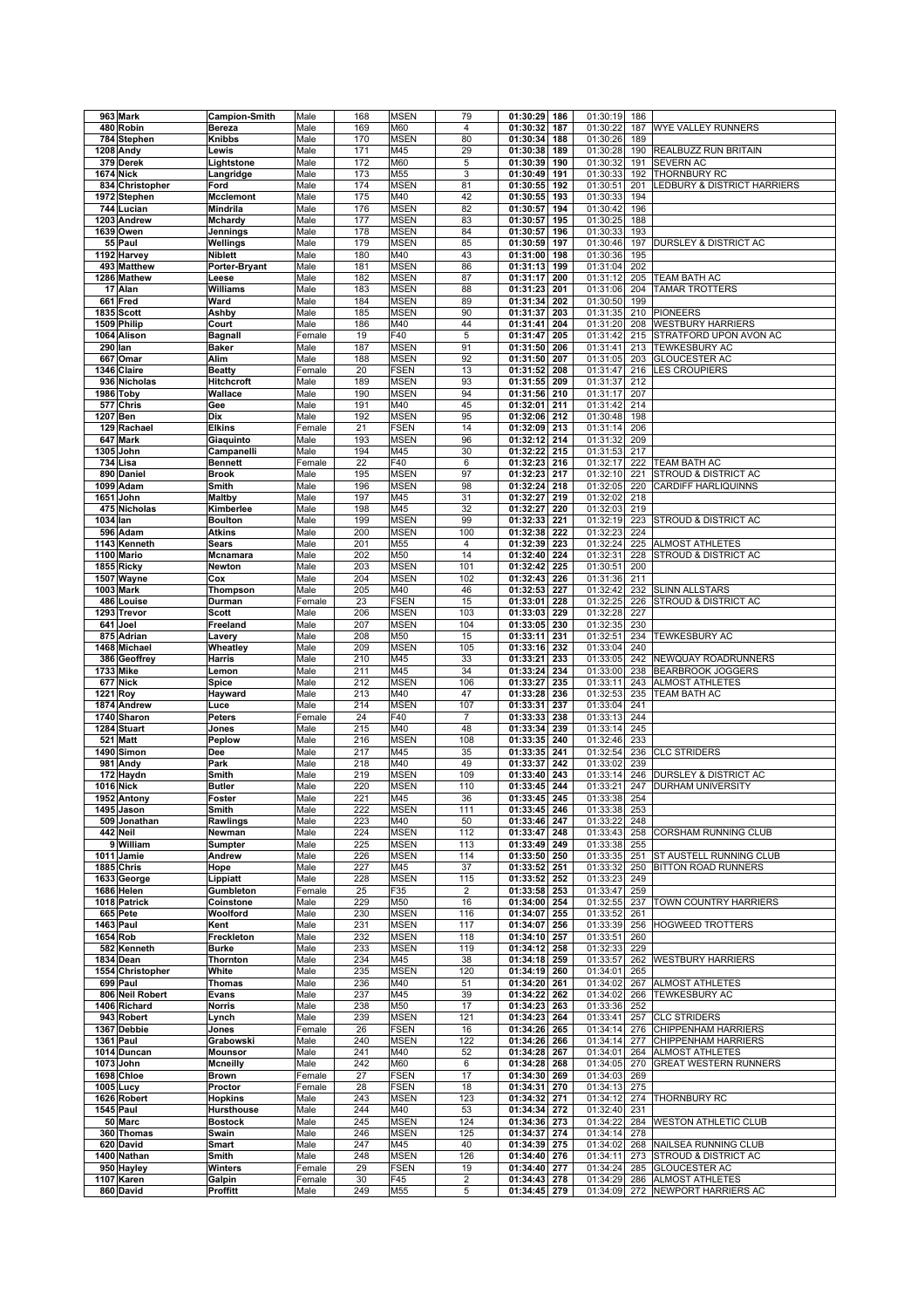|                  | 1482 Ed                 | Archer                | Male           | 250       | <b>MSEN</b>        | 127                     | 01:34:46             | 280        | 01:34:19             | 280 |                                |
|------------------|-------------------------|-----------------------|----------------|-----------|--------------------|-------------------------|----------------------|------------|----------------------|-----|--------------------------------|
|                  | 134 Mouse               | Clutterbuck           | Male           | 251       | M45                | 41                      | 01:34:47             | 281        | 01:34:21             | 282 | DURSLEY & DISTRICT AC          |
| 1531 Vic         |                         | Garner                | Male           | 252       | M60                | $\overline{7}$          | 01:34:50             | 282        | 01:34:22             | 283 | <b>HOGWEED TROTTERS</b>        |
| 1138 lan         |                         | Pople                 | Male           | 253       | M55                | 6                       | 01:35:02             | 283        | 01:34:43             | 287 | CIRENCESTER AC                 |
|                  | 992 Marcus              | Angell                | Male           | 254       | MSEN               | 128                     | 01:35:05             | 284        | 01:34:15             | 279 |                                |
|                  | 1466 Andrew             | Clay                  | Male           | 255       | <b>MSEN</b>        | 129                     | 01:35:08             | 285        | 01:34:06             | 271 |                                |
|                  | 1677 Jonty              | <b>Messer</b>         | Male           | 256       | <b>MSEN</b>        | 130                     | 01:35:09             | 286        | 01:34:21             | 281 |                                |
|                  | 492 Rosamund            |                       |                |           |                    |                         |                      |            |                      |     | STONE MASTER MARATHONERS       |
|                  |                         | <b>Barker</b>         | Female         | 31        | F45                | 3                       | 01:35:16             | 287        | 01:35:08             | 294 |                                |
|                  | 1337 Spencer            | Culley                | Male           | 257       | <b>MSEN</b>        | 131                     | 01:35:16             | 288        | 01:35:14             | 295 | ST AUSTELL RUNNING CLUB        |
|                  | 798 Chris               | <b>Bailey</b>         | Male           | 258       | M40                | 54                      | 01:35:17             | 289        | 01:35:07             | 293 | WYE VALLEY RUNNERS             |
|                  | 1134 Mungo              | Park                  | Male           | 259       | M55                | $\overline{7}$          | 01:35:24             | 290        | 01:35:06             | 292 | <b>TEWKESBURY AC</b>           |
|                  | 775 Adam                | <b>Tipper</b>         | Male           | 260       | <b>MSEN</b>        | 132                     | 01:35:25             | 291        | 01:35:15             | 296 |                                |
|                  | 1365 Jackie             | Mather                | Female         | 32        | F45                | $\overline{4}$          | 01:35:28             | 292        | 01:34:50             | 289 | LONG EATON RC                  |
|                  | 1526 Clive              | Gwatkin               | Male           | 261       | <b>MSEN</b>        | 133                     | 01:35:34             | 293        | 01:34:53             | 290 |                                |
| 1180 Ben         |                         | Morris                | Male           | 262       | <b>MSEN</b>        | 134                     | 01:35:55             | 294        | 01:35:42             | 306 |                                |
|                  | 42 Richard              | <b>Phillips</b>       | Male           | 263       | M45                | 42                      | 01:36:00             | 295        | 01:35:42             | 305 | <b>THORNBURY RC</b>            |
|                  |                         |                       |                |           |                    |                         |                      |            |                      |     |                                |
|                  | 1853 Andy               | Kennard               | Male           | 264       | <b>MSEN</b>        | 135                     | 01:36:01             | 296        | 01:35:44             | 307 |                                |
| 1763 Jon         |                         | Rowles                | Male           | 265       | <b>MSEN</b>        | 136                     | 01:36:01             | 297        | 01:34:48             | 288 |                                |
|                  | 1114 Adam               | Tavner                | Male           | 266       | M40                | 55                      | 01:36:02             | 298        | 01:35:53             | 310 | STROUD & DISTRICT AC           |
|                  | 199 Colin               | Baker                 | Male           | 267       | M40                | 56                      | 01:36:02             | 299        | 01:35:57             | 312 | FOREST OF DEAN AC              |
|                  | 228 Steve               | Charlwood             | Male           | 268       | <b>MSEN</b>        | 137                     | 01:36:04             | 300        | 01:34:00             | 263 |                                |
|                  | 1368 Tom                | <b>Burton</b>         | Male           | 269       | <b>MSEN</b>        | 138                     | 01:36:06             | 301        | 01:35:21             | 300 |                                |
| <b>1413 Will</b> |                         | Searight              | Male           | 270       | <b>MSEN</b>        | 139                     | 01:36:09             | 302        | 01:35:58             | 313 |                                |
|                  | 993 James               | <b>Eyles</b>          | Male           | 271       | <b>MSEN</b>        | 140                     | 01:36:12             | 303        | 01:35:22             | 301 |                                |
|                  | 1580 Steve              | <b>Maaslin</b>        | Male           | 272       | <b>MSEN</b>        | 141                     | 01:36:13             | 304        | 01:35:18             | 299 |                                |
|                  |                         |                       |                |           |                    |                         |                      |            |                      |     |                                |
|                  | 210 Paolo               | Gribaudi              | Male           | 273       | M45                | 43                      | 01:36:13             | 305        | 01:36:10             | 324 |                                |
|                  | 1988 Robert             | Sidwell               | Male           | 274       | MSEN               | 142                     | 01:36:14             | 306        | 01:35:17             | 298 |                                |
|                  | 1987 Shaun              | <b>Helbrow</b>        | Male           | 275       | <b>MSEN</b>        | 143                     | 01:36:14             | 307        | 01:35:17             | 297 |                                |
|                  | 654 Dave                | <b>Elliott</b>        | Male           | 276       | M55                | 8                       | 01:36:14             | 308        | 01:36:01             | 317 | <b>ALMOST ATHLETES</b>         |
|                  | 1543 David              | Grant                 | Male           | 277       | M55                | $\boldsymbol{9}$        | 01:36:16             | 309        | 01:36:03             | 319 | STROUD & DISTRICT AC           |
|                  | 902 Brendan             | Rosewell              | Male           | 278       | <b>MSEN</b>        | 144                     | 01:36:18             | 310        | 01:36:06             | 321 |                                |
|                  | 1234 Andrew             | <b>Bond</b>           | Male           | 279       | M40                | 57                      | 01:36:19             | 311        | 01:36:00             | 315 |                                |
|                  | 412 Martin              | Lambert               | Male           | 280       | <b>MSEN</b>        | 145                     | 01:36:20             | 312        | 01:35:39             | 302 | KENILWORTH RUNNERS             |
|                  | 1443 Callum             |                       | Male           | 281       | <b>MSEN</b>        | 146                     | 01:36:21             | 313        | 01:35:02             | 291 |                                |
|                  |                         | <b>Beale</b>          |                |           |                    |                         |                      |            |                      |     |                                |
|                  | 1991 Kevin              | Wright                | Male           | 282       | M45                | 44                      | 01:36:25             | 314        | 01:36:01             | 318 | <b>CHIPPENHAM HARRIERS</b>     |
|                  | 772 Jason               | Hacker                | Male           | 283       | <b>MSEN</b>        | 147                     | 01:36:27             | 315        | 01:35:51             | 308 |                                |
|                  | 1971 Andrew             | Yates                 | Male           | 284       | M45                | 45                      | 01:36:28             | 316        | 01:36:00             | 316 | <b>ALMOST ATHLETES</b>         |
|                  | 1687 Choc               | Harris                | Female         | 33        | <b>FSEN</b>        | 20                      | 01:36:37             | 317        | 01:36:15             | 325 | THAMES VALLEY TRIATHLETES      |
|                  | 366 Muir                | <b>Mathieson</b>      | Male           | 285       | <b>MSEN</b>        | 148                     | 01:36:37             | 318        | 01:35:39             | 303 |                                |
|                  | 141 Mark                | Willicott             | Male           | 286       | M40                | 58                      | 01:36:42             | 319        | 01:36:18             | 327 | <b>ALMOST ATHLETES</b>         |
|                  | 777 Robert              | <b>Humphris</b>       | Male           | 287       | M50                | 18                      | 01:36:43             | 320        | 01:36:09             | 323 | BOURTON ROAD RUNNERS           |
|                  | 1179 Steven             |                       | Male           | 288       | <b>MSEN</b>        | 149                     | 01:36:50             | 321        | 01:36:06             | 322 |                                |
|                  |                         | Hope                  |                |           |                    |                         |                      |            |                      |     |                                |
|                  | 1505 Peter              | Allen                 | Male           | 289       | M55                | 10                      | 01:36:51             | 322        | 01:35:56             | 311 | CORSHAM RUNNING CLUB           |
|                  | 812 Richard             | <b>Roberts</b>        | Male           | 290       | <b>MSEN</b>        | 150                     | 01:36:52             | 323        | 01:36:46             | 341 | TEAM BATH AC                   |
|                  | 877 Fran                | Mclaughlin            | Male           | 291       | <b>MSEN</b>        | 151                     | 01:36:54             | 324        | 01:36:24             | 332 |                                |
|                  | 1516 Sheena             | Keates                | Female         | 34        | <b>FSEN</b>        | 21                      | 01:36:55             | 325        | 01:36:47             | 342 |                                |
|                  | 1576 Kevin              | <b>Mullins</b>        | Male           | 292       | M40                | 59                      | 01:36:56             | 326        | 01:36:27             | 335 | STROUD & DISTRICT AC           |
|                  | 721 Sarah               | Hanley                | Female         | 35        | <b>FSEN</b>        | 22                      | 01:36:59             | 327        | 01:36:23             | 331 | STROUD & DISTRICT AC           |
|                  | 529 Charlotte           | Abrahams              | Female         | 36        | F40                | 8                       | 01:37:01             | 328        | 01:36:46             | 340 |                                |
|                  | 1857 Aidan              | <b>Browning</b>       | Male           | 293       | MSEN               | 152                     | 01:37:03             | 329        | 01:36:19             | 328 |                                |
|                  | 2010 Gavin              | Jones                 | Male           | 294       | MSEN               | 153                     | 01:37:11             | 330        | 01:35:59             | 314 |                                |
|                  |                         |                       |                |           |                    |                         |                      |            |                      |     |                                |
|                  | 1148 Chris              | <b>Halsall</b>        | Male           | 295       | MSEN               | 154                     | 01:37:14             | 331        | 01:36:03             | 320 |                                |
|                  | 601 Ingrid              | <b>Harris</b>         | Female         | 37        | F45                | $\,$ 5 $\,$             | 01:37:18             | 332        | 01:37:04             | 345 | <b>ALMOST ATHLETES</b>         |
| 1021             | <b>Matt</b>             | Couzens               | Male           | 296       | M40                | 60                      | 01:37:21             | 333        | 01:36:35             | 338 |                                |
| 1476 Ben         |                         | <b>Travers</b>        | Male           | 297       | MSEN               | 155                     | 01:37:22             | 334        | 01:36:22             | 330 |                                |
|                  | 929 Claire              |                       |                | 38        | F35                | 3                       | 01:37:23             | 335        | 01:36:48             | 343 | SOMER AC                       |
|                  |                         | <b>Blewitt</b>        | Female         |           |                    |                         |                      |            |                      |     |                                |
|                  | 35 Claire               | Mcbride               |                | 39        | F40                | $\boldsymbol{9}$        |                      | 336        |                      | 347 |                                |
|                  |                         |                       | Female         |           |                    |                         | 01:37:26             |            | 01:37:10             |     |                                |
|                  | 1033 Jonathan           | Crookall              | Male           | 298       | M45                | 46                      | 01:37:29             | 337        | 01:37:23             | 353 |                                |
|                  | 1287 Terry              | Onions                | Male           | 299       | M55                | 11                      | 01:37:30             | 338        | 01:36:32             | 336 | <b>GLOUCESTER AC</b>           |
|                  | 1439 Kevin              | Hale                  | Male           | 300       | M45                | 47                      | 01:37:31             | 339        | 01:36:25             | 334 |                                |
|                  | 543 Louis               | Nolan                 | Female         | 40        | FSEN               | 23                      | 01:37:33 340         |            | 01:36:18 326         |     |                                |
|                  | 1862 Colin              | Hursthouse            | Male           | 301       | <b>MSEN</b>        | 156                     | 01:37:34             | 341        | 01:35:40             | 304 |                                |
|                  | 995 Mark                | Palmer                | Male           | 302       | <b>MSEN</b>        | 157                     | 01:37:35             | 342        | 01:36:55             | 344 |                                |
|                  | 441 Nick                | <b>Brierley</b>       | Male           | 303       | <b>MSEN</b>        | 158                     | 01:37:35             | 343        | 01:37:13             | 351 |                                |
|                  | 1394 Martin             | Willmott              | Male           | 304       | M60                | 8                       | 01:37:37             | 344        | 01:37:28             | 357 | KIDDERMINSTER AND STOURPORT AC |
|                  | 268 David               | Mandeville            | Male           | 305       | M45                | 48                      | 01:37:37             | 345        | 01:36:24             | 333 |                                |
|                  | 368 John                | <b>Buck</b>           | Male           | 306       | M45                | 49                      | 01:37:37             | 346        | 01:37:25             | 354 | RUNNING SOMEWHERE ELSE         |
|                  |                         |                       |                |           |                    |                         |                      |            | 01:37:04             | 346 |                                |
|                  | 375 Claire              | Howard                | Female         | 41        | F35                | $\overline{\mathbf{4}}$ | 01:37:38             | 347        |                      |     | AVON VALLEY RUNNERS            |
|                  | 932 Mark                | Waller                | Male           | 307       | <b>MSEN</b>        | 159                     | 01:37:39             | 348        | 01:36:19             | 329 | DURSLEY & DISTRICT AC          |
|                  | 1663 Clifford           | Wallis                | Male           | 308       | M50                | 19                      | 01:37:47             | 349        | 01:37:11             | 348 | NAILSEA RC                     |
|                  | 282 Andrew              | Mynett                | Male           | 309       | M40                | 61                      | 01:37:54             | 350        | 01:37:31             | 359 |                                |
|                  | 1104 Rob                | Laughton              | Male           | 310       | MSEN               | 160                     | 01:37:54             | 351        | 01:37:12             | 349 |                                |
|                  | 2012 Christopher        | Reynolds              | Male           | 311       | <b>MSEN</b>        | 161                     | 01:37:54             | 352        | 01:36:38             | 339 |                                |
|                  | 122 Mark                | Hughes                | Male           | 312       | <b>MSEN</b>        | 162                     | 01:37:57             | 353        | 01:37:55             | 375 |                                |
|                  | 701 Scott               | Allen                 | Male           | 313       | <b>MSEN</b>        | 163                     | 01:37:57             | 354        | 01:37:12             | 350 |                                |
|                  | 977 Ben                 | Nind                  | Male           | 314       | MSEN               | 164                     | 01:37:59             | 355        | 01:37:18             | 352 |                                |
|                  | 1646 Fiona              | Dakin                 | Female         | 42        | F40                | 10                      | 01:38:00             | 356        | 01:37:38             | 362 |                                |
|                  | 12 Simon                | Dakin                 | Male           | 315       | M40                | 62                      | 01:38:00             | 357        | 01:37:38             | 363 |                                |
|                  | 1856 Steve              | Perks                 | Male           | 316       | MSEN               | 165                     | 01:38:05             | 358        | 01:37:39             | 364 |                                |
|                  |                         |                       |                |           |                    |                         |                      |            |                      |     |                                |
|                  | <b>1582 Mark</b>        | Holloway              | Female         | 43        | F35                | 5                       | 01:38:06             | 359        | 01:36:34             | 337 |                                |
| 1614 Ben         |                         | <b>Deverell</b>       | Male           | 317       | <b>MSEN</b>        | 166                     | 01:38:06             | 360        | 01:37:26             | 355 |                                |
|                  | 1421 Darren             | Pooler                | Male           | 318       | <b>MSEN</b>        | 167                     | 01:38:07             | 361        | 01:37:27             | 356 | CIRENCESTER AC                 |
|                  | 1231 Tommy              | King                  | Male           | 319       | M40                | 63                      | 01:38:10             | 362        | 01:38:07             | 381 |                                |
|                  | 112 Victoria            | Plummer               | Female         | 44        | <b>FSEN</b>        | 24                      | 01:38:10             | 363        | 01:37:37             | 360 | TEAM BATH AC                   |
|                  | 1625 Arthur             | Daley                 | Male           | 320       | M60                | 9                       | 01:38:14             | 364        | 01:37:48             | 369 | GLOUCESTER AC                  |
|                  | 1618 Michelle           | <b>Stark</b>          | Female         | 45        | F35                | 6                       | 01:38:14             | 365        | 01:37:46             | 366 | GLOUCESTER AC                  |
|                  | 1348 Mario              | Leonardi              | Male           | 321       | M40                | 64                      | 01:38:17             | 366        | 01:37:44             | 365 |                                |
|                  | 1205 Andy               | Newstead              | Male           | 322       | <b>MSEN</b>        | 168                     | 01:38:26             | 367        | 01:37:47             | 367 |                                |
|                  |                         |                       |                |           |                    |                         |                      |            |                      |     |                                |
|                  | 1427 Steven             | Pike                  | Male           | 323       | M40                | 65                      | 01:38:28             | 368        | 01:37:38             | 361 |                                |
| 1161 Joe         |                         | Mills                 | Male           | 324       | MSEN               | 169                     | 01:38:29             | 369        | 01:38:06             | 380 |                                |
|                  | 409 Gideon              | Bohannon              | Male           | 325       | <b>MSEN</b>        | 170                     | 01:38:29             | 370        | 01:37:50             | 372 |                                |
| 1460 Jeff        |                         | <b>Baldwin</b>        | Male           | 326       | M45                | 50                      | 01:38:30             | 371        | 01:35:53             | 309 |                                |
|                  | 1937 Petra<br>156 David | Vymetalova<br>Whitlow | Female<br>Male | 46<br>327 | <b>FSEN</b><br>M45 | 25<br>51                | 01:38:31<br>01:38:33 | 372<br>373 | 01:38:04<br>01:38:02 | 379 | 377 RUNNING SOMEWHERE ELSE     |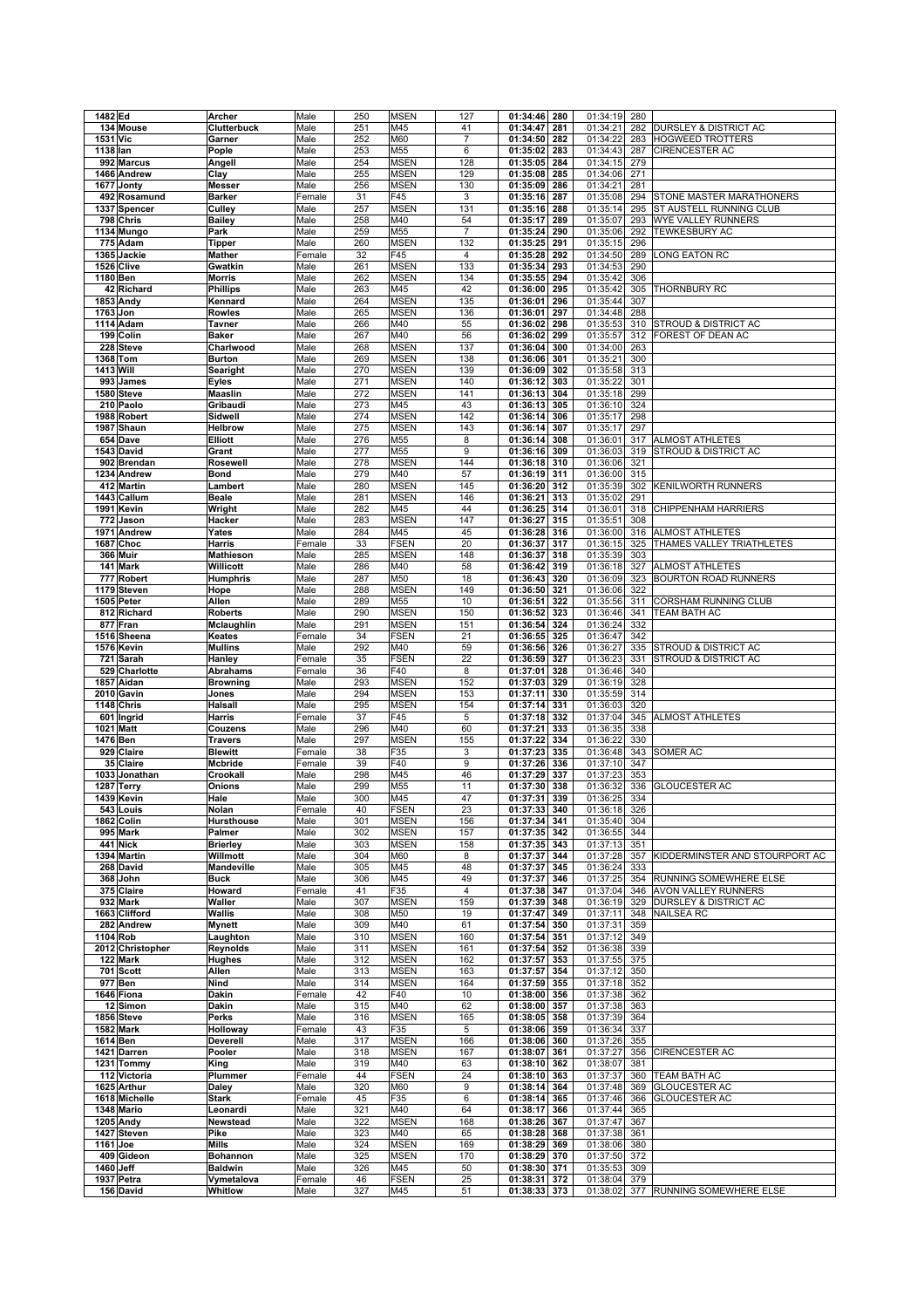|           | 863 Matthew      | Rendell           | Male   | 328        | M40         | 66             | 01:38:34<br>374                    | 01:38:24     | 386 |                                  |
|-----------|------------------|-------------------|--------|------------|-------------|----------------|------------------------------------|--------------|-----|----------------------------------|
|           | 506 Jeff         | Wood              | Male   | 329        | M40         | 67             | 01:38:36<br>375                    | 01:37:47     | 368 |                                  |
|           | 1731 Tom         | Goold             | Male   | 330        | <b>MSEN</b> | 171            | 01:38:45<br>376                    | 01:38:04     | 378 |                                  |
|           |                  |                   |        |            |             |                |                                    |              |     |                                  |
|           | 1788 Derek       | Rainbird          | Male   | 331        | M55         | 12             | 01:38:50<br>377                    | 01:38:39     | 394 | PARC BRYN BACH R.C.              |
|           | 931 David        | Jarrett           | Male   | 332        | <b>MSEN</b> | 172            | 01:38:51<br>378                    | 01:37:51     | 373 |                                  |
|           | 1041 Martin      | Ansell            | Male   | 333        | M40         | 68             | 01:38:53<br>379                    | 01:38:29     | 388 |                                  |
|           | 1411 David       | Hart              | Male   | 334        | <b>MSEN</b> | 173            | 01:38:56<br>380                    | 01:37:48     | 370 |                                  |
|           | <b>1532 Gary</b> | Knight            | Male   | 335        | M40         | 69             | 01:38:57<br>381                    | 01:38:43     | 396 |                                  |
|           | 1013 Alfie       | Moran             | Male   | 336        | <b>MSEN</b> | 174            | 01:38:59<br>382                    | 01:38:27     | 387 |                                  |
|           | 1412 Nikki       | Smith             | Female | 47         | F45         | 6              | 01:39:00<br>383                    | 01:38:17     | 383 | <b>CLC STRIDERS</b>              |
|           | 927 lan          | Wills             | Male   | 337        | <b>MSEN</b> | 175            | 01:39:02<br>384                    | 01:38:55     | 406 |                                  |
|           | 451 Alistair     | <b>Duke</b>       | Male   | 338        | <b>MSEN</b> | 176            | 01:39:08<br>385                    | 01:37:49     | 371 |                                  |
|           |                  |                   |        |            |             |                |                                    |              |     |                                  |
|           | 299 Richard      | Gilbert           | Male   | 339        | M55         | 13             | 01:39:09<br>386                    | 01:38:53     | 405 | <b>ALMOST ATHLETES</b>           |
|           | 1732 Nicholas    | Allan             | Male   | 340        | M40         | 70             | 01:39:09<br>387                    | 01:37:54     | 374 |                                  |
|           | 758 Derek        | <b>Steele</b>     | Male   | 341        | M50         | 20             | 01:39:12<br>388                    | 01:39:03     | 414 |                                  |
| 1306 Neil |                  | <b>Hopkins</b>    | Male   | 342        | <b>MSEN</b> | 177            | 01:39:14<br>389                    | 01:38:34     | 390 | <b>HOGWEED TROTTERS</b>          |
|           | 1010 Alice       | Fletcher          | Female | 48         | <b>FSEN</b> | 26             | 01:39:21<br>390                    | 01:39:09     | 415 |                                  |
| 1053 lan  |                  | Roper             | Male   | 343        | M55         | 14             | 01:39:21<br>391                    | 01:38:39     | 393 | WOOTTON BASSETT HOUNDS           |
|           | 396 Shaun        | Wilkes            | Male   | 344        | <b>MSEN</b> | 178            | 01:39:23<br>392                    | 01:38:13     | 382 |                                  |
|           | 1760 David       | <b>Mills</b>      | Male   | 345        | <b>MSEN</b> | 179            | 01:39:24<br>393                    | 01:37:59     | 376 | <b>HOOK NORTON HARRIERS</b>      |
|           | 1977 Paul        | Mcdonnell         | Male   | 346        | M45         | 52             | 01:39:25<br>394                    | 01:39:20     | 420 |                                  |
|           | 1612 Michelle    | 0 Halloran        | Female | 49         | F35         | $\overline{7}$ | 01:39:27<br>395                    | 01:39:12     | 416 | <b>GREAT WESTERN RUNNERS</b>     |
|           |                  |                   |        |            |             |                |                                    |              |     |                                  |
|           | 1811 Charles     | Wallis            | Male   | 347        | <b>MSEN</b> | 180            | 01:39:27<br>396                    | 01:38:58     | 408 |                                  |
|           | 466 Daniel       | <b>Belbeck</b>    | Male   | 348        | <b>MSEN</b> | 181            | 01:39:30<br>397                    | 01:37:29     | 358 |                                  |
|           | 901 Richard      | Riordan           | Male   | 349        | <b>MSEN</b> | 182            | 01:39:36<br>398                    | 01:38:52     | 402 |                                  |
|           | 1858 Matt        | Parr              | Male   | 350        | M45         | 53             | 01:39:40<br>399                    | 01:39:01     | 411 | ROYAL NAVY AC                    |
|           | 1938 Timothy     | Ridgway           | Male   | 351        | <b>MSEN</b> | 183            | 01:39:41<br>400                    | 01:38:37     | 392 |                                  |
|           | 1009 Russell     | <b>Barnes</b>     | Male   | 352        | <b>MSEN</b> | 184            | 01:39:43<br>401                    | 01:38:51     | 400 |                                  |
|           | 904 Lucy         | <b>Mcnulty</b>    | Female | 50         | F35         | 8              | 01:39:44<br>402                    | 01:39:33     | 426 | <b>CLC STRIDERS</b>              |
|           | 1999 Nanly       | Harding           | Female | 51         | F45         | $\overline{7}$ | 01:39:48<br>403                    | 01:38:56     | 407 | THORNBURY RC                     |
|           | 1587 Gavin       | Paskin            | Male   | 353        | M45         | 54             | 01:39:50<br>404                    | 01:38:46     | 399 | <b>BLACK PEAR JOGGERS</b>        |
|           | 1187 Simon       | Offord            | Male   | 354        | M40         | 71             | 01:39:50<br>405                    | 01:39:00     | 409 |                                  |
|           |                  |                   |        |            |             |                |                                    |              |     | STROUD & DISTRICT AC             |
| 1771      | Colin            | Waller            | Male   | 355        | M45         | 55             | 01:39:51<br>406                    | 01:39:22     | 421 |                                  |
|           | 254 Gareth       | <b>Malsom</b>     | Male   | 356        | <b>MSEN</b> | 185            | 01:39:52<br>407                    | 01:38:52     | 404 | <b>GLOUCESTER AC</b>             |
|           | 32 David         | Makin             | Male   | 357        | M45         | 56             | 01:39:53<br>408                    | 01:38:51     | 401 |                                  |
|           | 1262 Ryan        | Hannis            | Male   | 358        | <b>MSEN</b> | 186            | 01:39:53<br>409                    | 01:38:45     | 397 |                                  |
|           | 235 Sam          | <b>Harness</b>    | Male   | 359        | <b>MSEN</b> | 187            | 01:39:54<br>410                    | 01:39:00     | 410 |                                  |
|           | 238 David        | <b>Saunders</b>   | Male   | 360        | M60         | 10             | 01:39:56<br>411                    | 01:38:35     | 391 | <b>DURSLEY &amp; DISTRICT AC</b> |
|           | 703 Steve        | Stopford          | Male   | 361        | <b>MSEN</b> | 188            | 01:39:56<br>412                    | 01:39:23     | 422 |                                  |
|           | 57 Mark          | Jeffries          | Male   | 362        | M40         | 72             | 01:39:56<br>413                    | 01:39:46     | 434 | FOREST OF DEAN AC                |
|           | 320 Andy         | Green             | Male   | 363        | <b>MSEN</b> | 189            | 01:39:57<br>414                    | 01:39:39     | 431 |                                  |
|           | 2007 Xolani      | <b>Mbambo</b>     | Male   | 364        | <b>MSEN</b> | 190            | 01:39:58<br>415                    | 01:38:21     | 384 |                                  |
|           | 515 Andy         | Thomas            | Male   | 365        | <b>MSEN</b> | 191            | 01:39:59<br>416                    | 01:39:36     | 429 |                                  |
|           |                  |                   |        |            | M45         | 57             |                                    | 01:39:51     |     |                                  |
|           | 1557 Andy        | <b>Bullingham</b> | Male   | 366<br>367 |             | 192            | 01:39:59<br>417<br>01:40:00<br>418 | 01:39:17     | 439 | ALMOST ATHLETES                  |
|           | 183 Adam         | <b>Brown</b>      | Male   |            | <b>MSEN</b> |                |                                    |              | 418 |                                  |
|           | 284 Nathan       | Woolford          | Male   | 368        | <b>MSEN</b> | 193            | 01:40:00<br>419                    | 01:38:30     | 389 |                                  |
|           | 1617 Craig       | Webb              | Male   | 369        | <b>MSEN</b> | 194            | 01:40:02<br>420                    | 01:39:19     | 419 |                                  |
|           | 1973 James       | Wade              | Male   | 370        | M45         | 58             | 01:40:02<br>421                    | 01:38:45     | 398 | <b>BITTON ROAD RUNNERS</b>       |
|           | 1519 Michelle    | Leighton          | Female | 52         | F35         | 9              | 01:40:04<br>422                    | 01:39:02     | 413 | WOOTTON BASSETT HOUNDS           |
|           | 303 Jonathan     | Gore              | Male   | 371        | M40         | 73             | 01:40:05<br>423                    | 01:39:35     | 428 |                                  |
|           | $2005$ Chris     | Coombs            | Male   | 372        | <b>MSEN</b> | 195            | 01:40:05<br>424                    | 01:39:33     | 427 |                                  |
|           | 1093 Alex        | Toseland          | Male   | 373        | <b>MSEN</b> | 196            | 01:40:07<br>425                    | 01:38:22     | 385 |                                  |
|           | 923 Sarah        | <b>Strange</b>    | Female | 53         | F35         | 10             | 01:40:09<br>426                    | 01:39:24     | 423 | CHIPPENHAM HARRIERS              |
|           | 1225 Vincent     | <b>Ambross</b>    | Male   | 374        | <b>MSEN</b> | 197            | 01:40:11<br>427                    | 01:39:28     | 424 |                                  |
|           | 439 Bettina      | <b>Broughton</b>  | Female | 54         | F50         | $\mathbf{1}$   | 01:40:12<br>428                    | 01:39:47     | 435 | THORNBURY RC                     |
|           | 707 Nicola       | Wond              | Female | 55         | F40         | 11             | 01:40:12<br>429                    | 01:39:48     | 437 | ANGELS RUNNING CLUB              |
| 1273 Ian  |                  | Williams          |        | 375        | M45         | 59             | 01:40:14<br>430                    | 01:39:37     | 430 |                                  |
|           |                  |                   | Male   |            |             |                |                                    |              |     |                                  |
|           | 1940 Sam         | Carter            | Male   | 376        | <b>MSEN</b> | 198            | 01:40:14<br>431                    | 01:39:47     | 436 |                                  |
|           | 955 lan          | Rogers            | Male   | 377        | M45         | 60             | 01:40:16<br>432                    | 01:39:58     | 440 | <b>STROUD &amp; DISTRICT AC</b>  |
|           | 182 Steve        | <b>Maguire</b>    | Male   | 378        | <b>MSEN</b> | 199            | 01:40:23<br>433                    | 01:40:08     | 445 | <b>STROUD &amp; DISTRICT AC</b>  |
|           | 1470 Stephen     | Callinan          | Male   | 379        | M50         | 21             | 01:40:26 434                       | 01:40:09 446 |     | <b>ALMOST ATHLETES</b>           |
|           | 864 David        | Taylor            | Male   | 380        | <b>MSEN</b> | 200            | 01:40:27<br>435                    | 01:38:52     | 403 |                                  |
|           | 1065 Jonathan    | Sellwood          | Male   | 381        | <b>MSEN</b> | 201            | 01:40:33<br>436                    | 01:40:14     | 447 |                                  |
|           | 1850 Lee         | Cordwell          | Male   | 382        | <b>MSEN</b> | 202            | 01:40:36<br>437                    | 01:39:17     | 417 |                                  |
|           | 796 Alistair     | Parker            | Male   | 383        | M50         | 22             | 01:40:37<br>438                    | 01:40:19     | 452 | <b>TEWKESBURY AC</b>             |
|           | <b>1243 Dale</b> | Perry             | Male   | 384        | <b>MSEN</b> | 203            | 01:40:42<br>439                    | 01:39:39     | 432 |                                  |
|           | 1817 Robert      | <b>Willis-New</b> | Male   | 385        | <b>MSEN</b> | 204            | 01:40:44<br>440                    | 01:38:41     | 395 |                                  |
|           | 265 Alasdair     | <b>Mccrimmon</b>  | Male   | 386        | <b>MSEN</b> | 205            | 01:40:47<br>441                    | 01:39:49     | 438 |                                  |
|           | <b>1249 Ross</b> | Herrington        | Male   | 387        | <b>MSEN</b> | 206            | 01:40:48<br>442                    | 01:39:45     | 433 |                                  |
|           | 599 Lewis        | <b>Saunders</b>   | Male   | 388        | M45         | 61             | 01:40:56<br>443                    | 01:39:30     | 425 |                                  |
|           | <b>1812 Mark</b> | Wadland           | Male   | 389        | <b>MSEN</b> | 207            | 01:41:00<br>444                    | 01:40:05     | 443 |                                  |
|           | 825 Ewan         | Smith             | Male   | 390        | <b>MSEN</b> | 208            | 01:41:01<br>445                    | 01:40:02     | 441 |                                  |
|           |                  |                   |        |            |             |                |                                    |              |     |                                  |
|           | 73 John          | Beard             | Male   | 391        | <b>MSEN</b> | 209            | 01:41:04<br>446                    | 01:40:37     | 459 |                                  |
|           | 1829 Paul        | Woodley           | Male   | 392        | M45         | 62             | 01:41:04<br>447                    | 01:40:03     | 442 | <b>WOOTTON BASSETT HOUNDS</b>    |
|           |                  |                   |        |            |             |                |                                    |              |     |                                  |
|           | 1653 Kirsty      | Kendall           | Female | 56         | <b>FSEN</b> | 27             | 01:41:06<br>448                    | 01:40:47     | 460 |                                  |
|           | 294 Jason        | King              | Male   | 393        | M40         | 74             | 01:41:07<br>449                    | 01:40:14     | 448 |                                  |
|           | 1886 Richard     | Puddlephatt       | Male   | 394        | <b>MSEN</b> | 210            | 01:41:10 450                       | 01:40:48     | 463 | <b>STROUD &amp; DISTRICT AC</b>  |
|           | 1486 Gavin       | <b>Harriss</b>    | Male   | 395        | <b>MSEN</b> | 211            | 01:41:12<br>451                    | 01:40:19     | 450 |                                  |
|           | 1308 Andrew      | <b>Delves</b>     | Male   | 396        | M45         | 63             | 01:41:14<br>452                    | 01:40:59     | 468 |                                  |
|           | 1352 Maria       | <b>Ellis</b>      | Female | 57         | F40         | 12             | 01:41:18<br>453                    | 01:40:16     | 449 | WOOTTON BASSETT HOUNDS           |
|           | 652 Alastair     | Bull              | Male   | 397        | <b>MSEN</b> | 212            | 01:41:19 454                       | 01:40:06     | 444 |                                  |
|           |                  |                   |        |            |             |                |                                    |              |     |                                  |
|           | 857 Lorraine     | Huggett           | Female | 58         | F40         | 13             | 01:41:24<br>455                    | 01:40:54     | 465 | STROUD & DISTRICT AC             |
|           | 289 Julian       | Telling           | Male   | 398        | <b>MSEN</b> | 213            | 01:41:25<br>456                    | 01:41:04     | 470 |                                  |
|           | 1117 Charlotte   | lles              | Female | 59         | <b>FSEN</b> | 28             | 01:41:27<br>457                    | 01:41:14     | 476 | STROUD & DISTRICT AC             |
|           | 1768 Brian       | Mckenna           | Male   | 399        | M45         | 64             | 01:41:30<br>458                    | 01:40:35     | 456 |                                  |
|           | 1288 James       | Roper             | Male   | 400        | <b>MSEN</b> | 214            | 01:41:32<br>459                    | 01:39:02     | 412 |                                  |
|           | 455 Melanie      | Hepke             | Female | 60         | F35         | 11             | 01:41:33<br>460                    | 01:41:12     | 473 | <b>BROMSGROVE &amp; REDDITCH</b> |
|           | <b>1792 Paul</b> | Reeves            | Male   | 401        | M50         | 23             | 01:41:34<br>461                    | 01:40:36     | 458 | STROUD & DISTRICT AC             |
|           | 671 Leigh        | <b>Bichard</b>    | Male   | 402        | <b>MSEN</b> | 215            | 01:41:35<br>462                    | 01:40:19     | 451 | TEWKESBURY AC                    |
|           | 63 Christopher   | Horwood           | Male   | 403        | M40         | 75             | 01:41:36 463                       | 01:41:23     | 478 |                                  |
|           | 1353 Georgina    | Taft              | Female | 61         | F35         | 12             | 01:41:39<br>464                    | 01:40:26     | 454 |                                  |
|           | 449 Johnathan    | Ferguson          | Male   | 404        | M40         | 76             | 01:41:40 465                       | 01:40:33     | 455 |                                  |
|           | 554 Katherine    | Williams          | Female | 62         | F35         | 13             | 01:41:42<br>466                    | 01:41:29     | 479 | <b>STROUD &amp; DISTRICT AC</b>  |
|           | 1710 Shane       | Toogood           | Male   | 405        | <b>MSEN</b> | 216            | 01:41:45 467                       | 01:41:16     | 477 | <b>HOGWEED TROTTERS</b>          |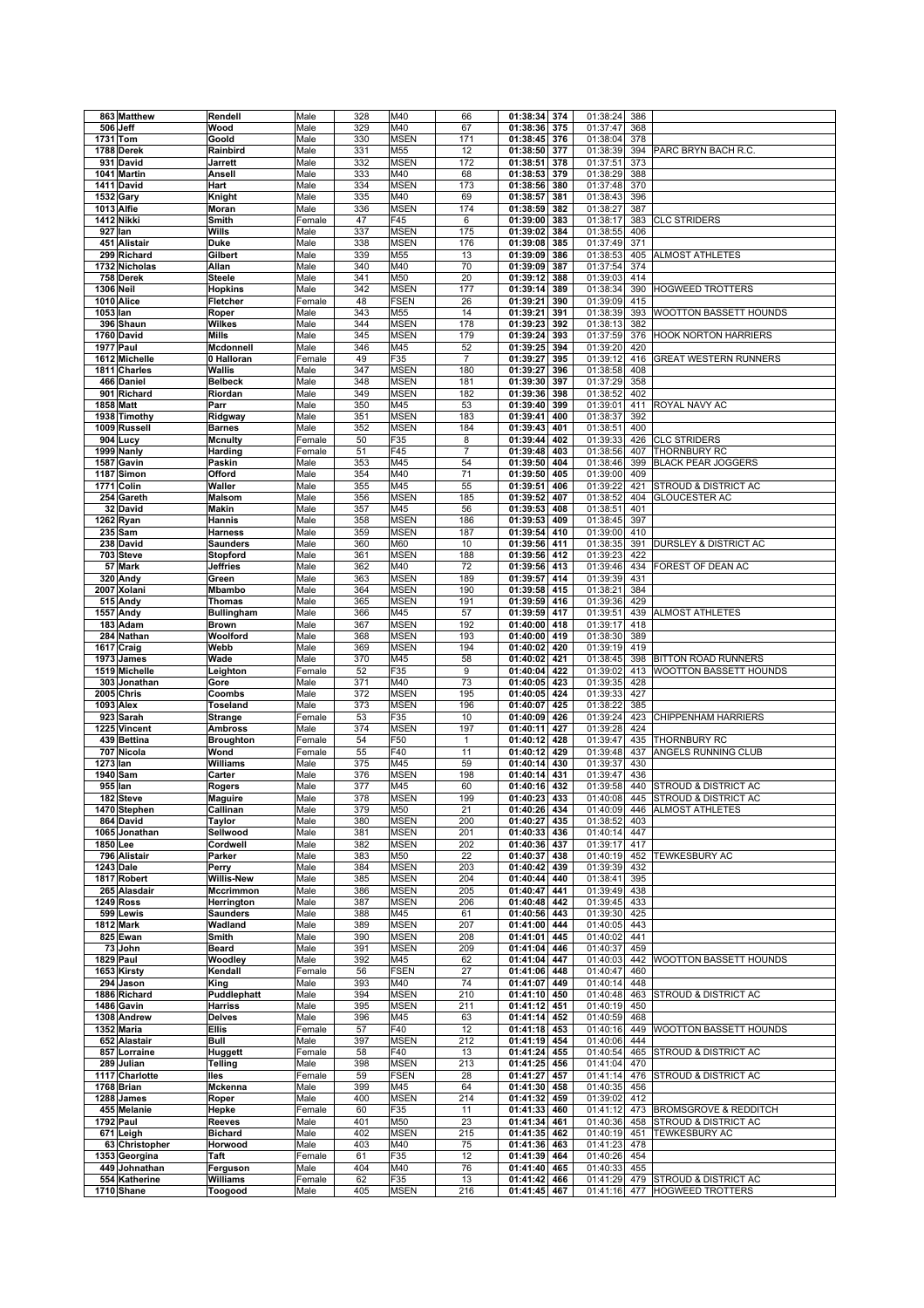|           | 1379 Dean                  | <b>Masters</b>         | Male         | 406        | M40                 | 77                        | 01:41:46                 | 468 | 01:40:24             | 453        | <b>HOGWEED TROTTERS</b>         |
|-----------|----------------------------|------------------------|--------------|------------|---------------------|---------------------------|--------------------------|-----|----------------------|------------|---------------------------------|
|           | 1214 Jonathan              | Godfrey                | Male         | 407        | <b>MSEN</b>         | 217                       | 01:41:48                 | 469 | 01:41:01             | 469        |                                 |
| 1661 Bill |                            | Chandler               | Male         | 408        | M60                 | 11                        | 01:42:00                 | 470 | 01:41:30             | 480        | STROUD & DISTRICT AC            |
|           | 312 Lewis                  | Iddenden               | Male         | 409        | <b>MSEN</b>         | 218                       | 01:42:01                 | 471 | 01:41:12             | 474        | HERNE BAY ROWING CLUB           |
|           | 1310 Kevin                 | Nash                   | Male         | 410        | <b>MSEN</b>         | 219                       | 01:42:01                 | 472 | 01:41:05             | 471        |                                 |
|           | 856 Jason                  | Huggett                | Male         | 411        | <b>MSEN</b>         | 220                       | 01:42:06                 | 473 | 01:40:58             | 467        |                                 |
|           | 917 Tom                    | <b>Beasley</b>         | Male         | 412        | <b>MSEN</b>         | 221                       | 01:42:08                 | 474 | 01:40:54             | 466        |                                 |
|           |                            |                        |              |            |                     |                           | 01:42:11                 |     | 01:41:14             |            | <b>PACTRI</b>                   |
|           | 1268 Adrian                | Clay                   | Male         | 413        | M45                 | 65                        |                          | 475 |                      | 475        |                                 |
|           | 1349 Michael               | Martin                 | Male         | 414        | M55                 | 15                        | 01:42:14                 | 476 | 01:41:46             | 484        | PORTISHEAD RUNNING CLUB         |
|           | 1269 James                 | Faubel                 | Male         | 415        | M40                 | 78                        | 01:42:14                 | 477 | 01:40:36             | 457        |                                 |
|           | 158 Philip                 | Hodder                 | Male         | 416        | M60                 | 12                        | 01:42:21                 | 478 | 01:40:49             | 464        |                                 |
|           | 715 Neil Clive             | Middleton              | Male         | 417        | M50                 | 24                        | 01:42:23                 | 479 | 01:41:55             | 486        |                                 |
|           | 103 Jeff                   | <b>Bird</b>            | Male         | 418        | M45                 | 66                        | 01:42:25                 | 480 | 01:41:56             | 487        |                                 |
|           | 1535 Arthur                | <b>Milroy</b>          | Male         | 419        | <b>MSEN</b>         | 222                       | 01:42:27                 | 481 | 01:40:47             | 461        |                                 |
|           | 450 Kimberley              | <b>Stevenson</b>       | Female       | 63         | <b>FSEN</b>         | 29                        | 01:42:28                 | 482 | 01:41:07             | 472        | DURSLEY & DISTRICT AC           |
|           | 1647 James                 | <b>Buckland</b>        | Male         | 420        | <b>MSEN</b>         | 223                       | 01:42:33                 | 483 | 01:41:31             | 481        |                                 |
|           | 205 James                  | Eatwell                | Male         | 421        | M40                 | 79                        | 01:42:33                 | 484 | 01:41:57             | 488        | <b>WEST 4 HARRIERS</b>          |
|           | 1827 Chris                 | Herbert                | Male         | 422        | M40                 | 80                        | 01:42:34                 | 485 | 01:42:05             | 492        |                                 |
|           | 760 Michael                | <b>Brookes</b>         |              | 423        | <b>MSEN</b>         | 224                       | 01:42:36                 | 486 | 01:42:36             | 505        |                                 |
|           |                            |                        | Male         |            |                     |                           |                          |     |                      |            |                                 |
|           | 852 Laura                  | Collier                | Female       | 64         | <b>FSEN</b>         | 30                        | 01:42:39                 | 487 | 01:42:15             | 496        |                                 |
|           | 1366 Shaun                 | Fairley                | Male         | 424        | M40                 | 81                        | 01:42:45                 | 488 | 01:42:09             | 495        | NAILSEA RUNNING CLUB            |
|           | 367 Nathan                 | Gregory                | Male         | 425        | M40                 | 82                        | 01:42:48                 | 489 | 01:41:44             | 483        | OLD CRYPTIANS RFC               |
|           | <b>1983 Chris</b>          | <b>Byrne</b>           | Male         | 426        | <b>MSEN</b>         | 225                       | 01:42:49                 | 490 | 01:42:08             | 494        |                                 |
|           | 937 Daniel                 | <b>Buxton</b>          | Male         | 427        | <b>MSEN</b>         | 226                       | 01:42:51                 | 491 | 01:42:19             | 498        |                                 |
|           | 1056 Michael               | Halsall                | Male         | 428        | <b>MSEN</b>         | 227                       | 01:42:57                 | 492 | 01:42:53             | 514        | <b>LLANELLI AC</b>              |
| 991       | <b>Steve</b>               | Lodge                  | Male         | 429        | M45                 | 67                        | 01:42:59                 | 493 | 01:42:03             | 491        | FIRE SERVICES SPORTS AND ATHLE  |
|           | 436 Liz                    | Nuttall                | Female       | 65         | <b>FSEN</b>         | 31                        | 01:43:03                 | 494 | 01:42:28             | 502        | NAILSEA RUNNING CLUB            |
|           | 214 Trevor                 | Iddenden               | Male         | 430        | <b>MSEN</b>         | 228                       | 01:43:04                 | 495 | 01:42:16             | 497        |                                 |
|           | 1256 Rachel                | Allen                  | Female       | 66         | <b>FSEN</b>         | 32                        | 01:43:06                 | 496 | 01:42:05             | 493        | <b>GRIIFFITHSTOWN HARRIERS</b>  |
|           | 1864 Shawn                 | Dean                   | Male         | 431        | <b>MSEN</b>         | 229                       | 01:43:10                 | 497 | 01:41:33             | 482        |                                 |
|           | <b>1144 Marc</b>           | Cuddihy                | Male         | 432        | M45                 | 68                        | 01:43:13                 | 498 | 01:41:51             | 485        |                                 |
|           |                            |                        |              |            |                     |                           |                          |     |                      |            |                                 |
|           | 350 Gavin                  | <b>Burt</b>            | Male         | 433        | MSEN                | 230                       | 01:43:15                 | 499 | 01:42:21             | 500        |                                 |
| 2016 lan  |                            | Bye                    | Male         | 434        | M45                 | 69                        | 01:43:15                 | 500 | 01:42:21             | 499        |                                 |
|           | 1578 Steve                 | Roode                  | Male         | 435        | M45                 | 70                        | 01:43:17                 | 501 | 01:40:48             | 462        | <b>MALVERN JOGGERS</b>          |
|           | 624 Thomas                 | Johnson                | Male         | 436        | M40                 | 83                        | 01:43:20                 | 502 | 01:42:40             | 507        | RUNNING SOMEWHERE ELSE          |
|           | <b>1724 Mark</b>           | O'Driscoll             | Male         | 437        | <b>MSEN</b>         | 231                       | 01:43:22                 | 503 | 01:42:37             | 506        |                                 |
|           | 851 Neil                   | Paice                  | Male         | 438        | M40                 | 84                        | 01:43:23                 | 504 | 01:42:55             | 517        | <b>HOGWEED TROTTERS</b>         |
| 351       | lan                        | Harrison               | Male         | 439        | M40                 | 85                        | 01:43:24                 | 505 | 01:42:57             | 519        | <b>HOGWEED TROTTERS</b>         |
| 1872 Ray  |                            | <b>Barlow</b>          | Male         | 440        | M65                 | $\ensuremath{\mathsf{3}}$ | 01:43:25                 | 506 | 01:43:00             | 522        | <b>ALMOST ATHLETES</b>          |
|           | 645 Oliver                 | Dyer                   | Male         | 441        | M40                 | 86                        | 01:43:26                 | 507 | 01:43:13             | 532        |                                 |
| 1017 Joe  |                            | <b>Bailey</b>          | Male         | 442        | M60                 | 13                        | 01:43:31                 | 508 | 01:42:57             | 518        | <b>SADAC</b>                    |
|           | 1843 Antra                 | <b>Balcuna</b>         | Female       | 67         | <b>FSEN</b>         | 33                        | 01:43:31                 | 509 | 01:42:02             | 490        | BRISTOL & WEST ATHLETIC CLUB    |
|           |                            |                        |              |            |                     | 14                        |                          |     |                      |            |                                 |
|           | 947 Sophie                 | Clarke                 | Female       | 68         | F35                 |                           | 01:43:35                 | 510 | 01:42:54             | 516        |                                 |
|           | 362 Jack                   | <b>Skinner</b>         | Female       | 69         | <b>FSEN</b>         | 34                        | 01:43:36                 | 511 | 01:42:01             | 489        |                                 |
|           | 1841 Andrew                | Cummings               | Male         | 443        | <b>MSEN</b>         | 232                       | 01:43:38                 | 512 | 01:42:54             | 515        |                                 |
|           | 706 John                   | Ebdon                  | Male         | 444        | M55                 | 16                        | 01:43:40                 | 513 | 01:42:23             | 501        |                                 |
|           | 1837 John                  | Constable              | Male         | 445        | M40                 | 87                        | 01:43:41                 | 514 | 01:42:43             | 510        |                                 |
| 1415 Jo   |                            | <b>Martin</b>          | Female       | 70         | F40                 | 14                        | 01:43:43                 | 515 | 01:43:11             | 530        |                                 |
|           | 593 Christopher            | Anthony                | Male         | 446        | M55                 | 17                        | 01:43:44                 | 516 | 01:43:02             | 524        |                                 |
|           | 839 Dean                   | Newman                 | Male         | 447        | <b>MSEN</b>         | 233                       | 01:43:44                 | 517 | 01:43:05             | 526        |                                 |
|           | 365 Rachel                 | Ward                   | Female       | 71         | F50                 | $\overline{c}$            | 01:43:44                 | 518 | 01:42:32             | 504        | <b>AMAZING FEET</b>             |
|           | 1068 Oliver                | Giles                  | Male         | 448        | <b>MSEN</b>         | 234                       | 01:43:46                 | 519 | 01:43:26             | 539        |                                 |
|           | 476 James                  | O'Driscoll             | Male         | 449        | <b>MSEN</b>         | 235                       | 01:43:47                 | 520 | 01:43:01             | 523        | SPARKHILL HARRIERS              |
|           |                            |                        | Male         | 450        | <b>MSEN</b>         | 236                       | 01:43:51                 | 521 | 01:43:46             | 557        |                                 |
|           |                            |                        |              |            |                     |                           |                          | 522 |                      |            | DURSLEY & DISTRICT AC           |
| 1562      | Llewellyn                  | Davis                  |              |            |                     |                           |                          |     |                      |            |                                 |
|           | 537 Rob                    | Woodward               | Male         | 451        | M55                 | 18                        | 01:43:52                 |     | 01:42:42             | 509        |                                 |
|           | 468 Simon                  | Calladine              | Male         | 452        | M40                 | 88                        | 01:43:54                 | 523 | 01:42:46             | 513        | COTSWOLD ALLRUNNERS             |
|           | 148 Kevin                  | <b>Bartlett</b>        | Male         | 453        | M50                 | 25                        | 01:43:54                 | 524 | 01:43:09             | 529        |                                 |
|           | 1555 Deborah               | Southgate              | Female       | 72         | F50                 | $\ensuremath{\mathsf{3}}$ | 01:43:55                 | 525 | 01:43:49             | 559        | THE ANGELS RUNNING CLUB         |
|           | 1744 Rosina                | Rowland                | Female       | 73         | F45                 | 8                         | 01:43:58                 | 526 | 01:43:34             | 548        | THORNBURY RC                    |
|           | 1405 Paul                  | Timms                  | Male         | 454        | M45                 | 71                        | 01:43:59                 | 527 | 01:43:34             | 550        | <b>STROUD &amp; DISTRICT AC</b> |
|           | 273 Mark                   | Smith                  | Male         | 455        | <b>MSEN</b>         | 237                       | 01:44:00 528             |     | 01:43:04 525         |            | <b>CLC STRIDERS</b>             |
|           |                            |                        |              |            |                     |                           |                          |     |                      |            |                                 |
|           | 347 Andrew                 | Grant                  | Male         | 456        | M40                 | 89                        | 01:44:03 529             |     | 01:43:57             | 563        |                                 |
|           | 968 Steve                  | Clark                  | Male         | 457        | M50                 | 26                        | 01:44:07                 | 530 | 01:43:29             | 545        | <b>STROUD &amp; DISTRICT AC</b> |
|           | 1688 Matt                  | <b>Portlock</b>        | Male         | 458        | MSEN                | 238                       | 01:44:09                 | 531 | 01:43:52             | 560        | STROUD & DISTRICT AC            |
|           | 415 Mark                   | Pierce                 | Male         | 459        | M45                 | 72                        | 01:44:09                 | 532 | 01:43:21             | 535        |                                 |
|           | 52 Steve                   | Clutterbuck            | Male         | 460        | M40                 | 90                        | 01:44:09                 | 533 | 01:43:42             | 552        |                                 |
|           | 1860 Mark                  | Cooper                 | Male         | 461        | M50                 | 27                        | 01:44:11                 | 534 | 01:43:09             | 528        | <b>AMAZING FEET</b>             |
|           | 1636 Oliver                | Adams                  | Male         | 462        | <b>MSEN</b>         | 239                       | 01:44:11                 | 535 | 01:43:22             | 537        | HEADINGTON ROAD RUNNERS         |
|           | 1685 Adrian                | <b>Bennett</b>         | Male         | 463        | M40                 | 91                        | 01:44:12                 | 536 | 01:42:32             | 503        |                                 |
|           | 900 Steven                 | <b>Adams</b>           | Male         | 464        | M50                 | 28                        | 01:44:13                 | 537 | 01:43:29             | 544        | ALMOST ATHLETES                 |
|           | 767 Andrew                 | lles                   | Male         | 465        | M55                 | 19                        | 01:44:14                 | 538 | 01:42:59             | 520        |                                 |
|           | 19 Steve                   | Hurn                   | Male         | 466        | M45                 | 73                        | 01:44:17                 | 539 | 01:43:21             | 536        |                                 |
|           | 1758 Heather               | Pike                   | Female       | 74         | F40                 | 15                        | 01:44:18                 | 540 | 01:43:13             | 531        | SUTTON IN ASHFIELD HARRIERS     |
|           | 1789 Andrew                | Pearson                | Male         | 467        | M55                 | 20                        | 01:44:20                 | 541 | 01:43:00             | 521        |                                 |
|           | 1248 Andrew                | Pearson                | Male         | 468        | M40                 | 92                        | 01:44:21                 | 542 | 01:43:30             | 547        |                                 |
|           |                            |                        |              | 469        |                     |                           |                          | 543 |                      |            |                                 |
|           | 2001 Roger                 | <b>Mcdermott</b>       | Male         |            | <b>MSEN</b>         | 240                       | 01:44:22                 |     | 01:44:00             | 566        |                                 |
|           | 1665 Andrew                | Wantling               | Male         | 470        | M45                 | 74                        | 01:44:25                 | 544 | 01:43:19             | 533        |                                 |
| 1511 Lee  |                            | Stopford               | Male         | 471        | <b>MSEN</b>         | 241                       | 01:44:25                 | 545 | 01:43:53             | 561        |                                 |
|           | 1684 Colin                 | Mann                   | Male         | 472        | <b>MSEN</b>         | 242                       | 01:44:25                 | 546 | 01:42:40             | 508        |                                 |
|           | 1750 Pete                  | Johnson                | Male         | 473        | <b>MSEN</b>         | 243                       | 01:44:28                 | 547 | 01:43:21             | 534        | <b>CLC STRIDERS</b>             |
|           | 615 Steven                 | Lees                   | Male         | 474        | M40                 | 93                        | 01:44:31                 | 548 | 01:43:26             | 540        |                                 |
|           | 393 Adam                   | Trigg                  | Male         | 475        | <b>MSEN</b>         | 244                       | 01:44:31                 | 549 | 01:43:26             | 541        |                                 |
|           | 470 Tom                    | Fryer                  | Male         | 476        | <b>MSEN</b>         | 245                       | 01:44:31                 | 550 | 01:44:31             | 588        |                                 |
|           | 1283 Wayne                 | <b>Buckland</b>        | Male         | 477        | M45                 | 75                        | 01:44:34                 | 551 | 01:43:34             | 549        |                                 |
|           | 562 Sheldon                | Wiiliams               | Male         | 478        | <b>MSEN</b>         | 246                       | 01:44:38                 | 552 | 01:42:43             | 511        |                                 |
|           | 477 Samantha               | Beare                  | Female       | 75         | <b>FSEN</b>         | 35                        | 01:44:39                 | 553 | 01:44:03             | 567        | WOMEN'S RUNNING NETWORK         |
|           | 1641 Tasos                 | Papaloucas             | Male         | 479        | <b>MSEN</b>         | 247                       | 01:44:39                 | 554 | 01:43:29             | 543        |                                 |
|           |                            |                        |              | 480        |                     |                           |                          |     |                      |            |                                 |
|           | 173 Mark                   | <b>Connell-Smith</b>   | Male         |            | M40                 | 94                        | 01:44:40                 | 555 | 01:43:08             | 527        |                                 |
|           | 1563 Colin                 | Davis                  | Male         | 481        | M50                 | 29                        | 01:44:47                 | 556 | 01:44:42             | 597        |                                 |
|           | 261 Michelle               | Carroll                | Female       | 76         | F40                 | 16                        | 01:44:48                 | 557 | 01:44:48             | 603        | ALMOST ATHLETES                 |
|           | 1816 Kevin                 | <b>Stephens</b>        | Male         | 482        | <b>MSEN</b>         | 248                       | 01:44:49                 | 558 | 01:42:44             | 512        |                                 |
|           | 1120 David                 | Medcalf                | Male         | 483        | M50                 | 30                        | 01:44:49                 | 559 | 01:43:30             | 546        |                                 |
|           | 1643 Robert<br>1852 Thomas | Spargo<br><b>Bryan</b> | Male<br>Male | 484<br>485 | MSEN<br><b>MSEN</b> | 249<br>250                | 01:44:56<br>01:44:56 561 | 560 | 01:43:45<br>01:43:45 | 554<br>555 |                                 |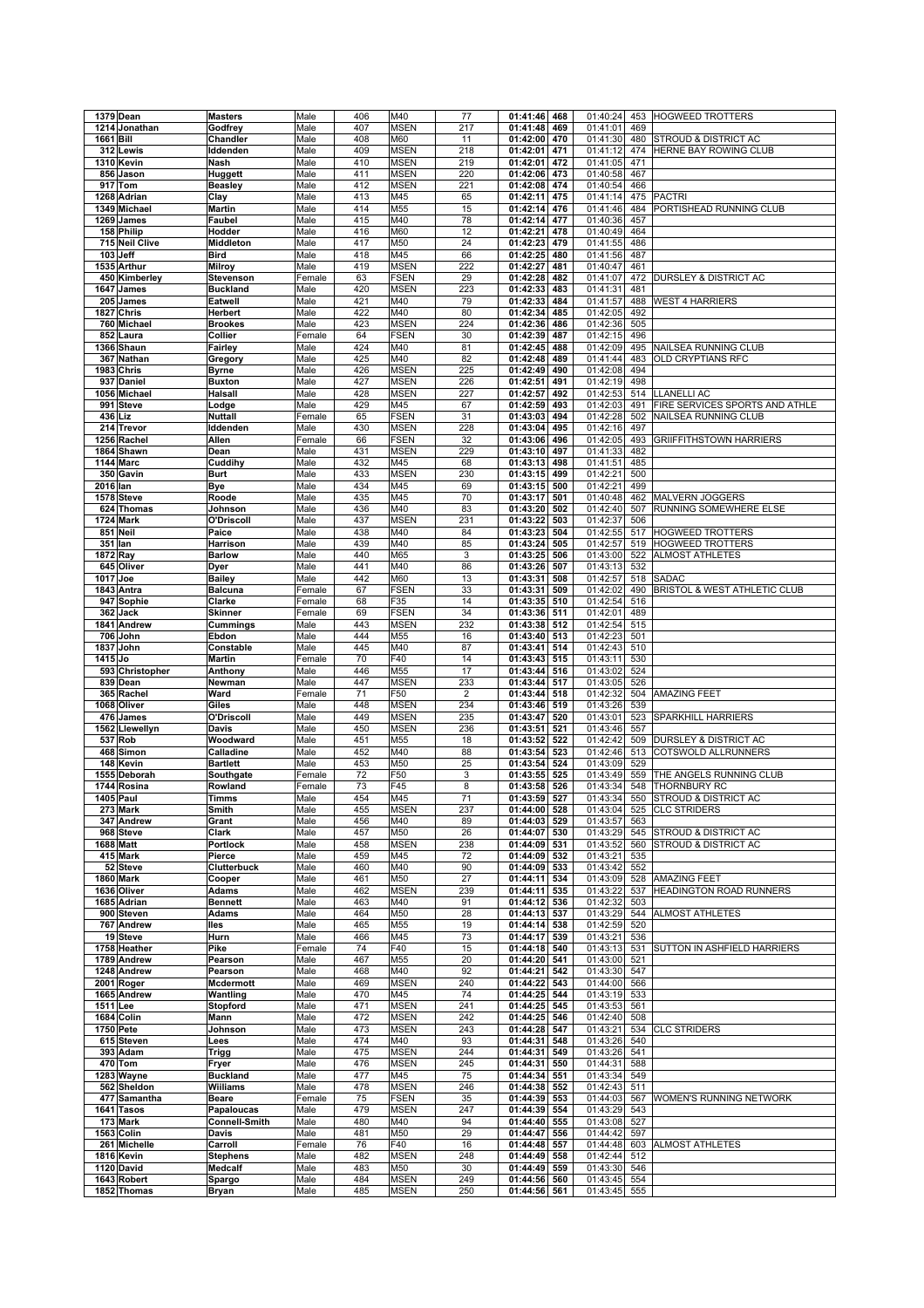|          | 1326 Josephine   | Vowles              | Female | 77         | <b>FSEN</b>     | 36             | 01:44:58     | 562 | 01:44:27     | 583 | STROUD & DISTRICT AC            |
|----------|------------------|---------------------|--------|------------|-----------------|----------------|--------------|-----|--------------|-----|---------------------------------|
|          | 390 Peter        | Marshall            | Male   | 486        | M45             | 76             | 01:44:58     | 563 | 01:43:58     | 564 |                                 |
|          | 1063 Geoff       | Wells               | Male   | 487        | M45             | 77             | 01:44:59     | 564 | 01:44:41     | 596 | CIRENCESTER AC                  |
|          | <b>1974 Nick</b> | <b>Fisher</b>       | Male   | 488        | M55             | 21             | 01:45:01     | 565 | 01:44:18     | 572 |                                 |
|          | 1933 Peter       | <b>Scarrott</b>     | Male   | 489        | M50             | 31             | 01:45:01     | 566 | 01:44:22     | 579 | <b>BOURTON ROAD RUNNERS</b>     |
|          | 453 Jan          | Short               | Female | 78         | F50             | $\overline{4}$ | 01:45:03     | 567 | 01:44:24     | 582 | <b>BOURTON ROAD RUNNERS</b>     |
|          | 1757 Bert        |                     |        | 490        | M45             | 78             |              |     |              |     |                                 |
|          |                  | Lacey               | Male   |            |                 |                | 01:45:04     | 568 | 01:43:26     | 538 |                                 |
|          | 39 John          | Cooper              | Male   | 491        | M60             | 14             | 01:45:04     | 569 | 01:44:07     | 568 |                                 |
|          | 559 Philip       | Leonard             | Male   | 492        | M40             | 95             | 01:45:05     | 570 | 01:43:28     | 542 |                                 |
|          | 1820 Jesse       | Owens               | Male   | 493        | M40             | 96             | 01:45:08     | 571 | 01:44:08     | 569 |                                 |
|          | 1424 Hugo        | Morrissey           | Male   | 494        | <b>MSEN</b>     | 251            | 01:45:15     | 572 | 01:43:59     | 565 |                                 |
|          | 926 Daniel       | Gabb                | Male   | 495        | <b>MSEN</b>     | 252            | 01:45:19     | 573 | 01:44:45     | 599 |                                 |
|          | 1917 James       | Perks               | Male   | 496        | <b>MSEN</b>     | 253            | 01:45:19     | 574 | 01:44:29     | 585 |                                 |
|          | 966 Nicola       | Christian           | Female | 79         | F45             | 9              | 01:45:20     | 575 | 01:44:38     | 594 | <b>CLC STRIDERS</b>             |
|          | 3 Tarina         | Cieciura            | Female | 80         | F35             | 15             | 01:45:20     | 576 | 01:44:46     | 601 |                                 |
|          | 1281 Shirley     | Hume                | Female | 81         | F55             | $\mathbf{1}$   | 01:45:25     | 577 | 01:44:34     | 592 | ROAD RUNNERS CLUB               |
|          | 152 Richard      | Warren              | Male   | 497        | <b>MSEN</b>     | 254            | 01:45:27     | 578 | 01:44:19     | 573 |                                 |
|          | 1496 Julie       | Goulding            | Female | 82         | F40             | 17             | 01:45:29     | 579 | 01:44:14     | 571 | <b>SWINDON HARRIERS</b>         |
|          | 742 Martin       |                     | Male   | 498        | M45             | 79             | 01:45:29     | 580 | 01:44:13     | 570 |                                 |
|          |                  | Lyne<br>Livingstone |        |            |                 |                |              |     |              |     | COTSWOLD ALLRUNNERS             |
|          | 230 Danny        |                     | Male   | 499        | M45             | 80             | 01:45:30     | 581 | 01:44:19     | 576 |                                 |
|          | 1565 Paul        | Humphreys           | Male   | 500        | <b>MSEN</b>     | 255            | 01:45:31     | 582 | 01:45:06     | 613 |                                 |
|          | 653 Stephen      | Paine               | Male   | 501        | <b>MSEN</b>     | 256            | 01:45:33     | 583 | 01:44:49     | 605 | <b>ALMOST ATHLETES</b>          |
|          | 1475 Isobel      | Gillott             | Female | 83         | F35             | 16             | 01:45:33     | 584 | 01:44:38     | 595 |                                 |
|          | 41 Sandra        | Webber              | Female | 84         | F45             | 10             | 01:45:35     | 585 | 01:44:24     | 581 | THORNBURY RC                    |
|          | 1628 Craig       | Jackson             | Male   | 502        | M40             | 97             | 01:45:39     | 586 | 01:44:28     | 584 |                                 |
|          | 1382 Andy        | Yarnold             | Male   | 503        | M40             | 98             | 01:45:41     | 587 | 01:43:57     | 562 |                                 |
|          | 1453 Suzanna     | Lake                | Female | 85         | <b>FSEN</b>     | 37             | 01:45:41     | 588 | 01:43:40     | 551 |                                 |
|          | 589 Nicola       | <b>Stanton</b>      | Female | 86         | F40             | 18             | 01:45:42     | 589 | 01:44:35     | 593 | COTSWOLD ALLRUNNERS             |
|          | 640 Jodie        | Leftwich            | Female | 87         | <b>FSEN</b>     | 38             | 01:45:44     | 590 | 01:45:15     | 616 |                                 |
|          | 369 Kevin        | Hogg                | Male   | 504        | <b>MSEN</b>     | 257            | 01:45:46     | 591 | 01:44:29     | 586 |                                 |
|          | <b>1870 Matt</b> | Partridge           | Male   | 505        | <b>MSEN</b>     | 258            | 01:45:47     | 592 | 01:44:22     | 578 |                                 |
|          | 1417 Andrew      | Howe                | Male   | 506        | M50             | 32             | 01:45:50     | 593 | 01:44:46     | 602 | <b>WORCESTER AC</b>             |
|          | 1737 Donna       | <b>Evans</b>        | Female | 88         | F <sub>40</sub> | 19             | 01:45:50     | 594 | 01:44:33     | 590 |                                 |
|          |                  |                     |        |            |                 |                |              |     |              |     |                                 |
|          | 1420 Kelly       | Hunt                | Female | 89         | <b>FSEN</b>     | 39             | 01:45:53     | 595 | 01:44:50     | 606 |                                 |
|          | <b>1675 Rose</b> | <b>Niland Smith</b> | Female | 90         | F <sub>55</sub> | $\overline{2}$ | 01:45:54     | 596 | 01:43:48     | 558 | <b>COTSWOLD ALLRUNNERS</b>      |
|          | 176 Gwyn         | Williams            | Male   | 507        | M40             | 99             | 01:45:57     | 597 | 01:44:19     | 577 | <b>TEWKESBURY AC</b>            |
|          | 1828 John        | <b>Davies</b>       | Male   | 508        | M40             | 100            | 01:45:58     | 598 | 01:45:27     | 620 |                                 |
|          | 510 Kim          | Withycombe          | Female | 91         | <b>FSEN</b>     | 40             | 01:45:58     | 599 | 01:45:47     | 626 | RUNNING SOMEWHERE ELSE          |
|          | 859 Matthew      | Clifford            | Male   | 509        | <b>MSEN</b>     | 259            | 01:46:02     | 600 | 01:44:58     | 607 |                                 |
|          | 830 Darren       | Isbell              | Male   | 510        | M40             | 101            | 01:46:03     | 601 | 01:44:30     | 587 |                                 |
|          | 1769 Chris       | <b>Davies</b>       | Male   | 511        | M55             | 22             | 01:46:05     | 602 | 01:44:23     | 580 |                                 |
|          | <b>1645 Mark</b> | Langman             | Male   | 512        | <b>MSEN</b>     | 260            | 01:46:09     | 603 | 01:44:33     | 589 |                                 |
|          | 1753 Chris       | Walkley             | Male   | 513        | <b>MSEN</b>     | 261            | 01:46:09     | 604 | 01:45:02     | 611 | COTSWOLD ALLRUNNERS             |
|          | 1188 Colin       | <b>Domaille</b>     | Male   | 514        | M40             | 102            | 01:46:10     | 605 | 01:45:33     | 622 |                                 |
|          |                  |                     |        | 92         | F40             | 20             |              | 606 |              |     |                                 |
|          | 1200 Adrienne    | Williamson          | Female |            |                 |                | 01:46:10     |     | 01:45:35     | 623 |                                 |
|          | 1503 Kevin       | Wood                | Male   | 515        | M40             | 103            | 01:46:11     | 607 | 01:44:19     | 575 |                                 |
|          | 979 Nancy        | <b>Burditt</b>      | Female | 93         | <b>FSEN</b>     | 41             | 01:46:13     | 608 | 01:44:48     | 604 |                                 |
|          | 1290 Robin       | Goodwin             | Male   | 516        | <b>MSEN</b>     | 262            | 01:46:14     | 609 | 01:43:44     | 553 |                                 |
| 1644 Ken |                  | Knights             | Male   | 517        | M40             | 104            | 01:46:14     | 610 | 01:44:42     | 598 |                                 |
|          | 1292 Laurie      | Goodwin             | Male   | 518        | <b>MSEN</b>     | 263            | 01:46:14     | 611 | 01:43:45     | 556 |                                 |
|          | 1666 David       | Hemmings            | Male   | 519        | M45             | 81             | 01:46:16     | 612 | 01:46:16     | 646 |                                 |
| 817 Ed   |                  | Godsell             | Male   | 520        | <b>MSEN</b>     | 264            | 01:46:19     | 613 | 01:44:19     | 574 |                                 |
|          | <b>1573 Alon</b> | <b>Shaltiel</b>     | Male   | 521        | <b>MSEN</b>     | 265            | 01:46:21     | 614 | 01:44:59     | 609 |                                 |
|          | 1585 Barry       | O'Driscoll          | Male   | 522        | <b>MSEN</b>     | 266            | 01:46:22     | 615 | 01:45:05     | 612 | TEWKESBURY AC                   |
|          | 278 Anthony      | <b>Stick</b>        | Male   | 523        | M40             | 105            | 01:46:23     | 616 | 01:45:11     | 614 |                                 |
|          | 1915 Dan         |                     | Male   | 524        | <b>MSEN</b>     | 267            | 01:46:26     | 617 | 01:45:37     | 624 |                                 |
|          | 1706 Peter       | Ingley              |        |            |                 |                |              |     |              |     |                                 |
|          |                  | Hutchinson          | Male   | 525<br>526 | M60             | 15             | 01:46:27     | 618 | 01:45:59     | 633 | ESSEX ROAD RUNNERS              |
|          | 411 Darren lan   | Jewell              | Male   |            | <b>MSEN</b>     | 268            | 01:46:28     | 619 | 01:46:14     | 642 | STROUD & DISTRICT AC            |
| 1514 Jon |                  | Randall             | Male   | 527        | <b>MSEN</b>     | 269            | 01:46:29     | 620 | 01:44:33     | 591 |                                 |
|          | 1072 Richard     | Tate                | Male   | 528        | M50             | 33             | 01:46:30     | 621 | 01:45:59     | 632 | <b>STROUD &amp; DISTRICT AC</b> |
|          | 986 Paul         | Cornell             | Male   | 529        | MSEN            | 270            | 01:46:35 622 |     | 01:45:51 628 |     |                                 |
|          | 870 Keith        | <b>Fowles</b>       | Male   | 530        | <b>MSEN</b>     | 271            | 01:46:37     | 623 | 01:45:16     | 617 |                                 |
|          | 673 Fleur        | <b>Roberts</b>      | Female | 94         | F35             | 17             | 01:46:37     | 624 | 01:46:06     | 636 |                                 |
|          | 827 Nick         | Reade               | Male   | 531        | <b>MSEN</b>     | 272            | 01:46:42     | 625 | 01:45:46     | 625 |                                 |
|          | 1795 Wayne       | Davis               | Male   | 532        | <b>MSEN</b>     | 273            | 01:46:43     | 626 | 01:44:59     | 610 | <b>GREAT WESTERN RUNNERS</b>    |
|          | 774 Nick         | <b>Matthews</b>     | Male   | 533        | <b>MSEN</b>     | 274            | 01:46:43     | 627 | 01:45:30     | 621 | <b>TEWKESBURY AC</b>            |
| 2006 Lee |                  | Cameron             | Male   | 534        | M45             | 82             | 01:46:44     | 628 | 01:44:46     | 600 |                                 |
|          | 623 Garrett      | Mcgann              | Male   | 535        | M50             | 34             | 01:46:48     | 629 | 01:45:14     | 615 |                                 |
|          | 1613 Alan        | Dougall             | Male   | 536        | M50             | 35             | 01:46:52     | 630 | 01:45:19     | 618 | CHELTENHAM TRIATHLON CLUB       |
|          | 1756 Adam        | Smith               | Male   | 537        | <b>MSEN</b>     | 275            | 01:46:53     | 631 | 01:46:03     | 635 |                                 |
|          | 1091 Charles     | Noblet              | Male   | 538        | <b>MSEN</b>     | 276            | 01:46:55     | 632 | 01:46:13     | 639 |                                 |
|          | 1906 Justine     | Dewberry            | Female | 95         | F35             | 18             | 01:46:55     | 633 | 01:45:57     | 631 | YEOVIL TOWN RCC                 |
|          | 1278 Tom         | <b>Russell</b>      | Male   | 539        | <b>MSEN</b>     | 277            | 01:46:56     | 634 | 01:46:10     | 637 | PARC BRYN BACH R.C.             |
|          |                  |                     |        | 540        |                 |                | 01:46:57     | 635 | 01:46:34     |     |                                 |
|          | 297 Andrew       | Parsonage           | Male   |            | <b>MSEN</b>     | 278            |              |     |              | 660 | <b>WESTBURY HARRIERS</b>        |
|          | 1088 Kate        | <b>Browning</b>     | Female | 96         | F40             | 21             | 01:46:58     | 636 | 01:46:24     | 653 |                                 |
|          | 1432 Amanda      | Wallington          | Female | 97         | F40             | 22             | 01:46:59     | 637 | 01:46:27     | 657 | STROUD & DISTRICT AC            |
|          | 1512 Matthew     | <b>Sainty</b>       | Male   | 541        | <b>MSEN</b>     | 279            | 01:46:59     | 638 | 01:46:01     | 634 |                                 |
|          | 1597 Duncan      | <b>Reeves</b>       | Male   | 542        | <b>MSEN</b>     | 280            | 01:47:03     | 639 | 01:45:56     | 630 |                                 |
|          | 752 Lisa         | White               | Female | 98         | <b>FSEN</b>     | 42             | 01:47:08     | 640 | 01:46:31     | 659 |                                 |
|          | 978 Thomas       | Fide                | Male   | 543        | <b>MSEN</b>     | 281            | 01:47:10     | 641 | 01:44:59     | 608 |                                 |
| 2014 Jon |                  | King                | Male   | 544        | <b>MSEN</b>     | 282            | 01:47:11     | 642 | 01:46:18     | 648 |                                 |
|          | 1770 Karen       | Waller              | Male   | 545        | <b>MSEN</b>     | 283            | 01:47:12     | 643 | 01:46:40     | 662 | STROUD & DISTRICT AC            |
|          | 791 Jim          | Sheridan            | Male   | 546        | M60             | 16             | 01:47:15     | 644 | 01:45:50     | 627 |                                 |
|          | 1921 James       | Mcguigan            | Male   | 547        | M60             | 17             | 01:47:19 645 |     | 01:46:12     | 638 | WHITE HORSE HARRIERS            |
|          | $264$ Tim        | Cullimore           | Male   | 548        | <b>MSEN</b>     | 284            | 01:47:20     | 646 | 01:46:22     | 651 |                                 |
|          |                  |                     |        |            |                 |                |              |     | 01:46:46     |     | <b>BOURTON ROAD RUNNERS</b>     |
|          |                  | Hulcup              | Female | 99<br>100  | F <sub>55</sub> | 3              | 01:47:20 647 |     |              | 666 |                                 |
|          | 1315 Liz         |                     |        |            | F45             | 11             | 01:47:27     | 648 | 01:46:18     | 647 |                                 |
|          | 893 Sally        | Preece              | Female |            |                 |                |              |     |              |     |                                 |
|          | 1445 Mark        | <b>Brasier</b>      | Male   | 549        | <b>MSEN</b>     | 285            | 01:47:29 649 |     | 01:46:57     | 669 |                                 |
|          | $1189$ Andy      | Clay                | Male   | 550        | M45             | 83             | 01:47:35     | 650 | 01:45:24     | 619 |                                 |
|          | 1942 Laura       | Tanna               | Female | 101        | <b>FSEN</b>     | 43             | 01:47:35     | 651 | 01:47:01     | 670 | <b>WESTBURY HARRIERS</b>        |
|          | 1103 Richard     | Paul                | Male   | 551        | M60             | 18             | 01:47:40     | 652 | 01:47:04     | 672 |                                 |
|          | 36 Christine     | Campbell            | Female | 102        | F35             | 19             | 01:47:41     | 653 | 01:46:48     | 667 | GLOUCESTER AC                   |
|          | 1605 Anthony     | Walker              | Male   | 552        | M45             | 84             | 01:47:46     | 654 | 01:46:51     | 668 |                                 |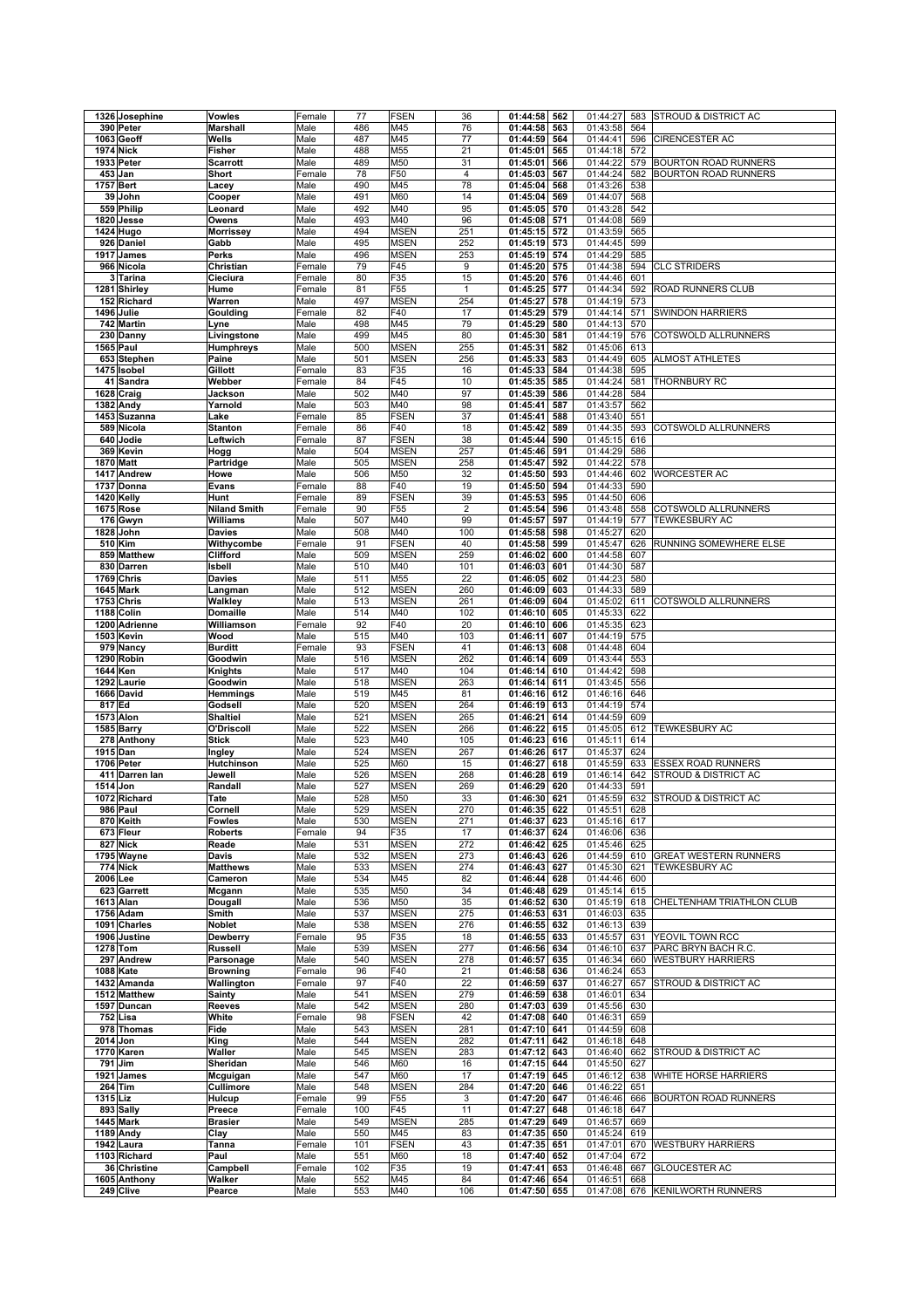|          | 862 Chris        | <b>Hopkins</b>        | Male   | 554 | M45         | 85             | 01:47:51     | 656 | 01:46:27     | 656 |                                |
|----------|------------------|-----------------------|--------|-----|-------------|----------------|--------------|-----|--------------|-----|--------------------------------|
|          | 999 David        | Powell                | Male   | 555 | <b>MSEN</b> | 286            | 01:47:53     | 657 | 01:46:44     | 664 |                                |
|          | 378 Rupert       | Chesmore              | Male   | 556 | M50         | 36             | 01:47:55     | 658 | 01:47:32     | 689 | CIRENCESTER AC                 |
|          | 497 Dan          | Williams              | Male   | 557 | <b>MSEN</b> | 287            | 01:47:56     | 659 | 01:45:54     | 629 |                                |
|          | 1695 Paul        | <b>Brame</b>          | Male   | 558 | M40         | 107            | 01:47:59     | 660 | 01:47:23     | 684 | <b>HEADINGTON ROAD RUNNERS</b> |
|          | 910 Tim          | <b>Blythe</b>         | Male   | 559 | <b>MSEN</b> | 288            | 01:48:00     | 661 | 01:46:13     | 641 |                                |
|          | 846 Andy         | Kilby                 | Male   | 560 | M50         | 37             | 01:48:03     | 662 | 01:46:45     | 665 | DURSLEY & DISTRICT AC          |
| 1327     | Louisa           | Rowlands              | Female | 103 | F35         | 20             | 01:48:04     | 663 | 01:46:19     | 649 |                                |
|          | 1905 Matthew     | <b>Baker</b>          | Male   | 561 | M50         | 38             | 01:48:04     | 664 | 01:47:06     | 673 | YEOVIL TOWN RCC                |
|          | 1000 Nick        | Abraham               | Male   | 562 | <b>MSEN</b> | 289            | 01:48:05     | 665 | 01:47:56     | 704 |                                |
|          | 1970 Richard     | Hensman               | Male   | 563 | <b>MSEN</b> | 290            | 01:48:05     | 666 | 01:46:23     | 652 |                                |
|          | 1291 Graham      | <b>Scott</b>          | Male   | 564 | M55         | 23             | 01:48:07     | 667 | 01:46:16     | 644 |                                |
| 1388 lan |                  | Hansed                | Male   | 565 | M40         | 108            | 01:48:08     | 668 | 01:46:24     | 654 |                                |
|          | 1911 Rachel      | Harrison              | Female | 104 | F35         | 21             | 01:48:14     | 669 | 01:46:28     | 658 | <b>DORSET DODDLERS</b>         |
|          | 1992 Stephen     | Vooght                | Male   | 566 | M50         | 39             | 01:48:14     | 670 | 01:47:41     | 696 |                                |
|          | 499 Luke         | Wiliams               | Male   | 567 | <b>MSEN</b> | 291            | 01:48:15     | 671 | 01:46:13     | 640 |                                |
|          | 1089 Andy        | Morgan                | Male   | 568 | M40         | 109            | 01:48:20     | 672 | 01:46:16     | 643 |                                |
|          | 887 Alex         | Forino                | Male   | 569 | MSEN        | 292            | 01:48:20     | 673 | 01:46:16     | 645 |                                |
|          | 1662 Stephen     | Herbert               | Male   | 570 | M40         | 110            | 01:48:21     | 674 | 01:46:26     | 655 |                                |
|          | 1895 Adrian      | Wellington            | Male   | 571 | M55         | 24             | 01:48:21     | 675 | 01:47:07     | 675 |                                |
|          | 373 Deborah      | Tose                  | Female | 105 | F40         | 23             | 01:48:21     | 676 | 01:46:41     | 663 |                                |
|          | 1805 Barry       | Thomas                | Male   | 572 | <b>MSEN</b> | 293            | 01:48:23     | 677 | 01:47:25     | 685 | STROUD & DISTRICT AC           |
|          | 1376 Tyrone      | Ward                  | Male   | 573 | M40         | 111            | 01:48:23     | 678 | 01:47:02     | 671 |                                |
|          | 184 John         | Carver                | Male   | 574 | <b>MSEN</b> | 294            | 01:48:26     | 679 | 01:47:40     | 695 |                                |
|          | 1762 David C     | Grady                 | Male   | 575 | M45         | 86             | 01:48:27     | 680 | 01:47:54     | 701 |                                |
|          | 1742 Joseph      | <b>Hill Pemberton</b> | Male   | 576 | MSEN        | 295            | 01:48:29     | 681 | 01:47:45     | 698 |                                |
|          | 732 Ray          | Hayter                | Male   | 577 | M45         | 87             | 01:48:35     | 682 | 01:47:34     | 690 |                                |
|          | 1157 Christopher | Lee                   | Male   | 578 | M55         | 25             | 01:48:36     | 683 | 01:46:20     | 650 | <b>COLCHESTER HARRIERS</b>     |
|          | 465 Gino         | <b>Beaumont</b>       | Male   | 579 | M40         | 112            | 01:48:36     | 684 | 01:47:22     | 683 | COTSWOLD ALLRUNNERS            |
|          | 501 Rob          | Cooke                 | Male   | 580 | MSEN        | 296            | 01:48:38     | 685 | 01:46:36     | 661 |                                |
|          | <b>1571 Paul</b> | <b>Hirst</b>          | Male   | 581 | M40         | 113            | 01:48:38     | 686 | 01:47:13     | 677 | <b>BAD TRI</b>                 |
| 1331     | Jacqueline       | Perriman              | Female | 106 | F50         | 5              | 01:48:39     | 687 | 01:47:16     | 680 | BITTON ROAD RUNNERS            |
|          | 1024 Jeremy      | Lowe                  | Male   | 582 | M60         | 19             | 01:48:43     | 688 | 01:47:38     | 692 |                                |
|          | 241 Peter        | Wand                  | Male   | 583 | M45         | 88             | 01:48:44     | 689 | 01:47:55     | 703 | <b>POLICE</b>                  |
|          | 145 Mariusz      | <b>Dziamski</b>       | Male   | 584 | <b>MSEN</b> | 297            | 01:48:50     | 690 | 01:48:30     | 722 |                                |
|          | 634 James        | John                  | Male   | 585 | M60         | 20             | 01:48:52     | 691 | 01:48:45     | 734 | SEVERN AC                      |
|          | 348 Phil         | Knickenberg           | Male   | 586 | M55         | 26             | 01:48:56     | 692 | 01:48:50     | 741 |                                |
|          | 462 Andrew       | Price                 | Male   | 587 | MSEN        | 298            | 01:48:56     | 693 | 01:47:15     | 679 |                                |
| 1149 lan |                  | Halsall               | Male   | 588 | M65         | $\overline{4}$ | 01:48:57     | 694 | 01:47:45     | 699 |                                |
|          | 1071 Sara        | Waplington            | Female | 107 | F35         | 22             | 01:48:57     | 695 | 01:48:09     | 711 |                                |
|          | 773 Kevin        | Smith                 | Male   | 589 | M40         | 114            | 01:48:57     | 696 | 01:48:08     | 710 | <b>SWINDON HARRIERS</b>        |
|          | 1040 Steven      | <b>Baker</b>          | Male   | 590 | MSEN        | 299            | 01:48:58     | 697 | 01:47:44     | 697 |                                |
|          | 956 Paul         | Rutherford            | Male   | 591 | M60         | 21             | 01:48:58     | 698 | 01:47:14     | 678 |                                |
| 1102 Tim |                  | Hopes                 | Male   | 592 | M45         | 89             | 01:48:59     | 699 | 01:47:40     | 694 |                                |
|          | 535 Chris        | While                 | Male   | 593 | MSEN        | 300            | 01:49:02     | 700 | 01:48:14     | 715 |                                |
|          | 187 Craig        | <b>Bainbridge</b>     | Male   | 594 | MSEN        | 301            | 01:49:04     | 701 | 01:47:51     | 700 |                                |
|          | 940 Andrew       | Pick                  | Male   | 595 | <b>MSEN</b> | 302            | 01:49:05     | 702 | 01:47:06     | 674 |                                |
|          | 603 Jessica      | Bull                  | Female | 108 | <b>FSEN</b> | 44             | 01:49:07     | 703 | 01:47:55     | 702 | COTSWOLD ALLRUNNERS            |
|          | 1660 Robert      | Mackenzie-Smith       | Male   | 596 | M45         | 90             | 01:49:10     | 704 | 01:47:26     | 686 |                                |
|          | 219 Robert       | Pegler                | Male   | 597 | M45         | 91             | 01:49:10     | 705 | 01:49:03     | 750 |                                |
|          | 1955 Jane        | Goodwin               | Female | 109 | F40         | 24             | 01:49:11     | 706 | 01:48:37     | 724 | <b>WESTBURY HARRIERS</b>       |
|          | 1601 Andrew      | Darton                | Male   | 598 | <b>MSEN</b> | 303            | 01:49:14     | 707 | 01:48:56     | 747 | THORNBURY RC                   |
|          |                  |                       |        |     |             |                |              |     |              |     |                                |
|          | 1447 Stuart      | <b>Davies</b>         | Male   | 599 | <b>MSEN</b> | 304            | 01:49:15     | 708 | 01:47:27     | 687 |                                |
|          | 500 Simon        | Newman                | Male   | 600 | <b>MSEN</b> | 305            | 01:49:18     | 709 | 01:47:16     | 681 |                                |
|          | 1343 Seth        | Perry                 | Male   | 601 | <b>MSEN</b> | 306            | 01:49:19     | 710 | 01:48:42     | 729 |                                |
|          | 948 Robert       | Clarke                | Male   | 602 | M40         | 115            | 01:49:20     | 711 | 01:48:39     | 725 |                                |
|          | 969 Russell      | <b>Steele</b>         | Male   | 603 | MSEN        | 307            | 01:49:21     | 712 | 01:48:30     | 721 |                                |
|          | 339 Therese      | <b>Bartlett</b>       | Female | 110 | F55         | 4              | 01:49:23     | 713 | 01:48:24     | 717 | COTSWOLD ALLRUNNERS            |
|          | 868 Stephen      | Pobjoy                | Male   | 604 | <b>MSEN</b> | 308            | 01:49:25     | 714 | 01:48:47     | 739 |                                |
|          | 1696 Craig       | Gambrill              | Male   | 605 | M40         | 116            | 01:49:25     | 715 | 01:48:39     | 726 |                                |
|          | 149 Paul         | Limbrick              | Male   | 606 | <b>MSEN</b> | 309            | 01:49:26 716 |     | 01:48:14 714 |     |                                |
|          | 1960 Malc        | Smith                 | Male   | 607 | M45         | 92             | 01:49:26     | 717 | 01:47:39     | 693 | <b>CLC STRIDERS</b>            |
|          | 357 Steve        | Pike                  | Male   | 608 | <b>MSEN</b> | 310            | 01:49:27     | 718 | 01:48:53     | 744 |                                |
|          | 837 Allan        | <b>Billot</b>         | Male   | 609 | <b>MSEN</b> | 311            | 01:49:27     | 719 | 01:48:53     | 745 |                                |
|          | 66 Nathan        | Mcquaid               | Male   | 610 | <b>MSEN</b> | 312            | 01:49:28 720 |     | 01:48:47     | 738 | <b>WESTON ATHLETIC CLUB</b>    |
|          | 980 Mat          | Elkington             | Male   | 611 | <b>MSEN</b> | 313            | 01:49:28 721 |     | 01:48:02     | 705 |                                |
|          | 29 Stephen       | Makin                 | Male   | 612 | M45         | 93             | 01:49:30 722 |     | 01:48:29     | 720 |                                |
|          | 161 Piers        | Hansen                | Male   | 613 | M40         | 117            | 01:49:31     | 723 | 01:47:27     | 688 |                                |
|          | 576 Graeme       | Flory-Kish            | Male   | 614 | M45         | 94             | 01:49:32     | 724 | 01:48:08     | 709 |                                |
|          | 333 Jean         | Bryan                 | Female | 111 | F55         | $\overline{5}$ | 01:49:32     | 725 | 01:48:40     | 727 | <b>ALMOST ATHLETES</b>         |
|          | 1160 Ernie       | <b>Botley</b>         | Male   | 615 | M50         | 40             | 01:49:33     | 726 | 01:48:14     | 712 |                                |
|          | 1847 John        | Gilmour               | Male   | 616 | <b>MSEN</b> | 314            | 01:49:33     | 727 | 01:48:16     | 716 |                                |
| 1916 Lee |                  | Worton                | Male   | 617 | <b>MSEN</b> | 315            | 01:49:33     | 728 | 01:48:42     | 730 |                                |
|          | 295 Alan         | <b>Draper</b>         | Male   | 618 | <b>MSEN</b> | 316            | 01:49:37     | 729 | 01:48:41     | 728 |                                |
|          | 162 Mark         | Packman               | Male   | 619 | <b>MSEN</b> | 317            | 01:49:45     | 730 | 01:48:45     | 735 |                                |
|          | 1023 Shirley     | Creed                 | Female | 112 | F45         | 12             | 01:49:46     | 731 | 01:49:07     | 755 | <b>BOURTON ROAD RUNNERS</b>    |
|          |                  |                       |        |     | <b>MSEN</b> | 318            | 01:49:51     | 732 | 01:47:18     | 682 |                                |
|          | 1097 Laurence    | Coates                | Male   | 620 |             |                |              |     |              |     |                                |
|          | <b>680 Nev</b>   | Jenkins               | Male   | 621 | <b>MSEN</b> | 319            | 01:49:51     | 733 | 01:48:54     | 746 |                                |
|          | 1313 Colin       | Spence                | Male   | 622 | M55         | 27             | 01:49:52     | 734 | 01:49:21     | 764 | SOUTHVILLE RUNNING CLUB        |
| $573$ Jo |                  | Collins               | Female | 113 | <b>FSEN</b> | 45             | 01:49:52     | 735 | 01:48:47     | 737 | <b>ALMOST ATHLETES</b>         |
|          | 1808 Mervyn      | Swattridge            | Male   | 623 | M50         | 41             | 01:49:55     | 736 | 01:49:46     | 778 |                                |
|          | 1109 Alison      | <b>English</b>        | Female | 114 | F40         | 25             | 01:49:55     | 737 | 01:49:06     | 752 |                                |
|          | 1948 William     | Young                 | Male   | 624 | <b>MSEN</b> | 320            | 01:49:55     | 738 | 01:48:46     | 736 |                                |
|          | 1809 Elliot      | Swattridge            | Male   | 625 | <b>MSEN</b> | 321            | 01:49:55     | 739 | 01:49:46     | 779 |                                |
|          | 1550 Ben         | Lahrs                 | Male   | 626 | <b>MSEN</b> | 322            | 01:49:57     | 740 | 01:49:19     | 760 |                                |
|          | 1867 Shaun       | Pain                  | Male   | 627 | <b>MSEN</b> | 323            | 01:49:58     | 741 | 01:49:35     | 772 |                                |
|          | <b>1778 Neil</b> | <b>Humphries</b>      | Male   | 628 | <b>MSEN</b> | 324            | 01:49:58     | 742 | 01:49:23     | 766 |                                |
|          | 765 Duncan       | Marsh                 | Male   | 629 | <b>MSEN</b> | 325            | 01:49:58     | 743 | 01:48:05     | 708 | THAME RUNNERS                  |
|          | 528 Richard      | Knapp                 | Male   | 630 | <b>MSEN</b> | 326            | 01:50:00     | 744 | 01:48:04     | 706 |                                |
|          | 56 Jennifer      | Rhys                  | Female | 115 | <b>FSEN</b> | 46             | 01:50:01     | 745 | 01:48:05 707 |     |                                |
|          | 1108 Tracey      | Jones                 | Female | 116 | F45         | 13             | 01:50:02     | 746 | 01:49:16     | 759 |                                |
|          | 998 Tony         | <b>Battista</b>       | Male   | 631 | MSEN        | 327            | 01:50:04     | 747 | 01:48:29     | 719 |                                |
|          | 1304 David       | Whalan                | Male   | 632 | M40         | 118            | 01:50:04     | 748 | 01:49:31     | 771 | <b>WESTBURY HARRIERS</b>       |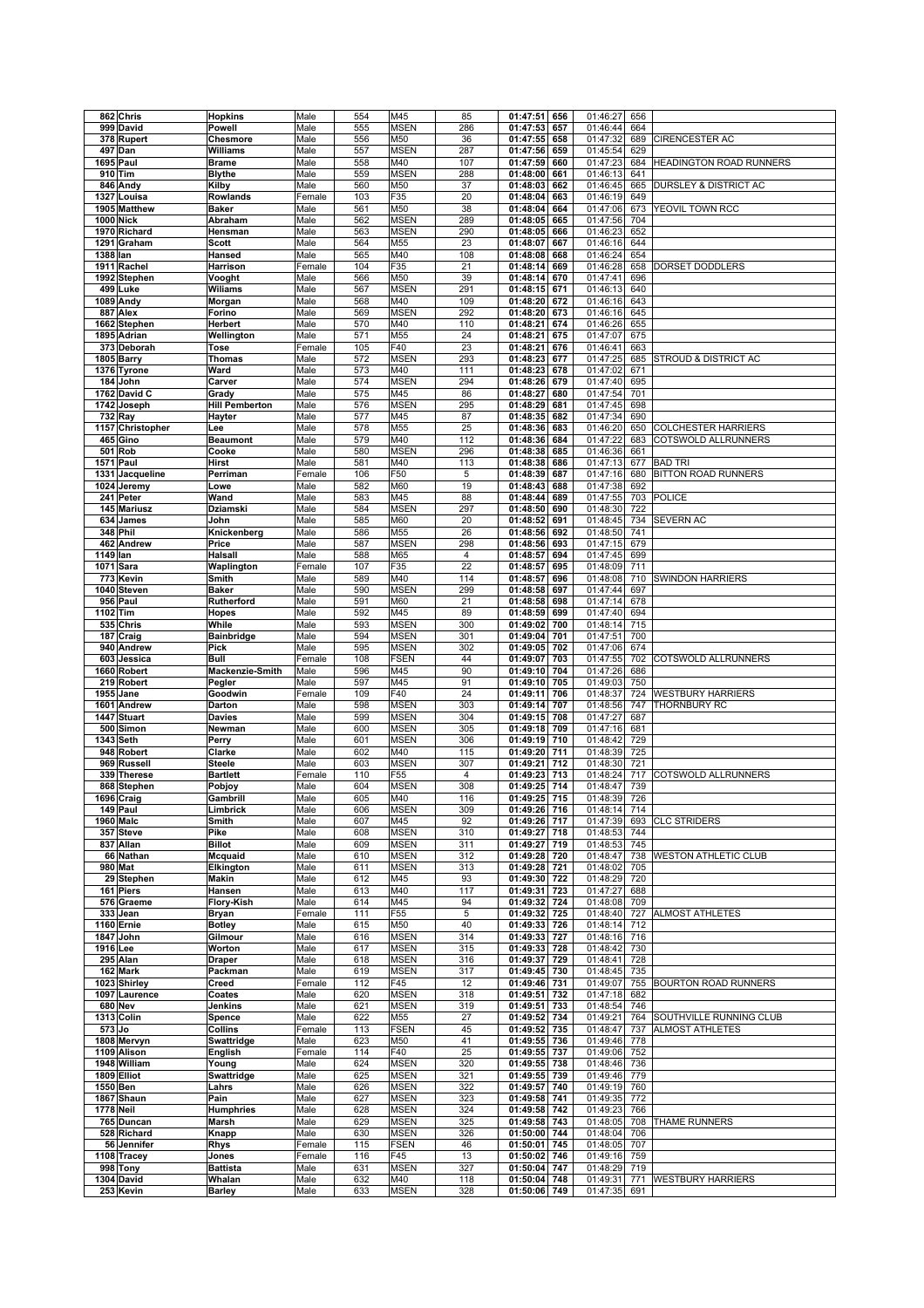|           | 1752 Paul                 | Jackson                        | Male           | 634        | M50             | 42             | 01:50:06<br>750                    | 01:49:05             | 751        |                                |
|-----------|---------------------------|--------------------------------|----------------|------------|-----------------|----------------|------------------------------------|----------------------|------------|--------------------------------|
|           | 1133 Scott                | Thompson                       | Male           | 635        | <b>MSEN</b>     | 329            | 01:50:07<br>751                    | 01:50:03             | 801        |                                |
|           | 225 Martin                | Hobson                         | Male           | 636        | <b>MSEN</b>     | 330            | 01:50:19<br>752                    | 01:48:43             | 733        |                                |
|           | 392 Mike                  | <b>Trafford</b>                | Male           | 637        | <b>MSEN</b>     | 331            | 01:50:20<br>753                    | 01:49:53             | 789        |                                |
|           | 684 Nikki                 | Owen                           | Female         | 117        | F35             | 23             | 01:50:20<br>754                    | 01:48:52             | 742        |                                |
|           | 1719 Peter                | <b>Barlow</b>                  | Male           | 638        | M40             | 119            | 01:50:21<br>755                    | 01:48:14             | 713        |                                |
|           | 310 Alison                | Sherwin                        | Female         | 118        | F45             | 14             | 01:50:25<br>756                    | 01:49:06             | 753        | <b>BITTON ROAD RUNNERS</b>     |
|           | 276 Jane                  | <b>Phillips</b>                | Female         | 119        | F50             | 6              | 01:50:25<br>757                    | 01:49:06             | 754        | <b>BITTON ROAD RUNNERS</b>     |
|           | 1993 Andrew               | Parnell                        | Male           | 639        | M45             | 95             | 01:50:27<br>758                    | 01:49:14             | 758        |                                |
|           | 126 Martin                | Cook                           | Male           | 640        | M45             | 96             | 01:50:27<br>759                    | 01:49:43             | 775        | <b>HOGWEED TROTTERS</b>        |
|           | 1069 Robert               |                                |                | 641        | M40             | 120            | 01:50:29<br>760                    | 01:48:43             | 732        |                                |
|           | 527 David                 | Koppenhol<br><b>Michael</b>    | Male<br>Male   | 642        | M50             | 43             | 01:50:29<br>761                    | 01:49:21             | 762        | COTSWOLD ALLRUNNERS            |
|           |                           |                                |                |            |                 |                |                                    |                      |            |                                |
|           | 690 Claire                | <b>Matthews</b>                | Female         | 120        | F35             | 24             | 01:50:29<br>762                    | 01:48:48             | 740        | CHIPPENHAM HARRIERS            |
|           | 1282 Chris                | Hume                           | Male           | 643        | M60             | 22             | 01:50:30<br>763                    | 01:49:39             | 773        | ROAD RUNNERS CLUB              |
|           | 1395 Stephen              | Ludlow                         | Male           | 644        | M50             | 44             | 01:50:31<br>764                    | 01:48:28             | 718        | EVESHAM VALE RUNNING CLUB      |
| 1110 Neil |                           | Webb                           | Male           | 645        | M45             | 97             | 01:50:35<br>765                    | 01:48:35             | 723        |                                |
|           | 958 Charlie               | Yolland - Jones                | Male           | 646        | <b>MSEN</b>     | 332            | 01:50:35<br>766                    | 01:49:26             | 768        |                                |
|           | 1384 Stuart               | Dewdney                        | Male           | 647        | M45             | 98             | 01:50:36<br>767                    | 01:49:51             | 785        |                                |
|           | 1772 Jackie               | Cave                           | Female         | 121        | F45             | 15             | 01:50:38<br>768                    | 01:49:50             | 784        |                                |
|           | 258 Julian                | Wells                          | Male           | 648        | <b>MSEN</b>     | 333            | 01:50:38<br>769                    | 01:49:13             | 757        |                                |
|           | 822 Ian                   | <b>Davies</b>                  | Male           | 649        | <b>MSEN</b>     | 334            | 01:50:40<br>770                    | 01:49:53             | 788        |                                |
|           | 128 Nicola                | <b>Billis</b>                  | Female         | 122        | <b>FSEN</b>     | 47             | 01:50:44<br>771                    | 01:49:50             | 783        | COTSWOLD ALLRUNNERS            |
|           | 872 Jon                   | Austin                         | Male           | 650        | <b>MSEN</b>     | 335            | 01:50:45<br>772                    | 01:49:49             | 781        |                                |
|           | 871 Ben                   | Potter                         | Male           | 651        | <b>MSEN</b>     | 336            | 01:50:45<br>773                    | 01:49:49             | 782        |                                |
| 1631      | <b>Mark</b>               | <b>Burston</b>                 | Male           | 652        | M50             | 45             | 01:50:48<br>774                    | 01:49:19             | 761        |                                |
| 909       | Andy                      | Akerman                        | Male           | 653        | M40             | 121            | 01:50:49<br>775                    | 01:48:42             | 731        | <b>ALMOST ATHLETES</b>         |
| 1299      | Laura                     | Ffrench                        | Female         | 123        | <b>FSEN</b>     | 48             | 01:50:50<br>776                    | 01:48:53             | 743        |                                |
|           | 750 Chris                 | <b>Balodis</b>                 | Male           | 654        | <b>MSEN</b>     | 337            | 01:50:50<br>777                    | 01:49:26             | 769        | STROUD & DISTRICT AC           |
|           | 855 Jeff                  | Waters                         | Male           | 655        | M50             | 46             | 01:50:51<br>778                    | 01:50:21             | 804        |                                |
|           | 140 Anne-Marie            | Willicott                      | Female         | 124        | F40             | 26             | 01:50:52<br>779                    | 01:50:00             | 797        | <b>ALMOST ATHLETES</b>         |
|           | 1707 Louis                | Purse                          | Male           | 656        | <b>MSEN</b>     | 338            | 01:50:53<br>780                    | 01:48:59             | 748        |                                |
|           | 153 David                 | Chittock                       | Male           | 657        | M40             | 122            | 01:50:55<br>781                    | 01:50:00             | 798        | ALMOST ATHLETES                |
|           | <b>1455 Neil</b>          | <b>Scott</b>                   | Male           | 658        | <b>MSEN</b>     | 339            | 01:50:58<br>782                    | 01:49:47             | 780        |                                |
|           | 561 Matthew               | Gavin                          | Male           | 659        | <b>MSEN</b>     | 340            | 01:50:59<br>783                    | 01:49:45             | 777        |                                |
|           | 1295 David                | Feeney                         | Male           | 660        | M40             | 123            | 01:51:01<br>784                    | 01:50:11             | 802        |                                |
|           | 1383 John                 | <b>Roberts</b>                 | Male           | 661        | M45             | 99             | 01:51:08<br>785                    | 01:49:24             | 767        |                                |
|           | 336 James                 | <b>Boulton</b>                 |                | 662        | <b>MSEN</b>     | 341            | 01:51:09<br>786                    | 01:49:58             | 795        |                                |
|           | 25 Carl                   |                                | Male           | 663        | <b>MSEN</b>     | 342            | 01:51:09<br>787                    | 01:50:59             | 815        |                                |
|           |                           | Jenkins                        | Male           |            |                 |                |                                    |                      |            |                                |
|           | 1508 Andrew               | Smith                          | Male           | 664        | <b>MSEN</b>     | 343            | 01:51:10<br>788                    | 01:51:00             | 818        |                                |
|           | 650 Jonathan              | Sliney                         | Male           | 665        | <b>MSEN</b>     | 344            | 789<br>01:51:11                    | 01:50:22             | 806        |                                |
|           | 1322 Jenny                | Hunt                           | Female         | 125        | <b>FSEN</b>     | 49             | 01:51:11<br>790                    | 01:49:41             | 774        |                                |
|           | 1868 Colin                | <b>Stringer</b>                | Male           | 666        | M50             | 47             | 01:51:13<br>791                    | 01:50:31             | 808        |                                |
| 954       | Alison                    | Hume                           | Female         | 126        | F45             | 16             | 01:51:14<br>792                    | 01:50:22             | 805        | <b>ALMOST ATHLETES</b>         |
| 1061      | Carl                      | Hartley                        | Male           | 667        | M40             | 124            | 793<br>01:51:15                    | 01:50:21             | 803        | ALMOST ATHLETES                |
|           | 1338 Nigel                | Williams                       | Male           | 668        | M40             | 125            | 01:51:15<br>794                    | 01:49:54             | 790        |                                |
|           | 848 Charles               | Wilson                         | Male           | 669        | M40             | 126            | 01:51:15<br>795                    | 01:49:54             | 791        |                                |
|           | 1493 Sagi                 | <b>Burton</b>                  | Male           | 670        | <b>MSEN</b>     | 345            | 01:51:17<br>796                    | 01:49:00             | 749        |                                |
|           | 907 Duncan                | Thomas                         | Male           | 671        | M50             | 48             | 01:51:21<br>797                    | 01:49:22             | 765        |                                |
|           | 1713 Tracey               | Caswell                        | Female         | 127        | F35             | 25             | 01:51:25<br>798                    | 01:50:01             | 799        |                                |
|           | 1019 Robert               | Smith                          | Male           | 672        | M60             | 23             | 01:51:30<br>799                    | 01:50:02             | 800        | <b>HOGWEED TROTTERS</b>        |
|           | 1595 Daryl                | Carpenter                      | Male           | 673        | <b>MSEN</b>     | 346            | 01:51:32<br>800                    | 01:49:44             | 776        |                                |
|           | 1887 Allan                | Green                          | Male           | 674        | M50             | 49             | 01:51:35<br>801                    | 01:49:08             | 756        | <b>ALMOST ATHLETES</b>         |
|           | 1147 Simon                | <b>Baggs</b>                   | Male           | 675        | M40             | 127            | 01:51:36<br>802                    | 01:49:55             | 793        |                                |
| 1247      | Malcolm                   | Sutton                         | Male           | 676        | M55             | 28             | 01:51:37<br>803                    | 01:49:21             | 763        | FRY CLUB JOGGERS               |
|           | 1572 Jon                  |                                |                |            | M40             |                |                                    |                      | 796        |                                |
|           |                           | <b>Davies</b>                  | Male           | 677        |                 | 128            | 01:51:44<br>804                    | 01:49:59             |            |                                |
|           |                           |                                | Male           |            |                 | 24             | 805                                |                      | 770        | CHURN VALLEY HOSH HOUSE HARRIE |
|           | 1559 Graham<br>534 Jackie | Gregory                        |                | 678        | M60             |                | 01:51:46                           | 01:49:29             |            |                                |
|           |                           | Hobday                         | Female         | 128        | F <sub>55</sub> | 6              | 01:51:49<br>806                    | 01:51:12             | 825<br>813 | ANGELS RUNNING CLUB            |
| 1181 Neil |                           | Goodrich                       | Male           | 679        | M40             | 129            | 01:51:50<br>807                    | 01:50:49             |            |                                |
|           | 1481 Peter                | Twinning                       | Male           | 680        | M40             | 130            | 01:51:51<br>808                    | 01:51:26             | 835        | <b>ALMOST ATHLETES</b>         |
|           | 787 Hazel                 | Everette                       | Female         | 129        | F35             | 26             | 01:51:51<br>809                    | 01:51:26             | 834        | <b>ALMOST ATHLETES</b>         |
|           | 1297 David                | Ffrench                        | Male           | 681        | MSEN            | 347            | 01:51:56 810                       | 01:49:56 794         |            | <b>STOUD</b>                   |
|           | 1429 Tempe                | <b>Stuart</b>                  | Female         | 130        | F45             | 17             | 01:51:56 811                       | 01:50:47             | 811        |                                |
|           | 1210 Jonathan             | Proudman                       | Male           | 682        | <b>MSEN</b>     | 348            | 01:52:00<br>812                    | 01:50:46             | 810        |                                |
|           | 1941 Andrew               | Weaver                         | Male           | 683        | M40             | 131            | 01:52:04<br>813                    | 01:51:38             | 845        |                                |
|           | 1259 Jessica              | Hodge                          | Female         | 131        | <b>FSEN</b>     | 50             | 01:52:06<br>814                    | 01:51:34             | 841        |                                |
|           | 428 Steve                 | <b>Tricker</b>                 | Male           | 684        | <b>MSEN</b>     | 349            | 01:52:08<br>815                    | 01:51:43             | 848        |                                |
|           | 434 Jude                  | Dayne                          | Female         | 132        | F50             | $\overline{7}$ | 01:52:11<br>816                    | 01:51:37             | 844        |                                |
|           | 1583 Matthew              | <b>Utting</b>                  | Male           | 685        | M50             | 50             | 01:52:11<br>817                    | 01:51:09             | 823        |                                |
|           | 234 Peter                 | Tulodziecki                    | Male           | 686        | M40             | 132            | 01:52:15<br>818                    | 01:51:02             | 819        |                                |
|           | 1527 Nathan               | Kerslev                        | Male           | 687        | <b>MSEN</b>     | 350            | 01:52:20<br>819                    | 01:49:51             | 786        |                                |
|           | 1528 Steve                | Kersley                        | Male           | 688        | M50             | 51             | 01:52:20 820                       | 01:49:51             | 787        |                                |
|           | 1467 Emma                 | Weyman                         | Female         | 133        | FSEN            | 51             | 01:52:24<br>821                    | 01:51:31             | 838        |                                |
| 1458 Lee  |                           | <b>Phillips</b>                | Male           | 689        | <b>MSEN</b>     | 351            | 01:52:25<br>822                    | 01:49:55             | 792        |                                |
|           | 215 Catherine             | Goodison                       | Female         | 134        | F35             | 27             | 01:52:26<br>823                    | 01:51:35             | 842        |                                |
|           | 525 Philip                | Harvey                         | Male           | 690        | M45             | 100            | 01:52:27<br>824                    | 01:51:00             | 817        |                                |
|           | 1927 Michael              | Adlam                          | Male           | 691        | M60             | 25             | 01:52:27<br>825                    | 01:51:14             | 827        |                                |
|           | 91 Alun                   | Nelson                         | Male           | 692        | <b>MSEN</b>     | 352            | 01:52:28<br>826                    | 01:50:43             | 809        | PEMBROKESHIRE TRIATHLON CLUB   |
|           | 429 Simon Patrick         | Frampton                       | Male           | 693        | M60             | 26             | 01:52:33<br>827                    | 01:51:09             | 824        | <b>GREAT WESTERN RUNNERS</b>   |
|           | 144 Malcolm               | Harding                        | Male           | 694        | M40             | 133            | 01:52:34<br>828                    | 01:51:28             | 837        |                                |
|           | 27 Mel                    | Williams                       | Female         | 135        | F45             | 18             | 01:52:38<br>829                    | 01:51:20             | 828        | DURSLEY & DISTRICT AC          |
|           | 193 Colin                 | Turner                         | Male           | 695        | <b>MSEN</b>     | 353            | 01:52:40<br>830                    | 01:51:52             | 855        |                                |
|           | 329 Joel                  | Turner                         | Male           | 696        | <b>MSEN</b>     | 354            | 01:52:40<br>831                    | 01:51:41             | 846        |                                |
|           | 1177 Robert               | Cockle                         | Male           | 697        | M40             | 134            | 01:52:41<br>832                    | 01:51:00             | 816        |                                |
|           | 1077 Richard              | Farbrother                     | Male           | 698        | M55             | 29             | 01:52:41<br>833                    | 01:51:07             | 822        |                                |
|           | 388 Jane                  | Harvey                         | Female         | 136        | F40             | 27             | 01:52:42<br>834                    | 01:51:24             | 833        |                                |
|           | 737 Patrick               | Scarth                         | Male           | 699        | <b>MSEN</b>     | 355            | 01:52:42<br>835                    | 01:50:26             | 807        |                                |
|           | 1228 Anthony              | Locke                          | Male           | 700        | M40             | 135            | 01:52:47<br>836                    | 01:50:51             | 814        |                                |
|           | 498 John                  | Hamblett                       | Male           | 701        | M50             | 52             | 01:52:49 837                       | 01:50:47             | 812        |                                |
|           | 1845 Jeremy               | Furber                         | Male           | 702        | M45             | 101            | 01:52:56<br>838                    | 01:52:20             | 878        | SOUTHVILLE RUNNING CLUB        |
|           | 558 Stephen               | Lenthall                       | Male           | 703        | <b>MSEN</b>     | 356            | 01:52:58<br>839                    | 01:51:33             | 840        |                                |
|           | 1275 David                | Turner                         | Male           | 704        | <b>MSEN</b>     | 357            | 01:53:00<br>840                    | 01:52:43             | 892        |                                |
|           | 454 Colin                 | Crutchley                      | Male           | 705        | <b>MSEN</b>     | 358            | 01:53:01<br>841                    | 01:51:23             | 831        |                                |
|           | 1957 Alex<br>204 Michael  | Mohamed<br><b>Victory-Rowe</b> | Female<br>Male | 137<br>706 | F35<br>M40      | 28<br>136      | 01:53:03<br>842<br>01:53:08<br>843 | 01:51:27<br>01:51:42 | 836<br>847 |                                |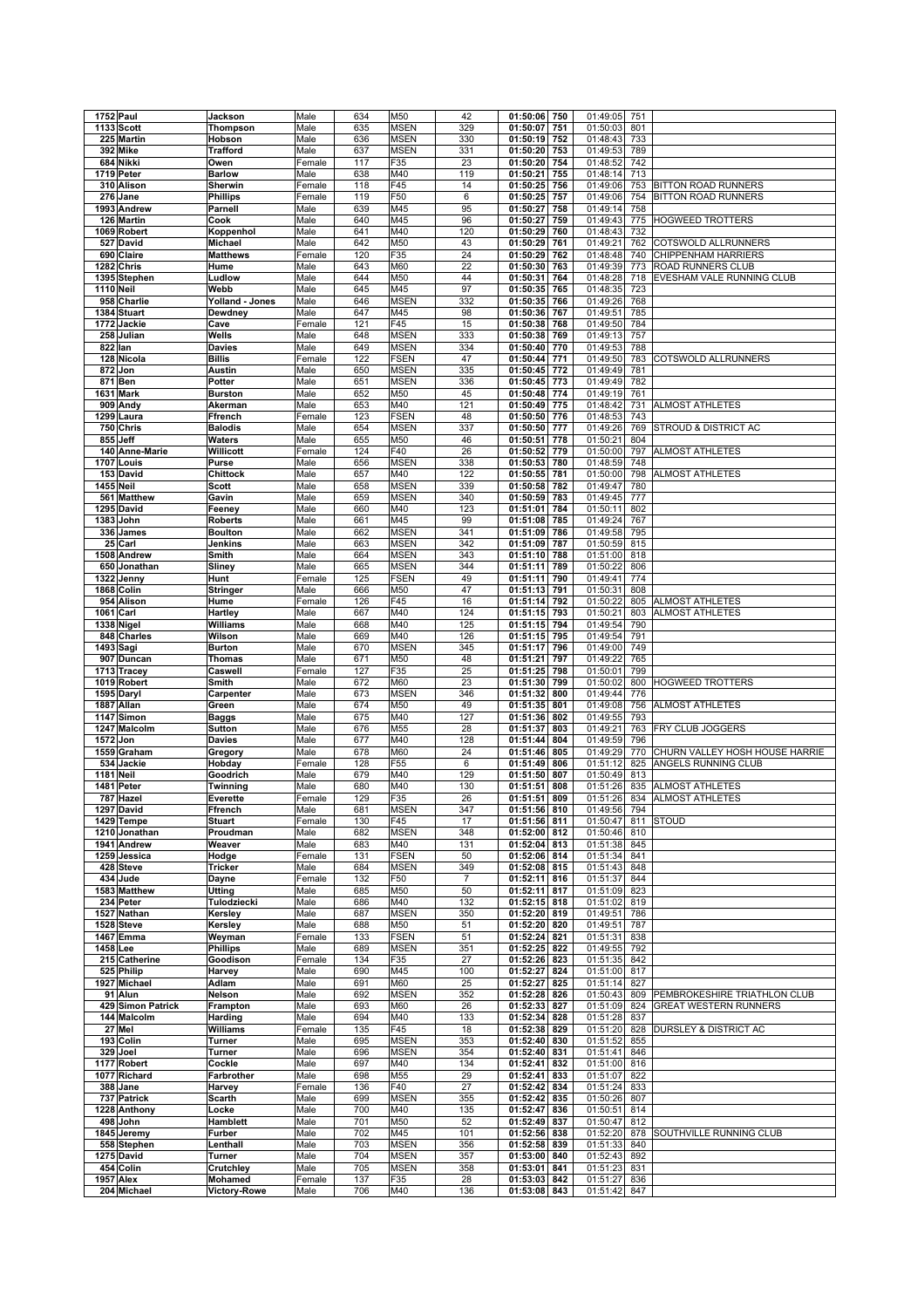|          | 505 David               | Hiatt                       | Male   | 707        | M45             | 102            | 01:53:09<br>844                 | 01:52:20             | 877        |                                                      |
|----------|-------------------------|-----------------------------|--------|------------|-----------------|----------------|---------------------------------|----------------------|------------|------------------------------------------------------|
|          | 1170 Michael            | Randell                     | Male   | 708        | M50             | 53             | 01:53:11<br>845                 | 01:51:57             | 861        |                                                      |
|          | 651 Nicholas            | Penney                      | Male   | 709        | <b>MSEN</b>     | 359            | 01:53:12<br>846                 | 01:52:05             | 864        |                                                      |
|          |                         |                             |        |            |                 |                |                                 |                      |            |                                                      |
|          | 1822 Chris              | Foley                       | Male   | 710        | M60             | 27             | 01:53:12<br>847                 | 01:52:12             | 872        |                                                      |
|          | 962 Hazel               | Friis                       | Female | 138        | F40             | 28             | 01:53:13<br>848                 | 01:52:09             | 869        | <b>HOGWEED TROTTERS</b>                              |
|          | 1435 Jenny              | Valentine                   | Female | 139        | F45             | 19             | 01:53:15<br>849                 | 01:52:12             | 873        |                                                      |
|          | 202 Lesley              | Maclaren                    | Female | 140        | <b>FSEN</b>     | 52             | 01:53:16<br>850                 | 01:51:23             | 832        | ST AUSTELL RUNNING CLUB                              |
|          | 1407 Jacqui             | Wynds                       | Female | 141        | F <sub>55</sub> | $\overline{7}$ | 01:53:17<br>851                 | 01:53:02             | 902        | FOREST OF DEAN AC                                    |
|          | 1515 Myra               | Bye                         | Female | 142        | F45             | 20             | 01:53:18<br>852                 | 01:52:07             | 868        |                                                      |
|          | 779 Scott               | <b>Ballinger</b>            | Male   | 711        | <b>MSEN</b>     | 360            | 01:53:18<br>853                 | 01:52:42             | 890        |                                                      |
|          | 1581 Madeleine          | Orr                         | Female | 143        | <b>FSEN</b>     | 53             | 01:53:18<br>854                 | 01:51:44             | 849        |                                                      |
|          | 1141 Roy                | <b>Roberts</b>              | Male   | 712        | M60             | 28             | 01:53:19<br>855                 | 01:51:04             | 820        | ROYAL AIR FORCE ATHLETICS                            |
|          |                         | Swale                       |        | 713        | <b>MSEN</b>     | 361            | 01:53:20<br>856                 | 01:51:06             | 821        |                                                      |
|          | 1045 Johnny             |                             | Male   |            |                 |                |                                 |                      |            |                                                      |
| 1172 Lee |                         | Chapman                     | Male   | 714        | M45             | 103            | 01:53:20<br>857                 | 01:51:22             | 830        |                                                      |
|          | 482 Vicky               | Jones                       | Female | 144        | F40             | 29             | 01:53:21<br>858                 | 01:51:52             | 856        | ALMOST ATHLETES                                      |
|          | 1951 John               | Rogers                      | Male   | 715        | M55             | 30             | 01:53:21<br>859                 | 01:51:37             | 843        |                                                      |
|          | 626 Paul                | Miller                      | Male   | 716        | M60             | 29             | 01:53:25<br>860                 | 01:51:51             | 853        |                                                      |
|          | 304 Nicholas            | Gore                        | Male   | 717        | M40             | 137            | 01:53:27<br>861                 | 01:52:58             | 899        |                                                      |
|          | 740 David               | Plant                       | Male   | 718        | M60             | 30             | 01:53:31<br>862                 | 01:52:37             | 888        |                                                      |
|          | 1796 Luciano            | Chelotti                    | Male   | 719        | <b>MSEN</b>     | 362            | 01:53:32<br>863                 | 01:51:13             | 826        |                                                      |
|          | 1755 Lucy               | King                        | Female | 145        | <b>FSEN</b>     | 54             | 01:53:32<br>864                 | 01:52:22             | 879        | COTSWOLD ALLRUNNERS                                  |
|          | 330 Richard             | Mcconaughey                 | Male   | 720        | <b>MSEN</b>     | 363            | 01:53:33<br>865                 | 01:51:55             | 857        |                                                      |
|          | 1328 Anna               | Godding                     | Female | 146        | <b>FSEN</b>     | 55             | 01:53:34<br>866                 | 01:51:32             | 839        |                                                      |
|          | 550 Alan                | Cremin                      | Male   | 721        | M40             | 138            | 01:53:38<br>867                 | 01:51:20             | 829        |                                                      |
|          | 1598 Vanessa            | Dunne                       | Female | 147        | F50             | 8              | 01:53:38<br>868                 | 01:52:14             | 874        |                                                      |
|          |                         |                             |        |            |                 |                |                                 |                      |            |                                                      |
|          | 272 Stuart              | Conway                      | Male   | 722        | M45             | 104            | 01:53:38<br>869                 | 01:52:42             | 891        |                                                      |
|          | 491 Paul                | <b>Braithwaite</b>          | Male   | 723        | <b>MSEN</b>     | 364            | 01:53:39<br>870                 | 01:52:52             | 897        |                                                      |
|          | 358 Sarah               | Warner                      | Female | 148        | F35             | 29             | 01:53:39<br>871                 | 01:52:43             | 893        |                                                      |
|          | 490 Kerry               | <b>Braithwaite</b>          | Female | 149        | <b>FSEN</b>     | 56             | 01:53:39<br>872                 | 01:52:52             | 896        | COTSWOLD ALLRUNNERS                                  |
|          | 1814 Janette            | Hayward                     | Female | 150        | F55             | 8              | 01:53:39<br>873                 | 01:52:15             | 875        | <b>BITTON ROAD RUNNERS</b>                           |
|          | 1323 Ashley             | Nicholson                   | Male   | 724        | <b>MSEN</b>     | 365            | 01:53:42<br>874                 | 01:52:12             | 871        |                                                      |
|          | 930 Rose                | <b>Birkinshaw</b>           | Female | 151        | <b>FSEN</b>     | 57             | 01:53:42<br>875                 | 01:51:47             | 851        |                                                      |
|          | 928 Jenny               | <b>Birkinshaw</b>           | Female | 152        | <b>FSEN</b>     | 58             | 01:53:42<br>876                 | 01:51:47             | 852        |                                                      |
| 146      | Laura                   | Jakeman                     | Female | 153        | <b>FSEN</b>     | 59             | 01:53:45<br>877                 | 01:51:56             | 859        |                                                      |
|          | 1502 Chris              | <b>Ballinger</b>            | Male   | 725        | M45             | 105            | 01:53:47<br>878                 | 01:52:54             | 898        |                                                      |
|          | 1044 Michael            | Luff                        | Male   | 726        | M45             | 106            | 01:53:47<br>879                 | 01:52:15             | 876        | CORSHAM RUNNING CLUB                                 |
|          | 1196 Brian              | Johnson                     | Male   | 727        | M40             | 139            | 01:53:48<br>880                 | 01:53:40             | 915        |                                                      |
|          | 457 Louise              | Kilminster                  | Female | 154        | <b>FSEN</b>     | 60             | 01:53:48<br>881                 | 01:52:07             | 867        |                                                      |
|          |                         |                             |        |            |                 |                |                                 |                      |            |                                                      |
|          | 179 Carl                | <b>Norris</b>               | Male   | 728        | <b>MSEN</b>     | 366            | 01:53:51<br>882                 | 01:51:56             | 858        |                                                      |
|          | 1031 John               | Grounds                     | Male   | 729        | <b>MSEN</b>     | 367            | 01:53:51<br>883                 | 01:52:28             | 884        | SOUTHVILLE RUNNING CLUB                              |
|          | 180 Louis               | <b>Rummer-Downing</b>       | Male   | 730        | <b>MSEN</b>     | 368            | 01:53:52<br>884                 | 01:51:57             | 860        |                                                      |
|          | 1745 Barry              | Newman                      | Male   | 731        | M60             | 31             | 01:53:52<br>885                 | 01:51:51             | 854        |                                                      |
|          | 105 Duncan              | Cochran                     | Male   | 732        | <b>MSEN</b>     | 369            | 01:53:52<br>886                 | 01:53:10             | 906        |                                                      |
|          | 1159 Peter              | Varley                      | Male   | 733        | <b>MSEN</b>     | 370            | 01:53:54<br>887                 | 01:52:03             | 863        |                                                      |
|          | 1728 Jamie              | Weaver                      | Male   | 734        | <b>MSEN</b>     | 371            | 01:53:55<br>888                 | 01:52:05             | 865        |                                                      |
|          | 1126 Elaine             | Kale                        | Female | 155        | <b>FSEN</b>     | 61             | 01:53:55<br>889                 | 01:52:35             | 886        |                                                      |
|          | 1546 Stewart            | <b>Scott</b>                | Male   | 735        | <b>MSEN</b>     | 372            | 01:53:56<br>890                 | 01:52:02             | 862        |                                                      |
|          | 989 Jo-Anna             | <b>Bayston</b>              | Female | 156        | <b>FSEN</b>     | 62             | 01:53:57<br>891                 | 01:52:33             | 885        | <b>HOGWEED TROTTERS</b>                              |
|          | 1815 David              | <b>Bloomfield</b>           | Male   | 736        | M45             | 107            | 01:54:00<br>892                 | 01:52:10             | 870        |                                                      |
|          | 580 Susan               | Hunt                        | Female | 157        | F45             | 21             | 01:54:03<br>893                 | 01:53:25             | 909        | BOURTON ROAD RUNNERS                                 |
|          |                         |                             |        |            | <b>MSEN</b>     |                |                                 | 01:51:45             | 850        |                                                      |
|          |                         |                             |        |            |                 |                |                                 |                      |            |                                                      |
|          | 1119 Gareth             | Hill                        | Male   | 737        |                 | 373            | 01:54:04<br>894                 |                      |            |                                                      |
|          | 1838 Paul               | Forshaw                     | Male   | 738        | M50             | 54             | 01:54:10<br>895                 | 01:52:27             | 883        |                                                      |
|          | 946 Sarah               | <b>Mcdermott</b>            | Female | 158        | F35             | 30             | 01:54:12<br>896                 | 01:53:47             | 921        |                                                      |
|          | 67 Shaun                | Lowde                       | Male   | 739        | M45             | 108            | 01:54:15<br>897                 | 01:52:37             | 887        |                                                      |
|          | 831 Lorraine            | Coopey                      | Female | 159        | F45             | 22             | 01:54:21<br>898                 | 01:53:26             | 910        |                                                      |
|          | 209 Trudy               | Jones                       | Female | 160        | F40             | 30             | 01:54:27<br>899                 | 01:53:41             | 916        | <b>CLC STRIDERS</b>                                  |
|          | 1245 David              | <b>Burdett</b>              | Male   | 740        | <b>MSEN</b>     | 374            | 01:54:28<br>900                 | 01:54:02             | 930        |                                                      |
|          | 546 Justin              | Cain                        | Male   | 741        | <b>MSEN</b>     | 375            | 01:54:31<br>901                 | 01:52:46             | 895        |                                                      |
|          | 1446 Gareth             | <b>Thomas</b>               | Male   | 742        | M65             | 5              | 01:54:33<br>902                 | 01:53:00             | 900        | <b>THORNBURY RC</b>                                  |
|          | 1924 Thomas             | <b>Bridge</b>               | Male   | 743        | <b>MSEN</b>     | 376            | 01:54:38<br>903                 | 01:53:54             | 926        | WIMBLEDON WINDMILLERS                                |
|          | 769 Tim                 | Havard                      | Male   | 744        | <b>MSEN</b>     | 377            | 01:54:39 904                    | 01:52:23             | 880        |                                                      |
|          |                         | Cooper                      |        |            |                 |                |                                 |                      |            |                                                      |
|          | 564 Julian              |                             | Male   | 745        | M60             | 32             | 01:54:39<br>905                 | 01:53:32             | 912        |                                                      |
|          | 239 William             | Wride                       | Male   | 746        | <b>MSEN</b>     | 378            | 01:54:40<br>906                 | 01:52:39             | 889        |                                                      |
|          | 838 Peter               | Moore                       | Male   | 747        | M50             | 55             | 01:54:43<br>907                 | 01:52:06             | 866        |                                                      |
|          | 463 Elizabeth           | Clark                       | Female | 161        | <b>FSEN</b>     | 63             | 01:54:43 908                    | 01:53:47             | 922        | AVON VALLEY RUNNERS                                  |
|          | 1296 Rachel             | Ffrench                     | Female | 162        | <b>FSEN</b>     | 64             | 01:54:44<br>909                 | 01:52:45             | 894        |                                                      |
|          | 194 Philip              | Cernik                      | Male   | 748        | M45             | 109            | 01:54:45 910                    | 01:53:09             | 903        |                                                      |
|          | 1154 Jackie             | Vowles                      | Female | 163        | F45             | 23             | 01:54:46<br>911                 | 01:54:13             | 939        | STROUD & DISTRICT AC                                 |
|          | 248 Beth                | <b>Motley</b>               | Female | 164        | <b>FSEN</b>     | 65             | 01:54:47<br>912                 | 01:52:27             | 882        |                                                      |
|          | 44 Richard              | Kimberlee                   | Male   | 749        | M50             | 56             | 01:54:50 913                    | 01:52:26             | 881        |                                                      |
|          | 211 Trudy               | Chudleigh                   | Female | 165        | F40             | 31             | 01:54:54<br>914                 | 01:53:43             | 918        | COTSWOLD ALLRUNNERS                                  |
|          | 1851 Owen               | Ardill                      | Male   | 750        | <b>MSEN</b>     | 379            | 01:54:58<br>915                 | 01:53:02             | 901        |                                                      |
|          | 669 Hannah              | Persaud                     | Female | 166        | <b>FSEN</b>     | 66             | 01:55:05<br>916                 | 01:54:11             | 938        |                                                      |
|          | 1363 Roger              | Sperring                    | Male   | 751        | M50             | 57             | 01:55:07<br>917                 | 01:53:11             | 907        |                                                      |
|          | 1635 Mike               | Theelke                     | Male   | 752        | M50             | 58             | 01:55:11<br>918                 | 01:53:31             | 911        |                                                      |
|          | 1434 Barry              | Goddard                     | Male   | 753        | M60             | 33             | 01:55:12<br>919                 | 01:53:50             | 924        |                                                      |
|          | 1703 Matthew            | Collins                     | Male   | 754        | <b>MSEN</b>     | 380            | 01:55:14<br>920                 | 01:53:20             | 908        |                                                      |
|          | 1164 Simon              | Watkins                     | Male   | 755        | <b>MSEN</b>     | 381            | 01:55:14<br>921                 | 01:53:33             | 913        |                                                      |
|          | 683 Valerie             | <b>Brown</b>                | Female | 167        | F65             | $\mathbf{1}$   | 01:55:16 922                    | 01:54:33             | 947        |                                                      |
|          |                         |                             |        |            |                 |                |                                 |                      | 945        |                                                      |
|          | 1113 Paul               | Jenkins                     | Male   | 756        | M45             | 110            | 01:55:18<br>923                 | 01:54:32             |            | <b>CLC STRIDERS</b>                                  |
|          | 1185 Tracey             | Densham                     | Female | 168        | F40             | 32             | 01:55:18 924                    | 01:54:32             | 946        | <b>CLC STRIDERS</b>                                  |
|          | 89 Martin               | Mchollan                    | Male   | 757        | <b>MSEN</b>     | 382            | 01:55:20<br>925                 | 01:54:38             | 950        |                                                      |
|          | 1422 David              | Evans                       | Male   | 758        | <b>MSEN</b>     | 383            | 01:55:21<br>926                 | 01:53:58             | 929        |                                                      |
|          | 1423 Michael            | <b>Morrissey</b>            | Male   | 759        | M50             | 59             | 01:55:21<br>927                 | 01:54:05             | 932        |                                                      |
|          | 1253 Sandor             | Pacz                        | Male   | 760        | <b>MSEN</b>     | 384            | 01:55:24<br>928                 | 01:53:52             | 925        |                                                      |
|          | 1051 Richard            | Cox                         | Male   | 761        | <b>MSEN</b>     | 385            | 01:55:25<br>929                 | 01:54:07             | 934        |                                                      |
|          | 1404 Vince              | Chalmers                    | Male   | 762        | M45             | 111            | 01:55:26<br>930                 | 01:53:46             | 919        |                                                      |
|          | 1098 Becky              | Lane                        | Female | 169        | <b>FSEN</b>     | 67             | 01:55:27<br>931                 | 01:53:43             | 917        | STROUD & DISTRICT AC                                 |
|          | 1260 Maria              | Johnson                     | Female | 170        | F40             | 33             | 01:55:29<br>932                 | 01:54:51             | 957        |                                                      |
|          | 402 Belinda             | Morgan                      | Female | 171        | F50             | 9              | 01:55:31<br>933                 | 01:53:36             | 914        |                                                      |
| 1616 Lin |                         | Holley                      | Female | 172        | F45             | 24             | 01:55:33<br>934                 | 01:53:56             | 928        |                                                      |
|          | 517 Andrea              | Preedy                      | Female | 173        | F40             | 34             | 01:55:36 935                    | 01:54:39             | 951        |                                                      |
|          | 165 Sabrina<br>613 Jane | Pace-Humphreys<br>Rowcliffe | Female | 174<br>175 | <b>FSEN</b>     | 68<br>25       | 01:55:37<br>936<br>01:55:38 937 | 01:54:10<br>01:53:55 | 937<br>927 | <b>STROUD &amp; DISTRICT AC</b><br><b>NAILSEA RC</b> |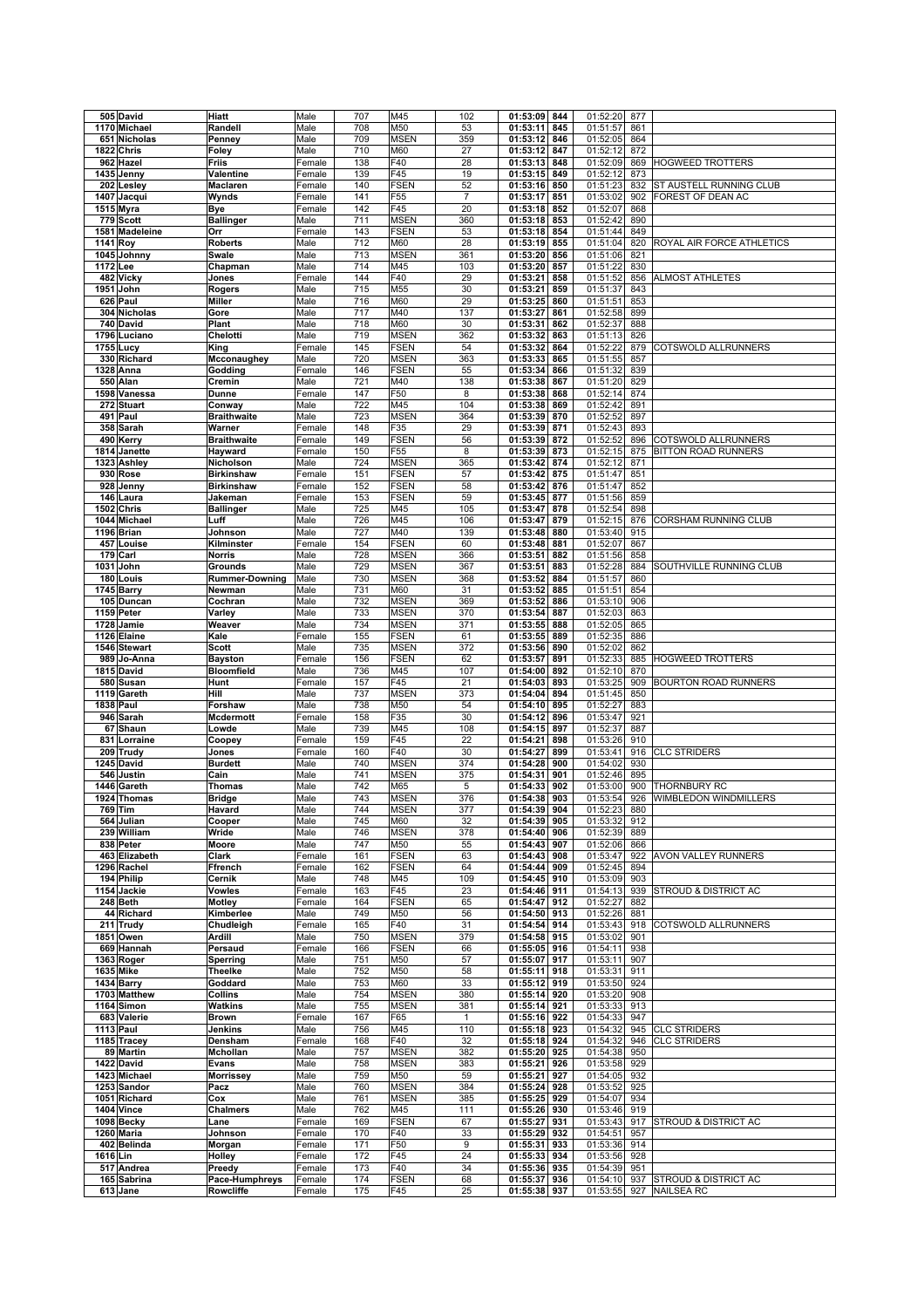|           | 1781 Seth               | Holloway           | Male           | 763        | <b>MSEN</b> | 386          | 01:55:40                       | 938  | 01:53:09                       | 904  |                                         |
|-----------|-------------------------|--------------------|----------------|------------|-------------|--------------|--------------------------------|------|--------------------------------|------|-----------------------------------------|
|           | 957 Alan                | Holloway           | Male           | 764        | M50         | 60           | 01:55:40                       | 939  | 01:53:10                       | 905  | YATE & DISTRICT AC                      |
|           | 513 Claire              | Harding            | Female         | 176        | F35         | 31           | 01:55:42                       | 940  | 01:54:09                       | 936  | <b>WATFORD JOGGERS</b>                  |
| 1451      | Caleb                   | <b>Mckinstry</b>   | Male           | 765        | M40         | 140          | 01:55:47                       | 941  | 01:54:43                       | 954  |                                         |
|           |                         |                    |                |            |             |              |                                |      |                                |      |                                         |
|           | 1480 Steve              | Ward               | Male           | 766        | M45         | 112          | 01:55:50                       | 942  | 01:54:57                       | 959  |                                         |
|           | 132 Alex                | Keylock            | Male           | 767        | <b>MSEN</b> | 387          | 01:55:53                       | 943  | 01:54:07                       | 933  |                                         |
|           | 925 Sarah               | Mitchell           | Female         | 177        | <b>FSEN</b> | 69           | 01:55:56                       | 944  | 01:54:46                       | 955  |                                         |
|           | 1070 Gordon             | Lewis              | Male           | 768        | M60         | 34           | 01:55:57                       | 945  | 01:54:30                       | 942  | <b>BITTON ROAD RUNNERS</b>              |
|           | 309 Susan               | Leyden             | Female         | 178        | F40         | 35           | 01:55:57                       | 946  | 01:54:48                       | 956  | <b>HOGWEED TROTTERS</b>                 |
|           | 695 Kate                | Jennings           | Female         | 179        | F40         | 36           | 01:56:01                       | 947  | 01:54:40                       | 953  |                                         |
|           | 151 Claire              | lles               | Female         | 180        | <b>FSEN</b> | 70           | 01:56:01                       | 948  | 01:54:04                       | 931  |                                         |
| 971       | Ashley                  | Mcdowell           | Male           | 769        | M40         | 141          | 01:56:01                       | 949  | 01:54:08                       | 935  |                                         |
|           | 1037 Laura              |                    |                | 181        | F50         | 10           | 01:56:08                       | 950  | 01:55:44                       | 980  | PARC BRYN BACH R.C.                     |
|           |                         | Doheny             | Female         |            |             |              |                                |      |                                |      |                                         |
|           | 212 Karla               | Prout              | Female         | 182        | <b>FSEN</b> | 71           | 01:56:08                       | 951  | 01:53:47                       | 920  |                                         |
|           | 425 Paul                | Regan              | Male           | 770        | M40         | 142          | 01:56:08                       | 952  | 01:53:49                       | 923  |                                         |
|           | 1928 Michael            | Alsworth           | Male           | 771        | M55         | 31           | 01:56:11                       | 953  | 01:55:16                       | 968  | 100 MARATHON CLUB                       |
| 1131 Ray  |                         | Durnall            | Male           | 772        | M60         | 35           | 01:56:12                       | 954  | 01:54:30                       | 943  | <b>MALVERN JOGGERS</b>                  |
|           | 1052 Natasha            | Berri              | Female         | 183        | <b>FSEN</b> | 72           | 01:56:16                       | 955  | 01:54:34                       | 948  | COTSWOLD ALLRUNNERS                     |
|           | 1450 Timothy            | Hampton            | Male           | 773        | M40         | 143          | 01:56:18                       | 956  | 01:55:14                       | 967  |                                         |
|           | 689 Paul                | Godbold            | Male           | 774        | M40         | 144          | 01:56:23                       | 957  | 01:54:26                       | 941  | <b>READING ROADRUNNERS</b>              |
|           | 1819 Gordon             | <b>Robbins</b>     | Male           | 775        | M60         | 36           | 01:56:25                       | 958  | 01:54:59                       | 960  | <b>BITTON ROAD RUNNERS</b>              |
|           |                         |                    |                |            |             | 32           |                                |      |                                |      |                                         |
|           | 288 Karen               | Telling            | Female         | 184        | F35         |              | 01:56:26                       | 959  | 01:56:07                       | 987  |                                         |
|           | 1765 Sandra             | Heryet-Warner      | Female         | 185        | F45         | 26           | 01:56:28                       | 960  | 01:55:03                       | 961  | <b>HOOK NORTON HARRIERS</b>             |
|           | 1610 Keith              | Hann               | Male           | 776        | M50         | 61           | 01:56:28                       | 961  | 01:55:08                       | 965  |                                         |
|           | 305 David               | Cheang             | Male           | 777        | <b>MSEN</b> | 388          | 01:56:28                       | 962  | 01:54:40                       | 952  |                                         |
|           | 1648 Sarah              | Mustoe             | Female         | 186        | F35         | 33           | 01:56:29                       | 963  | 01:54:34                       | 949  | <b>SWINDON HARRIERS</b>                 |
|           | 1195 Richard            | Hepburn            | Male           | 778        | <b>MSEN</b> | 389          | 01:56:29                       | 964  | 01:54:22                       | 940  |                                         |
|           | 708 Brian               | Nicholson          | Male           | 779        | M60         | 37           | 01:56:34                       | 965  | 01:55:07                       | 963  | <b>CHIPPENHAM HARRIERS</b>              |
|           | 1321 Rebecca            | Ledger             | Female         | 187        | <b>FSEN</b> | 73           | 01:56:34                       | 966  | 01:55:04                       | 962  |                                         |
| 1039 Neil |                         | Bacon              | Male           | 780        | M40         | 145          | 01:56:35                       | 967  | 01:55:42                       | 978  |                                         |
|           |                         |                    |                |            |             |              |                                |      |                                |      |                                         |
|           | 1504 Steven             | Kilbourne          | Male           | 781        | M45         | 113          | 01:56:36                       | 968  | 01:54:51                       | 958  |                                         |
|           | 1534 Stephen            | Chandler           | Male           | 782        | M60         | 38           | 01:56:38                       | 969  | 01:55:07                       | 964  | STROUD & DISTRICT AC                    |
|           | 1723 Alastair           | <b>Mylechreest</b> | Male           | 783        | M40         | 146          | 01:56:38                       | 970  | 01:54:31                       | 944  |                                         |
|           | 143 Simon               | <b>Burton</b>      | Male           | 784        | <b>MSEN</b> | 390          | 01:56:42                       | 971  | 01:55:36                       | 977  |                                         |
|           | 400 George              | Todd               | Male           | 785        | M40         | 147          | 01:56:45                       | 972  | 01:56:14                       | 991  |                                         |
|           | 323 Shona               | Mcdougall          | Female         | 188        | <b>FSEN</b> | 74           | 01:56:50                       | 973  | 01:55:33                       | 975  |                                         |
|           | 1793 William            | Peacocke           | Male           | 786        | M65         | 6            | 01:56:52                       | 974  | 01:55:49                       | 983  | <b>DURSLEY &amp; DISTRICT AC</b>        |
|           | 1303 Cara               | Kursey             | Female         | 189        | <b>FSEN</b> | 75           | 01:57:02                       | 975  | 01:56:12                       | 989  |                                         |
|           | 1547 Carol              | Horsfield          | Female         | 190        | F45         | 27           | 01:57:06                       | 976  | 01:55:23                       | 971  | ANGELS RUNNING CLUB                     |
|           |                         | Thacker            |                |            |             | 32           |                                |      |                                | 974  |                                         |
|           | 1883 Stephen            |                    | Male           | 787        | M55         |              | 01:57:06                       | 977  | 01:55:32                       |      | COTSWOLD ALLRUNNERS                     |
|           | 1899 Karen Louise       | Wall               | Female         | 191        | <b>FSEN</b> | 76           | 01:57:07                       | 978  | 01:55:23                       | 973  | <b>STROUD &amp; DISTRICT AC</b>         |
|           | 1925 Melissa            | Adlam              | Female         | 192        | <b>FSEN</b> | 77           | 01:57:08                       | 979  | 01:55:23                       | 972  | WIMBLEDON WINDMILLERS                   |
|           | 1330 George             | Colbourne          | Male           | 788        | M65         | 7            | 01:57:11                       | 980  | 01:55:20                       | 969  | FRY CLUB JOGGERS                        |
|           | 1355 Michael            | <b>Brooks</b>      | Male           | 789        | M50         | 62           | 01:57:13                       | 981  | 01:55:45                       | 981  | <b>BLACK PEAR JOGGERS</b>               |
|           | 619 Emma                | Smart              | Female         | 193        | F45         | 28           | 01:57:16                       | 982  | 01:55:33                       | 976  | NAILSEA RUNNING CLUB                    |
|           | 197 Fred                | Yearsley           | Male           | 790        | M55         | 33           | 01:57:19                       | 983  | 01:56:48                       |      | 1009 DURSLEY & DISTRICT AC              |
| 196       | <b>Avrill</b>           | Yearsley           | Female         | 194        | F60         | $\mathbf{1}$ | 01:57:19                       | 984  | 01:56:49                       | 1011 | <b>DURSLEY &amp; DISTRICT AC</b>        |
|           | 805 Liz                 | Kane               | Female         | 195        | <b>FSEN</b> | 78           | 01:57:25                       | 985  | 01:56:31                       | 999  |                                         |
| 1342 lan  |                         |                    |                | 791        | M50         | 63           |                                | 986  |                                | 1024 |                                         |
|           |                         | <b>Mcadams</b>     | Male           |            |             |              | 01:57:27                       |      | 01:57:06                       |      |                                         |
|           | 659 Rob                 | Hewlett            | Male           | 792        | <b>MSEN</b> | 391          | 01:57:31                       | 987  | 01:55:21                       | 970  |                                         |
|           | 1111 Joe                | Powney             | Male           | 793        | <b>MSEN</b> | 392          | 01:57:31                       | 988  | 01:55:42                       | 979  |                                         |
|           | 2004 Natasha            | <b>Roberts</b>     | Female         | 196        | <b>FSEN</b> | 79           | 01:57:34                       | 989  | 01:57:05                       | 1021 |                                         |
|           | 401 Michele             | <b>Browning</b>    | Female         | 197        | F40         | 37           | 01:57:35                       | 990  | 01:57:04                       | 1019 |                                         |
|           | <b>1270 Ross</b>        | Wakely             | Male           | 794        | <b>MSEN</b> | 393          | 01:57:39                       | 991  | 01:55:14                       | 966  |                                         |
|           | 1190 Sian               | Sansum             | Female         | 198        | <b>FSEN</b> | 80           | 01:57:41                       | 992  | 01:56:43                       | 1006 |                                         |
|           | 2008 Terri              | Mackman            | Female         | 199        | F40         | 38           | 01:57:42                       | 993  | 01:57:13                       | 1028 |                                         |
|           | 359 Alexandra           | Hills              | Female         | 200        | <b>FSEN</b> |              |                                |      |                                | 1000 |                                         |
|           | 762 Adrian              |                    |                |            |             |              |                                |      |                                |      |                                         |
|           |                         |                    |                |            |             | 81           | 01:57:47                       | 994  | 01:56:32                       |      |                                         |
|           |                         | Sell               | Male           | 795        | <b>MSEN</b> | 394          | 01:57:48                       | 995  | 01:55:48                       | 982  |                                         |
|           | 1237 Gary               | Pavey              | Male           | 796        | M40         | 148          | 01:57:50                       | 996  | 01:56:10                       | 988  |                                         |
|           | 850 Nicola              | Paice              | Female         | 201        | F40         | 39           | 01:57:50                       | 997  | 01:57:22                       |      | 1033 HOGWEED TROTTERS                   |
|           | 1980 Alison             | Woods              | Female         | 202        | F50         | 11           | 01:57:53 998                   |      |                                |      | 01:56:54  1012  HOGWEED TROTTERS        |
|           | 168 Robert              | Cook               | Male           | 797        | M40         | 149          | 01:57:54 999                   |      | 01:56:14 990                   |      |                                         |
|           | 245 Laura               | Janes              | Female         | 203        | <b>FSEN</b> | 82           | 01:57:56 1000                  |      | 01:56:01                       | 985  |                                         |
|           | 533 Elaine              | Lucking            | Female         | 204        | <b>FSEN</b> | 83           | 01:57:57 1001                  |      | 01:56:25                       | 995  |                                         |
|           | 567 Kevin               | Pollinger          | Male           | 798        | M40         | 150          | 01:57:58 1002                  |      | 01:57:43 1051                  |      |                                         |
|           | 586 Stephanie           | <b>Bishop</b>      | Female         | 205        | <b>FSEN</b> | 84           | 01:58:01 1003                  |      | 01:56:42                       |      | 1005 BITTON ROAD RUNNERS                |
|           | 1008 Matthew            | Denney             | Male           | 799        | M40         | 151          | 01:58:03 1004                  |      | 01:56:31                       | 998  |                                         |
|           |                         |                    |                |            |             |              |                                |      | 01:56:14                       |      |                                         |
|           | 1312 Ben                | Craig              | Male           | 800        | <b>MSEN</b> | 395          | 01:58:03 1005                  |      |                                | 992  |                                         |
|           | 1730 Briony             | Fern               | Female         | 206        | F35         | 34           | 01:58:08 1006                  |      |                                |      | 01:56:45 1007 COTSWOLD ALLRUNNERS       |
|           | 1130 Jose               | Huxford            | Female         | 207        | <b>FSEN</b> | 85           | 01:58:09 1007                  |      | 01:56:36 1004                  |      |                                         |
|           | 1629 Alan               | Sperring           | Male           | 801        | M55         | 34           | 01:58:12 1008                  |      | 01:57:05 1022                  |      |                                         |
|           | 1558 Karen              | Phimister          | Female         | 208        | F40         | 40           | 01:58:17 1009                  |      | 01:57:06 1023                  |      |                                         |
| 1552 Liz  |                         | Usedon             | Female         | 209        | F40         | 41           | 01:58:18 1010                  |      | 01:56:34 1001                  |      |                                         |
|           | 1478 Chris              | Lyne               | Male           | 802        | <b>MSEN</b> | 396          | 01:58:19 1011                  |      | 01:57:19 1030                  |      |                                         |
|           | 1751 Layla              | Skinner            | Female         | 210        | <b>FSEN</b> | 86           | 01:58:20 1012                  |      | 01:56:00                       | 984  |                                         |
|           | 565 Bob                 | Hale               | Male           | 803        | M60         | 39           | 01:58:22 1013                  |      | 01:57:04 1018                  |      |                                         |
|           | 353 Jan                 | Trocki             | Male           | 804        | M45         | 114          | 01:58:25 1014                  |      | 01:56:54                       |      | 1013 CIRENCESTER AC                     |
|           | 1473 Jenny              | Gibson             | Female         | 211        | F45         | 29           | 01:58:26 1015                  |      | 01:56:16                       | 993  |                                         |
|           |                         | Harris             | Female         | 212        |             |              |                                |      |                                |      | ANGELS RUNNING CLUB                     |
|           | 717 Sharon              |                    |                |            | F35         | 35           | 01:58:30 1016                  |      | 01:58:04                       | 1061 |                                         |
|           | 242 Ian                 | Fallmann           | Male           | 805        | M50         | 64           | 01:58:31 1017                  |      | 01:56:30                       | 997  |                                         |
|           | 370 Julie               | <b>Bridge</b>      | Female         | 213        | F45         | 30           | 01:58:32                       | 1018 | 01:57:00                       |      | 1015 ALMOST ATHLETES                    |
|           | 694 Rob                 | Keyse              | Male           | 806        | M40         | 152          | 01:58:33 1019                  |      | 01:56:47                       | 1008 |                                         |
|           | 1718 Max                | Barr               | Male           | 807        | M40         | 153          | 01:58:34 1020                  |      | 01:56:05                       | 986  |                                         |
|           | 1204 Clare              | Skivington         | Female         | 214        | F35         | 36           | 01:58:34 1021                  |      | 01:57:26                       |      | 1035 STROUD & DISTRICT AC               |
|           | 1309 David              | Settle             | Male           | 808        | M40         | 154          | 01:58:42 1022                  |      | 01:56:24                       | 994  |                                         |
|           | 417 Lorna               | Fewtrell           | Female         | 215        | F45         | 31           | 01:58:43 1023                  |      | 01:56:29                       | 996  | <b>SOUTH CHESHIRE HARRIERS</b>          |
|           | 1749 Sarah              | Morgan             | Female         | 216        | <b>FSEN</b> | 87           | 01:58:45 1024                  |      |                                |      | 01:57:22 1032 WOMENS RUNNING NETWORK    |
|           | 1244 James              | Cargill            | Male           | 809        | M50         | 65           | 01:58:46 1025                  |      | 01:56:35                       | 1002 |                                         |
| 1881 Liz  |                         | Workman            | Female         | 217        | F40         | 42           | 01:58:46 1026                  |      |                                |      | 1026 COTSWOLD ALLRUNNERS                |
|           | 340 Jennie              | Gibson             | Female         | 218        | <b>FSEN</b> | 88           | 01:58:48 1027                  |      | 01:57:07<br>01:57:05           | 1020 |                                         |
|           |                         |                    |                |            |             |              |                                |      |                                |      |                                         |
|           | 1038 Neil               | Dooley             | Male           | 810        | M45         | 115          | 01:58:48 1028                  |      |                                |      | 01:57:30 1039 CHELTENHAM TRIATHLON CLUB |
|           | 1307 Jon                | Mason              | Male           | 811        | M40         | 155          | 01:58:49 1029                  |      | 01:57:14 1029                  |      |                                         |
|           | 243 Yuki<br>1679 Norman | Leong<br>Lee       | Female<br>Male | 219<br>812 | F35<br>M50  | 37<br>66     | 01:58:51 1030<br>01:58:52 1031 |      | 01:56:49 1010<br>01:56:59 1014 |      |                                         |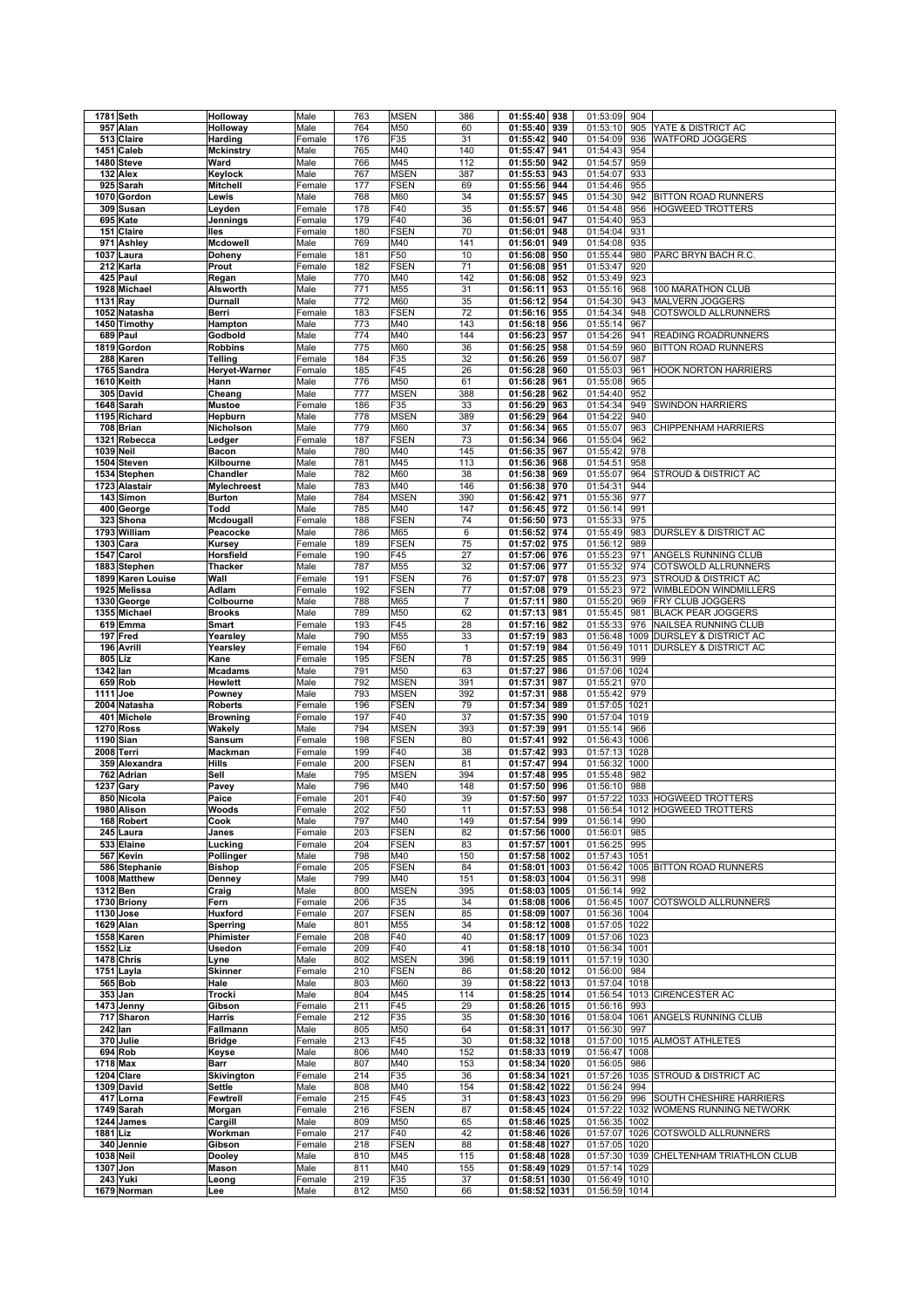|           | 1042 Martin                | Wright                           | Male           | 813        | M50                | 67             | 01:58:52 1032                  |      | 01:57:04             | 1017         |                                     |
|-----------|----------------------------|----------------------------------|----------------|------------|--------------------|----------------|--------------------------------|------|----------------------|--------------|-------------------------------------|
|           | 574 Rob                    | Pavis                            | Male           | 814        | M40                | 156            | 01:58:56 1033                  |      | 01:56:36             | 1003         |                                     |
|           | 46 Kitty                   | Hung                             | Female         | 220        | F45                | 32             | 01:58:57 1034                  |      | 01:57:03             |              | 1016 MET POLICE CORNETS RUNNING CLU |
|           | 516 Hazel                  | Obee                             | Female         | 221        | F40                | 43             | 01:59:02 1035                  |      | 01:57:39             | 1047         |                                     |
|           | 18 Marianne                | Grasty                           | Female         | 222        | F40                | 44             | 01:59:03 1036                  |      | 01:57:34             | 1041         |                                     |
|           | 903 Stephanie              | Rosewell                         | Female         | 223        | F40                | 45             | 01:59:03 1037                  |      | 01:57:29             | 1038         |                                     |
|           | 1875 Michelle              | Waldron                          | Female         | 224        | F40                | 46             | 01:59:06 1038                  |      | 01:57:35             | 1044         |                                     |
|           | 508 Prabha                 | Patel                            | Female         | 225        | F40                | 47             | 01:59:06 1039                  |      | 01:57:24             | 1034         |                                     |
|           | 503 Craig                  | Smith                            | Male           | 815        | MSEN               | 397            | 01:59:10 1040                  |      | 01:57:07             | 1025         |                                     |
|           | 502 Mike                   | Cooke                            | Male           | 816        | <b>MSEN</b>        | 398            | 01:59:10 1041                  |      | 01:57:07             | 1027         |                                     |
|           | 987 Richard                | Scantlebury                      | Male           | 817        | M45                | 116            | 01:59:14 1042                  |      | 01:57:39             |              | 1046 ALMOST ATHLETES                |
|           | 38 Tina                    | O'Brien                          | Female         | 226        | F45                | 33             | 01:59:14 1043                  |      | 01:57:35             |              | 1043 ALMOST ATHLETES                |
|           | $68$ lan                   | Davies                           | Male           | 818        | M40                | 157            | 01:59:20 1044                  |      | 01:57:41             |              | 1050 CIRENCESTER AC                 |
|           | 7 Terry                    | Kemple                           | Male           | 819        | M55                | 35             | 01:59:21                       | 1045 | 01:57:41             |              | 1049 GREAT WESTERN RUNNERS          |
|           | 344 Tricia                 | <b>Blackborow</b>                | Female         | 227        | F45                | 34             | 01:59:28 1046                  |      | 01:57:58             |              | 1058 SOLE SISTERS                   |
|           | 60 Carole                  | <b>Sutton</b>                    | Female         | 228        | F40                | 48             | 01:59:37                       | 1047 | 01:57:55             | 1054         | PLYMOUTH HARRIERS                   |
|           |                            |                                  |                | 229        |                    | 35             | 01:59:37                       | 1048 | 01:57:28             | 1036         |                                     |
|           | 1385 Rachel                | Teverson                         | Female         |            | F45                | 399            | 01:59:37                       |      | 01:58:22             | 1069         |                                     |
| 1590 Neil |                            | Hathaway                         | Male           | 820<br>821 | <b>MSEN</b><br>M45 | 117            | 01:59:37 1050                  | 1049 |                      |              | 1059 CHIPPENHAM HARRIERS            |
|           | 114 Paul                   | Lawrenson                        | Male           |            |                    |                |                                |      | 01:58:03             |              |                                     |
|           | 710 Kate                   | Smith                            | Female         | 230        | F35                | 38<br>89       | 01:59:38 1051                  |      | 01:58:15             | 1064         |                                     |
|           | 1591 Catherine             | Troughton                        | Female         | 231        | <b>FSEN</b>        |                | 01:59:40 1052                  |      | 01:58:24             | 1070         |                                     |
|           | 1784 Tony                  | Beard                            | Male           | 822        | M45                | 118            | 01:59:40 1053                  |      | 01:57:22             | 1031         |                                     |
| 1501 Ben  |                            | <b>Macklin</b>                   | Male           | 823        | <b>MSEN</b>        | 400            | 01:59:40 1054                  |      | 01:57:50             | 1053         |                                     |
|           | 970 Anne                   | Kinsman                          | Female         | 232        | F45                | 36             | 01:59:41 1055                  |      | 01:58:14             | 1063         |                                     |
|           | 819 Robin                  | Farey                            | Male           | 824        | M45                | 119            | 01:59:42 1056                  |      | 01:57:57             | 1056         |                                     |
|           | 444 Martin                 | <b>Sandles</b>                   | Male           | 825        | MSEN               | 401            | 01:59:43                       | 1057 | 01:57:30             | 1040         |                                     |
|           | 256 Cyrus                  | Maneksha                         | Male           | 826        | M40                | 158            | 01:59:45 1058                  |      | 01:59:33             | 1093         |                                     |
|           | 1681 David                 | <b>Bolton</b>                    | Male           | 827        | M55                | 36             | 01:59:46 1059                  |      | 01:58:15             | 1065         |                                     |
|           | 1682 Kim                   | <b>Bolton</b>                    | Female         | 233        | F50                | 12             | 01:59:46 1060                  |      | 01:58:16             | 1067         |                                     |
|           | 16 Lance                   | Ranson                           | Male           | 828        | M50                | 68             | 01:59:52 1061                  |      | 01:59:40             | 1095         |                                     |
|           | <b>1564 Mark</b>           | Taylor                           | Male           | 829        | <b>MSEN</b>        | 402            | 01:59:53 1062                  |      | 01:57:45             | 1052         |                                     |
|           | 974 lan                    | Timbrell                         | Male           | 830        | M50                | 69             | 01:59:56 1063                  |      | 01:57:38             | 1045         |                                     |
|           | 1818 Neville               | <b>Pellatt</b>                   | Male           | 831        | M50                | 70             | 01:59:59 1064                  |      | 01:58:38             | 1077         |                                     |
|           | 1492 Nick                  | Fairbairn                        | Male           | 832        | MSEN               | 403            | 01:59:59 1065                  |      | 01:57:35             | 1042         |                                     |
|           | 959 Mike                   | Johnston                         | Male           | 833        | <b>MSEN</b>        | 404            | 2:0:00 1066                    |      | 01:58:12             | 1062         |                                     |
|           | 746 David                  | <b>Mccabe</b>                    | Male           | 834        | M45                | 120            | 02:00:02 1067                  |      | 01:58:34             | 1073         |                                     |
|           | 1059 Richard               | Humphreys                        | Male           | 835        | M40                | 159            | 02:00:02 1068                  |      | 01:58:34             | 1074         |                                     |
|           | 1425 Leticia               | Lawlor                           | Female         | 234        | F40                | 49             | 02:00:03 1069                  |      | 01:59:13             | 1087         |                                     |
|           | 371 Menna                  | <b>Edwards</b>                   | Female         | 235        | <b>FSEN</b>        | 90             | 02:00:04 1070                  |      | 01:57:55             | 1055         |                                     |
|           | 861 Matthew                | <b>Tibbles</b>                   | Male           | 836        | <b>MSEN</b>        | 405            | 02:00:04 1071                  |      | 01:58:15             | 1066         |                                     |
|           | 1251 Matthew               | <b>Blades</b>                    | Male           | 837        | <b>MSEN</b>        | 406            | 02:00:06 1072                  |      | 01:57:29             | 1037         |                                     |
|           | 657 Vicki                  | Hewlett                          | Female         | 236        | F45                | 37             | 02:00:07 1073                  |      | 01:57:58             | 1057         |                                     |
|           | 1963 Louise                | Warren                           | Female         | 237        | <b>FSEN</b>        | 91             | 02:00:09 1074                  |      | 01:57:40             | 1048         |                                     |
|           | 1918 Bryn                  | Le Rug                           | Male           | 838        | <b>MSEN</b>        | 407            | 02:00:10 1075                  |      | 01:59:20             | 1091         |                                     |
| 908 Jo    |                            | <b>Theyer</b>                    | Female         | 238        | <b>FSEN</b>        | 92             | 02:00:11 1076                  |      | 01:58:04             | 1060         |                                     |
|           | 1513 Dave                  | Edgell                           | Male           | 839        | MSEN               | 408            | 02:00:14 1077                  |      | 01:59:14             | 1088         |                                     |
|           | <b>1043 Mark</b>           | Lyes                             | Male           | 840        | M45                | 121            | 02:00:15 1078                  |      | 01:58:44             |              | 1078 ALMOST ATHLETES                |
|           | 1054 Robin                 | Jennings                         | Male           | 841        | M45                | 122            | 02:00:15 1079                  |      | 01:58:29             | 1072         |                                     |
|           | 90 Lisa                    | <b>Milton</b>                    | Female         | 239        | <b>FSEN</b>        | 93             | 02:00:19 1080                  |      | 01:58:34             |              | 1075 AVON AND SOMERSET POLICE TRIAT |
|           | 1694 Jason                 | <b>Scrivens</b>                  | Male           | 842        | MSEN               | 409            | 02:00:21                       | 1081 | 02:00:21             | 1117         |                                     |
|           | 1716 Robert                | <b>Bircher</b>                   | Male           | 843        | MSEN               | 410            | 02:00:23                       | 1082 | 01:58:19             | 1068         |                                     |
|           | 847 Hayley                 | <b>Brock</b>                     | Female         | 240        | F40                | 50             | 02:00:32                       | 1083 | 01:58:58             |              | 1082 HOGWEED TROTTERS               |
|           | 328 Glenn                  | Williams                         | Male           | 844        | M45                | 123            | 02:00:33 1084                  |      | 01:59:34             | 1094         |                                     |
| 1449 Lee  |                            | Obrien                           | Male           | 845        | MSEN               | 411            | 02:00:38 1085                  |      | 01:59:51             | 1102         |                                     |
|           | 828 Martyn                 | King                             | Male           | 846        | MSEN               | 412            | 02:00:41                       | 1086 | 01:59:45             | 1098         |                                     |
|           | 869 Ralph                  | Pobjoy                           | Male           | 847        | M40                | 160            | 02:00:43 1087                  |      | 02:00:06             | 1109         |                                     |
|           | 1230 Sean                  | Perry                            | Male           | 848        | MSEN               | 413            | 02:00:44 1088                  |      | 01:58:25             | 1071         |                                     |
|           | 1798 Steve                 | Walker                           | Male           | 849        | M40                | 161            | 02:00:44 1089                  |      | 02:00:28             | 1120         |                                     |
|           | 1699 Ashton                | Smith                            | Male           | 850        | MSEN               | 414            | 02:00:45 1090                  |      | 01:58:55             | 1081         |                                     |
|           | 961 Simon                  | Ludford                          | Male           | 851        | MSEN               | 415            | 02:00:48 1091                  |      | 01:59:07             | 1085         |                                     |
|           | 1799 Andrew                | Gilbert                          | Male           | 852        | MSEN               | 416            | 02:00:55 1092                  |      |                      |              | 01:59:45 1097 BURNHAM JOGGERS       |
|           | 1655 Kim                   | <b>Boskett</b>                   | Female         | 241        | F40                | 51             | 02:00:57 1093                  |      |                      |              | 02:00:31 1122 ALMOST ATHLETES       |
|           | 1176 Chantel               | Cockle                           | Male           | 853        | MSEN               | 417            | 02:01:01 1094                  |      | 01:59:20             |              | 1090 WOMENS RUNNING NETWORK         |
|           | 420 Mal                    | Walker                           | Male           | 854        | M65                | 8              | 02:01:05 1095                  |      | 01:59:55             |              | 1104 COTSWOLD ALLRUNNERS            |
|           | <b>1311 Kate</b>           | Bell                             | Female         | 242        | <b>FSEN</b>        | 94             | 02:01:07 1096                  |      | 01:59:24             |              | 1092 COTSWOLD ALLRUNNERS            |
|           | 1701 Stephen<br>72 Julie   | <b>Herbert</b>                   | Male           | 855        | M40                | 162            | 02:01:09 1097                  |      | 01:59:15<br>01:58:54 | 1089         | 1080 HOGWEED TROTTERS               |
|           | 682 Graham                 | Froggatt<br>Englefield           | Female<br>Male | 243<br>856 | F45<br>M45         | 38<br>124      | 02:01:10 1098<br>02:01:16 1099 |      | 01:59:08             | 1086         |                                     |
|           |                            |                                  |                |            |                    | 71             |                                |      |                      |              |                                     |
|           | 1090 Samuel<br>76 Sam      | <b>Murdock</b><br><b>Bullock</b> | Male<br>Male   | 857<br>858 | M50<br>M55         | 37             | 02:01:16 1100<br>02:01:16 1101 |      | 01:58:38<br>02:00:01 | 1076<br>1108 |                                     |
|           | 1372 Fadi                  | Dahdouh                          | Male           | 859        | M45                | 125            | 02:01:20 1102                  |      | 02:00:27             |              | 1119 STROUD & DISTRICT AC           |
|           | 1640 Stephen               | Houghton                         | Male           | 860        | M45                | 126            | 02:01:20 1103                  |      | 01:58:48             | 1079         |                                     |
|           | 1833 Eirian                | Thornton                         | Female         | 244        | F45                | 39             | 02:01:27 1104                  |      |                      |              | 02:00:14 1115 WESTBURY HARRIERS     |
|           | 317 Alex                   | Hodson                           | Male           | 861        | <b>MSEN</b>        | 418            | 02:01:30 1105                  |      | 01:59:53 1103        |              |                                     |
| 1729 Bea  |                            | <b>Brandish</b>                  | Female         | 245        | F60                | $\overline{2}$ | 02:01:35 1106                  |      | 01:59:57             |              | 1105 COTSWOLD ALLRUNNERS            |
|           | 1667 Carwyn                | <b>Davies</b>                    | Male           | 862        | MSEN               | 419            | 02:01:36 1107                  |      | 01:59:04             | 1083         |                                     |
|           | 1191 Robert                | Hale                             | Male           | 863        | <b>MSEN</b>        | 420            | 02:01:36 1108                  |      | 01:59:04             | 1084         |                                     |
|           | 1800 Philip                | Park                             | Male           | 864        | M50                | 72             | 02:01:44 1109                  |      | 01:59:57             | 1106         |                                     |
|           | 113 Margaret               | Plummer                          | Female         | 246        | F55                | 9              | 02:01:48 1110                  |      | 01:59:49             |              | 1101 FROME RUNNING CLUB             |
|           | 1542 Alan                  | <b>Tunney</b>                    | Male           | 865        | M65                | 9              | 02:01:49 1111                  |      | 02:01:11             | 1137         |                                     |
|           | 1934 Colin                 | Goodwin                          | Male           | 866        | M50                | 73             | 02:01:51 1112                  |      | 02:00:10             |              | 1113 KIMBERLY AND DISTRICT STRIDERS |
|           | 296 Jeremy                 | Denton                           | Male           | 867        | MSEN               | 421            | 02:01:53 1113                  |      | 01:59:48 1100        |              |                                     |
|           | 1761 Joni                  | <b>Durston</b>                   | Female         | 247        | FSEN               | 95             | 02:01:53 1114                  |      | 01:59:46             | 1099         |                                     |
|           | 736 Richard                | Osburn                           | Male           | 868        | <b>MSEN</b>        | 422            | 02:01:53 1115                  |      | 02:00:06 1110        |              |                                     |
|           | 735 Marina                 | Stych                            | Female         | 248        | <b>FSEN</b>        | 96             | 02:01:54 1116                  |      | 02:00:08             | 1111         |                                     |
|           | 1483 Anthony               | Fide                             | Male           | 869        | M55                | 38             | 02:01:56 1117                  |      | 01:59:44 1096        |              |                                     |
|           | <b>1267 Mark</b>           | Dyer                             | Male           | 870        | <b>MSEN</b>        | 423            | 02:01:56 1118                  |      | 02:01:09             | 1134         |                                     |
|           | 1258 Debbie                | Ellis                            | Female         | 249        | F45                | 40             | 02:01:57 1119                  |      | 02:00:27             |              | 1118 AVON VALLEY RUNNERS            |
|           | 1575 Paul                  | <b>Tuckey</b>                    | Male           | 871        | M40                | 163            | 02:01:59 1120                  |      | 02:00:21             | 1116         |                                     |
|           | 588 Len                    | Baggs                            | Male           | 872        | M60                | 40             | 02:02:03 1121                  |      | 02:01:54             | 1147         |                                     |
|           |                            |                                  |                |            | M45                | 127            |                                |      | 02:00:43             | 1125         |                                     |
|           |                            |                                  |                |            |                    |                |                                |      |                      |              |                                     |
|           | 1779 Kevin                 | Gregory                          | Male           | 873        |                    |                | 02:02:04 1122                  |      |                      |              |                                     |
|           | 136 Shaun                  | <b>Scott</b>                     | Male           | 874        | M45                | 128            | 02:02:08 1123                  |      | 02:00:37             | 1123         |                                     |
|           | 1738 Damian<br>467 Vanessa | <b>Branagh</b><br>Everett        | Male<br>Female | 875<br>250 | MSEN<br>F35        | 424<br>39      | 02:02:10 1124<br>02:02:10 1125 |      | 02:00:44<br>02:00:08 | 1126<br>1112 |                                     |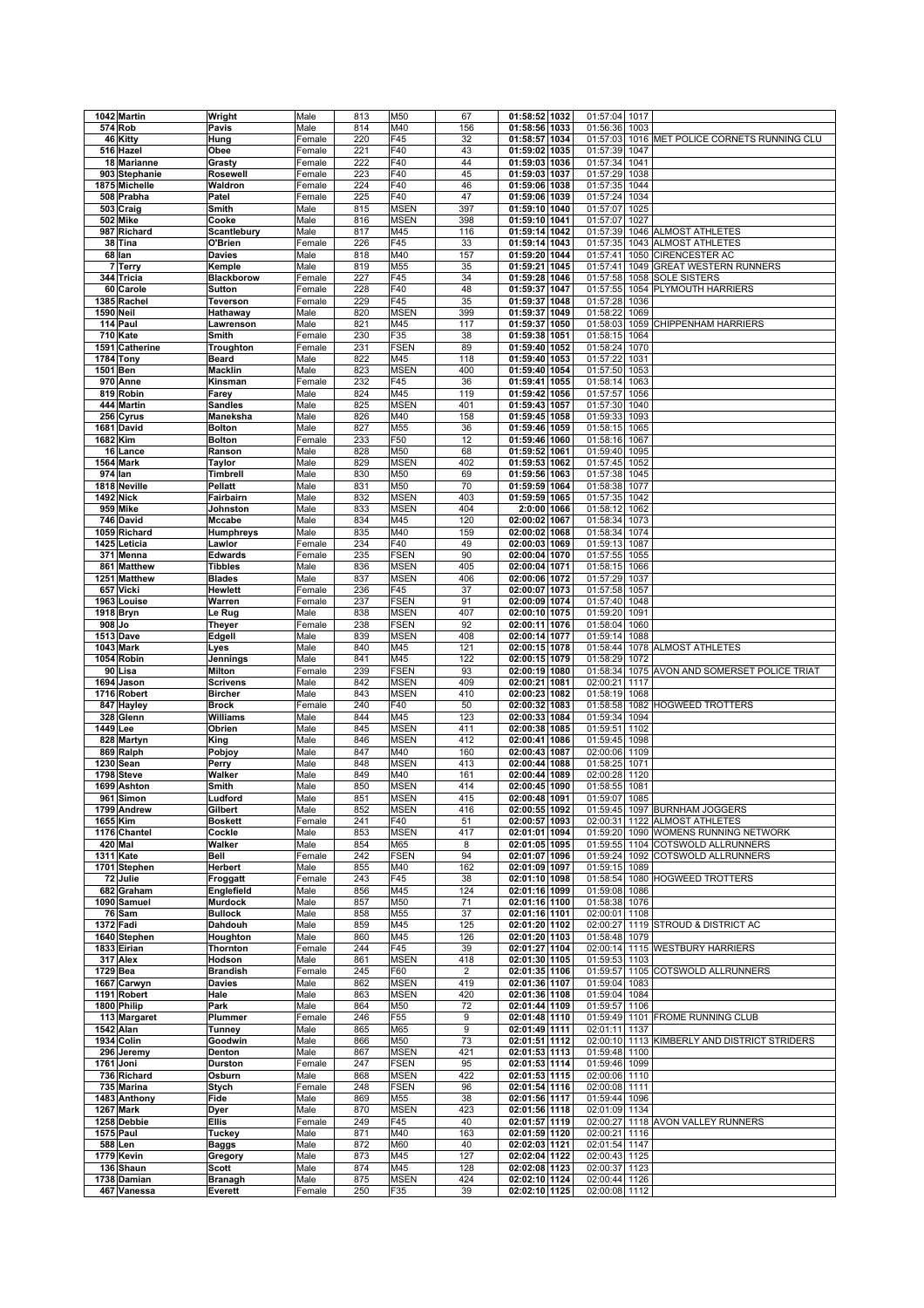|          | 293 Katherine               | Colby                      | Female         | 251        | <b>FSEN</b>        | 97        | 02:02:14 1126                  | 02:00:31 1121 |      |                                              |
|----------|-----------------------------|----------------------------|----------------|------------|--------------------|-----------|--------------------------------|---------------|------|----------------------------------------------|
|          | 24 Richard                  | Crew                       | Male           | 876        | M40                | 164       | 02:02:17 1127                  | 02:00:14      | 1114 |                                              |
|          | 556 Justine                 | <b>Phillips</b>            | Female         | 252        | <b>FSEN</b>        | 98        | 02:02:20 1128                  | 02:00:54 1131 |      |                                              |
|          | 1369 Haydn                  | Jones                      | Male           | 877        | <b>MSEN</b>        | 425       | 02:02:22 1129                  | 02:00:39      | 1124 |                                              |
|          | 1066 Richard                | Lowe                       | Male           | 878        | <b>MSEN</b>        | 426       | 02:02:22 1130                  | 02:02:10      | 1151 |                                              |
|          | 1096 Jason                  | Coates                     | Male           | 879        | <b>MSEN</b>        | 427       | 02:02:32 1131                  | 2:0:00        | 1107 |                                              |
|          | 553 Yiewfah                 | Fong                       | Male           | 880        | <b>MSEN</b>        | 428       | 02:02:43 1132                  | 02:00:54 1130 |      |                                              |
|          | 996 Jane                    | <b>Staniforth</b>          | Female         | 253        | F50                | 13        | 02:02:51 1133                  | 02:02:17      |      | 1154 STROUD & DISTRICT AC                    |
|          | 1471 Chris                  | Plant                      | Male           | 881        | M40                | 165       | 02:02:58 1134                  | 02:01:18      | 1139 |                                              |
|          | 754 Tanya                   | Jarvis                     | Female         | 254        | <b>FSEN</b>        | 99        | $02:3:00$ 1135                 | 02:02:11      | 1153 |                                              |
| 1320 Tim |                             | Coupe                      | Male           | 882        | M45                | 129       | 02:03:01 1136                  |               |      | 02:01:18 1138 BLACK PEAR JOGGERS             |
|          | 897 Zoe                     | Johnson                    | Female         | 255        | <b>FSEN</b>        | 100       | 02:03:03 1137                  | 02:01:09 1135 |      |                                              |
|          | 2017 Catherine              | Weller                     | Female         | 256        | F35                | 40        | 02:03:03 1138                  | 02:02:47      | 1166 |                                              |
|          | 632 Claire                  | Searle                     | Female         | 257        | F45                | 41        | 02:03:06 1139                  | 02:00:50      |      | 1129 HOGWEED TROTTERS                        |
|          | 549 Sharon                  | Cremin                     | Female         | 258        | F40                | 52        | 02:03:06 1140                  | 02:00:50 1128 |      |                                              |
|          | 10 Odette                   | Pendrell                   | Female         | 259        | <b>FSEN</b>        | 101       | 02:03:06 1141                  | 02:00:45      | 1127 |                                              |
|          | 1807 Julian                 | Watson                     | Male           | 883        | M60                | 41        | 02:03:09 1142                  | 02:02:37      |      | 1162 FOREST OF DEAN AC                       |
|          | 953 Ruth                    | Wadsworth                  | Female         | 260        | <b>FSEN</b>        | 102       | 02:03:13 1143                  | 02:02:26      | 1159 |                                              |
|          | 1844 Gary                   | Marsh                      | Male           | 884        | <b>MSEN</b>        | 429       | 02:03:19 1144                  | 02:00:55      | 1132 |                                              |
|          | 1485 Tracey                 | <b>Skuse</b>               | Female         | 261        | <b>FSEN</b>        | 103       | 02:03:19 1145                  | 02:01:44      |      | 1144 HOGWEED TROTTERS                        |
|          | 1569 Sasha                  | Field                      | Female         | 262        | F35                | 41        | 02:03:21<br>1146               | 02:01:58      | 1148 | COTSWOLD ALLRUNNERS                          |
|          | 1314 Steven                 | <b>Whittard-Swift</b>      | Male           | 885        | M45                | 130       | 02:03:25 1147                  | 02:01:06      | 1133 |                                              |
|          | 1693 Terry                  | <b>Strain</b>              | Male           | 886        | M50                | 74        | 02:03:28 1148                  | 02:01:10      | 1136 |                                              |
|          | 1350 David                  | Cook                       | Male           | 887        | M40                | 166       | 02:03:32 1149                  | 02:01:28      | 1140 |                                              |
|          | 1035 Dominic                | Ventham                    | Male           | 888        | <b>MSEN</b>        | 430       | 02:03:34 1150                  | 02:01:51      | 1146 |                                              |
|          | 221 Sarah                   | Hunter                     | Female         | 263        | F40                | 53        | 02:03:35 1151                  | 02:02:05 1150 |      |                                              |
|          |                             |                            |                |            |                    | 431       |                                |               |      |                                              |
|          | 384 Sebastian<br>733 Stuart | Green                      | Male           | 889        | <b>MSEN</b>        |           | 02:03:41 1152<br>02:03:42 1153 | 02:03:07      | 1171 |                                              |
|          | 924 Leanne                  | Hayter                     | Male           | 890        | <b>MSEN</b>        | 432       |                                | 02:02:41 1164 |      |                                              |
|          |                             | Harding                    | Female         | 264        | F35                | 42        | 02:03:45 1154                  | 02:01:31      | 1143 |                                              |
|          | 1754 Helen                  | <b>Saunders</b>            | Female         | 265        | F45                | 42        | 02:03:46 1155                  | 02:01:49      | 1145 |                                              |
|          | 965 Lee                     | Williams                   | Male           | 891        | M40                | 167       | 02:03:50 1156                  | 02:02:03      | 1149 |                                              |
|          | 418 Jane                    | <b>Barlow</b>              | Female         | 266        | F35                | 43        | 02:03:50 1157                  | 02:01:31      | 1142 |                                              |
|          | 610 Margaret                | Shannon                    | Female         | 267        | F45                | 43        | 02:03:50 1158                  | 02:02:23      | 1158 |                                              |
| 259      | Leanne                      | Levi                       | Female         | 268        | <b>FSEN</b>        | 104       | 02:03:57 1159                  | 02:01:30      | 1141 |                                              |
|          | 835 lan                     | Mckay                      | Male           | 892        | <b>MSEN</b>        | 433       | 02:03:59 1160                  | 02:02:52      | 1168 |                                              |
|          | 1202 Alison                 | Wright                     | Female         | 269        | F50                | 14        | 02:04:05 1161                  | 02:02:40 1163 |      |                                              |
|          | 1624 Roger                  | <b>Davies</b>              | Male           | 893        | M55                | 39        | 02:04:07 1162                  | 02:02:45      | 1165 |                                              |
|          | 308 Jane                    | Dyer                       | Female         | 270        | F40                | 54        | 02:04:10 1163                  | 02:02:18 1155 |      |                                              |
|          | 609 Mark                    | Thomas                     | Male           | 894        | M45                | 131       | 02:04:10 1164                  | 02:02:55      |      | 1170 COTSWOLD ALLRUNNERS                     |
|          | 584 Emma                    | Clark                      | Female         | 271        | <b>FSEN</b>        | 105       | 02:04:10 1165                  | 02:03:22      | 1177 |                                              |
|          | 1553 Paul                   | Gwatkin                    | Male           | 895        | <b>MSEN</b>        | 434       | 02:04:11 1166                  | 02:02:11 1152 |      |                                              |
|          | 799 Jennie                  | Marshall                   | Female         | 272        | F45                | 44        | 02:04:16 1167                  | 02:02:53      |      | 1169 COTSWOLD ALLRUNNERS                     |
|          | <b>1832 Gary</b>            | Wood                       | Male           | 896        | <b>MSEN</b>        | 435       | 02:04:17 1168                  | 02:03:08      | 1172 |                                              |
|          | 1165 Jason                  | Cropton                    | Male           | 897        | <b>MSEN</b>        | 436       | 02:04:18 1169                  | 02:03:09      |      | 1173 STROUD & DISTRICT AC                    |
|          | 217 lan                     | Thomas                     | Male           | 898        | <b>MSEN</b>        | 437       | 02:04:19 1170                  | 02:03:18 1176 |      |                                              |
|          | 1969 Mark                   | Croydon                    | Male           | 899        | M40                | 168       | 02:04:25 1171                  | 02:03:42      | 1184 |                                              |
|          | 1168 George                 | Applegate                  | Male           | 900        | M45                | 132       | 02:04:31<br>1172               | 02:02:48      | 1167 |                                              |
|          | 687 David                   | Bevan                      | Male           | 901        | <b>MSEN</b>        | 438       | 02:04:33 1173                  | 02:02:20      | 1157 |                                              |
|          | 1347 Nathan                 | <b>Turk</b>                | Male           | 902        | <b>MSEN</b>        | 439       | 02:04:34 1174                  | 02:02:35      | 1161 |                                              |
|          | 1783 Matt                   | Pitt                       | Male           | 903        | <b>MSEN</b>        | 440       | 02:04:38 1175                  | 02:02:34      | 1160 | STROUD & DISTRICT AC                         |
|          | 1920 Alun Rhys              | Griffiths                  | Male           | 904        | M40                | 169       | 02:04:38 1176                  | 02:02:19      | 1156 |                                              |
|          | 1266 David                  | Dyer                       | Male           | 905        | M55                | 40        | 02:04:40 1177                  | 02:03:50      | 1185 |                                              |
|          | 853 Kelly                   | <b>Skelton</b>             | Female         | 273        | <b>FSEN</b>        | 106       | 02:04:41 1178                  | 02:04:02 1189 |      |                                              |
|          | 1440 Sharon                 | Smith                      | Female         | 274        | F35                | 44        | 02:04:45 1179                  | 02:03:10      | 1174 |                                              |
|          | 627 Timothy                 | Legg                       | Male           | 906        | M60                | 42        | 02:04:48 1180                  | 02:03:14      | 1175 |                                              |
|          | 885 James                   | <b>Bashford</b>            | Male           | 907        | <b>MSEN</b>        | 441       | 02:05:03 1181                  | 02:04:04      | 1191 |                                              |
|          | 1375 Lorraine               | <b>Summerhayes</b>         | Female         | 275        | F40                | 55        | 02:05:14 1182                  | 02:03:38      | 1181 | <b>SOLE SISTERS</b>                          |
|          | 1374 Paula                  | Angus                      | Female         | 276        | F45                | 45        | 02:05:14 1183                  | 02:03:39      | 1182 | <b>SOLE SISTERS</b>                          |
|          | 1227 Rachael                |                            |                |            | F40                |           |                                |               |      |                                              |
| 865 Jack |                             |                            |                |            |                    |           |                                |               |      |                                              |
|          |                             | Kayani                     | Female         | 277        |                    | 56        | 02:05:22 1184                  | 02:03:27      | 1178 |                                              |
|          |                             | Smith                      | Male           | 908        | <b>MSEN</b>        | 442       | 02:05:28 1185                  | 02:03:54      | 1187 |                                              |
|          | 1389 Stephen                | <b>Brookes</b>             | Male           | 909        | M60                | 43        | 02:05:31 1186                  | 02:03:56 1188 |      |                                              |
|          | 569 Rick                    | Tabis                      | Male           | 910        | <b>MSEN</b>        | 443       | 02:05:35 1187                  |               |      | 02:05:05 1200 STROUD RUNNING CLUB            |
|          | 960 Kirsty<br>1866 Sarah    | <b>Bennett</b><br>Bellwood | Female         | 278        | F35<br>F40         | 45        | 02:05:39 1188                  | 02:03:53 1186 |      |                                              |
|          |                             |                            | Female         | 279        |                    | 57        | 02:05:43 1189                  |               |      | 02:03:30 1179 CLC STRIDERS                   |
|          | 711 Ron                     | Major                      | Male           | 911        | M65                | 10        | 02:05:48 1190                  | 02:04:48 1195 |      |                                              |
|          | 879 Lisa                    | Beard                      | Female         | 280        | F35<br>F45         | 46        | 02:05:50 1191                  |               |      | 02:03:39 1183 SWINDON HARRIERS               |
|          | 702 Sandra                  | Chandler                   | Female         | 281        |                    | 46        | 02:05:50 1192                  | 02:04:16 1192 |      |                                              |
|          | 302 Paul                    | <b>Markey</b>              | Male           | 912        | M50                | 75        | 02:05:52 1193                  | 02:05:08 1201 |      |                                              |
|          | 1484 Polly                  | Hand                       | Female         | 282        | <b>FSEN</b>        | 107       | 02:05:54 1194                  | 02:03:38 1180 |      |                                              |
|          | 797 Alistair                | Smith                      | Male           | 913        | M40                | 170       | 02:06:12 1195                  | 02:04:50 1196 |      |                                              |
|          | 1914 Alison                 | <b>Bishop</b>              | Female         | 283        | F40                | 58        | 02:06:17 1196                  | 02:04:50 1197 |      |                                              |
|          | 1668 Samantha               | <b>Butler</b>              | Female         | 284        | F40                | 59        | 02:06:30 1197                  | 02:04:51 1198 |      |                                              |
|          | $110$ Mo                    | Kane                       | Female         | 285        | F45                | 47        | 02:06:33 1198                  | 02:04:03 1190 |      |                                              |
|          | 1182 Sarah                  | Ash                        | Female         | 286        | F35                | 47        | 02:06:36 1199                  | 02:05:10 1204 |      |                                              |
|          | 1530 Peter                  | <b>Humphreys</b>           | Male           | 914        | M60                | 44        | 02:06:42 1200                  |               |      | 02:04:36 1194 STROUD & DISTRICT AC           |
|          | 1994 David                  | Clapham                    | Male           | 915        | M50                | 76        | 02:06:43 1201                  | 02:06:28      | 1222 |                                              |
|          | 532 Graham                  | Welch                      | Male           | 916        | M65                | 11        | 02:06:47 1202                  |               |      | 02:06:38 1226 FOREST OF DEAN AC              |
|          | 1280 Tom                    | Hatherall                  | Male           | 917        | M40                | 171       | 02:7:00 1203                   | 02:04:27 1193 |      |                                              |
|          | 1086 Emma                   | <b>Boyce</b>               | Female         | 287        | <b>FSEN</b>        | 108       | 02:07:17 1204                  |               |      | 02:05:08 1202 ALMOST ATHLETES                |
|          | 279 Kate                    | Wheeler                    | Female         | 288        | F45                | 48        | 02:07:22 1205                  | 02:06:29 1223 |      |                                              |
|          | 1630 Magdalen               | Smith                      | Female         | 289        | <b>FSEN</b>        | 109       | 02:07:24 1206                  | 02:05:16 1205 |      |                                              |
|          | 45 John                     | Fernandez                  | Male           | 918        | M40                | 172       | 02:07:27 1207                  |               |      | 02:05:34 1206 MET POLICE CORNETS RUNNING CLU |
|          | 854 Stewart                 | Clarke                     | Male           | 919        | <b>MSEN</b>        | 444       | 02:07:28 1208                  | 02:05:10 1203 |      |                                              |
|          | 771 Samuel                  | Li                         | Male           | 920        | <b>MSEN</b>        | 445       | 02:07:32 1209                  | 02:05:04 1199 |      |                                              |
|          | 1271 Claire                 | Waters                     | Female         | 290        | F40                | 60        | 02:07:34 1210                  |               |      | 02:07:04 1239 ANGELS RUNNING CLUB            |
|          | 1121 Derek                  | Phippen                    | Male           | 921        | M55                | 41        | 02:07:36 1211                  | 02:05:38 1207 |      |                                              |
|          | 849 Nicola                  | Rushton                    | Female         | 291        | <b>FSEN</b>        | 110       | 02:07:52 1212                  |               |      | 02:06:18 1217 HOGWEED TROTTERS               |
|          | 621 Darren                  | Meaney                     | Male           | 922        | <b>MSEN</b>        | 446       | 02:07:58 1213                  | 02:06:34 1225 |      |                                              |
|          | 1233 Debbie                 | Foerster                   | Female         | 292        | F40                | 61        | 02:07:58 1214                  | 02:06:08 1211 |      |                                              |
|          | 1680 Jonathan               | Lee                        | Male           | 923        | <b>MSEN</b>        | 447       | 02:07:59 1215                  | 02:06:07 1210 |      |                                              |
|          | 102 Alison                  | Croft                      | Female         | 293        | F40                | 62        | 02:08:01 1216                  | 02:06:10 1212 |      |                                              |
|          | 448 Emma                    | Yates                      | Female         | 294        | F35                | 48        | 02:08:03 1217                  | 02:06:12 1213 |      |                                              |
|          | 1767 Ben<br>1777 Steve      | Jones<br><b>Bott</b>       | Male<br>Female | 924<br>295 | <b>MSEN</b><br>F50 | 448<br>15 | 02:08:04 1218<br>02:08:06 1219 | 02:06:07 1209 |      | 02:06:47 1229 BLACK PEAR JOGGERS             |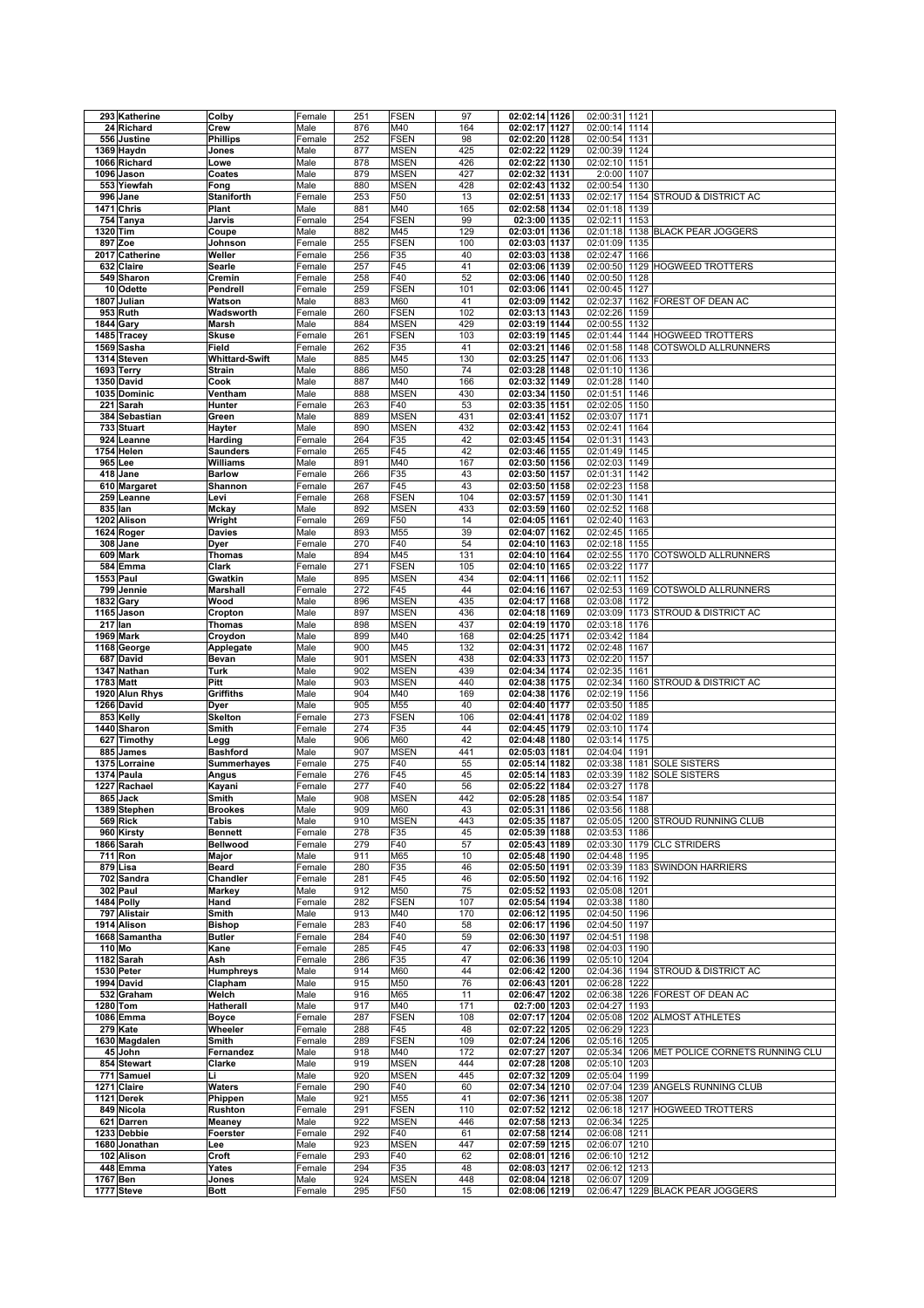|          | 1776 Julie             | <b>Bott</b>                         | Female           | 296        | F45                | 49           | 02:08:07 1220                  |      |               |      | 02:06:50 1232 BLACK PEAR JOGGERS                                |
|----------|------------------------|-------------------------------------|------------------|------------|--------------------|--------------|--------------------------------|------|---------------|------|-----------------------------------------------------------------|
|          | 756 Richard            | Nuell                               | Male             | 925        | M60                | 45           | 02:08:10 1221                  |      | 02:06:13      |      | 1214 PORTISHEAD RUNNING CLUB                                    |
|          | 795 Claire             | Gerbrands                           | Female           | 297        | F45                | 50           | 02:08:12                       | 1222 | 02:06:41      | 1227 | <b>COTSWOLD ALLRUNNERS</b>                                      |
|          | 1932 Warren            | <b>Baldwin</b>                      | Male             | 926        | <b>MSEN</b>        | 449          | 02:08:17 1223                  |      | 02:08:17 1262 |      |                                                                 |
|          | 629 Steve              | Dix                                 | Male             | 927        | M50                | 77           | 02:08:19 1224                  |      | 02:07:01      |      | 1235 ALMOST ATHLETES                                            |
|          | 1418 Peter             | Feldon                              | Male             | 928        | <b>MSEN</b>        | 450          | 02:08:22                       | 1225 | 02:05:49      | 1208 |                                                                 |
|          | 391 Andrew             | Cocks                               | Male             | 929        | M45                | 133          | 02:08:23                       | 1226 | 02:06:24      | 1219 |                                                                 |
|          |                        |                                     |                  |            |                    |              |                                |      |               |      |                                                                 |
|          | 662 Julie              | <b>Mackie</b>                       | Female           | 298        | F40                | 63           | 02:08:24                       | 1227 | 02:07:03 1236 |      |                                                                 |
|          | <b>1556 Neil</b>       | Ussher                              | Male             | 930        | M50                | 78           | 02:08:28                       | 1228 | 02:06:41      | 1228 |                                                                 |
|          | 1057 Hilary            | <b>Binns</b>                        | Female           | 299        | F40                | 64           | 02:08:31                       | 1229 | 02:06:14      | 1215 |                                                                 |
|          | 1015 Kirsty            | Ratcliffe                           | Female           | 300        | F40                | 65           | 02:08:31                       | 1230 | 02:06:14      | 1216 |                                                                 |
|          | 1690 Peter             | Hocking                             | Male             | 931        | M55                | 42           | 02:08:31                       | 1231 | 02:08:31 1270 |      |                                                                 |
|          | 1357 Emma              | Lindley                             | Female           | 301        | <b>FSEN</b>        | 111          | 02:08:32 1232                  |      | 02:07:28      | 1249 |                                                                 |
|          | 1356 Mark              | Turner                              | Male             | 932        | <b>MSEN</b>        | 451          | 02:08:32                       | 1233 | 02:07:26      | 1248 |                                                                 |
|          | 1441 Richard           | Whittal                             | Male             | 933        | M40                | 173          | 02:08:45 1234                  |      | 02:07:17      | 1244 |                                                                 |
|          |                        |                                     |                  |            |                    |              |                                |      |               |      |                                                                 |
|          | 921 Lee                | <b>Rowlands</b>                     | Male             | 934        | <b>MSEN</b>        | 452          | 02:08:46 1235                  |      | 02:07:48 1255 |      |                                                                 |
|          | 1863 Nicholas          | Parker                              | Male             | 935        | M40                | 174          | 02:08:48 1236                  |      | 02:06:27      | 1221 |                                                                 |
|          | 1865 Helen             | Parker                              | Female           | 302        | F40                | 66           | 02:08:48                       | 1237 | 02:06:26      | 1220 |                                                                 |
|          | 1584 Kay               | Cousins                             | Female           | 303        | F50                | 16           | 02:08:49                       | 1238 | 02:06:21      |      | 1218 MALVERN JOGGERS                                            |
|          | 252 Charlotte          | Harford                             | Female           | 304        | <b>FSEN</b>        | 112          | 02:08:52                       | 1239 | 02:07:26      | 1247 |                                                                 |
|          | 1047 John              | Poulton                             | Male             | 936        | <b>MSEN</b>        | 453          | 02:08:56                       | 1240 | 02:07:24      |      | 1246 ALMOST ATHLETES                                            |
|          | <b>1935 Chris</b>      | Mead                                | Male             | 937        | M55                | 43           | 02:08:58                       | 1241 | 02:08:17      | 1263 |                                                                 |
|          | 1211 Heidi             |                                     |                  | 305        | F40                | 67           | 02:08:58 1242                  |      | 02:07:30      | 1250 |                                                                 |
|          |                        | Knights                             | Female           |            |                    |              |                                |      |               |      |                                                                 |
| 1318 Bea |                        | Wright                              | Female           | 306        | <b>FSEN</b>        | 113          | 02:08:59                       | 1243 | 02:06:50      | 1231 |                                                                 |
|          | 1118 Carol             | lles                                | Female           | 307        | F50                | 17           | 02:08:59 1244                  |      | 02:07:06      |      | 1242 STROUD & DISTRICT AC                                       |
|          | 1206 Betty             | <b>Elkins</b>                       | Female           | 308        | F50                | 18           | 02:08:59 1245                  |      | 02:06:56      | 1234 |                                                                 |
|          | 37 John                | <b>Booker</b>                       | Male             | 938        | M50                | 79           | 02:9:00 1246                   |      | 02:07:20      | 1245 |                                                                 |
|          | 1246 Florence          | Trehet                              | Female           | 309        | F40                | 68           | 02:9:00 1247                   |      | 02:07:07      |      | 1243 STROUD & DISTRICT AC                                       |
|          | 602 Susan              | Harris                              | Female           | 310        | F <sub>55</sub>    | 10           | 02:09:02 1248                  |      |               |      | 02:06:48 1230 COTSWOLD ALLRUNNERS                               |
|          | 1775 Nicola            | Ross                                | Female           | 311        | <b>FSEN</b>        | 114          | 02:09:06                       | 1249 | 02:06:33      | 1224 |                                                                 |
|          | 1965 Joanne            | <b>Brown</b>                        | Female           | 312        | F45                | 51           | 02:09:11                       | 1250 | 02:07:05      |      | 1241 ANGELS RUNNING CLUB                                        |
|          |                        |                                     |                  | 313        | <b>FSEN</b>        |              | 02:09:14                       |      | 02:07:04      |      |                                                                 |
|          | 1600 Sarah             | Mason                               | Female           |            |                    | 115          |                                | 1251 |               | 1238 |                                                                 |
|          | 1392 George            | Ross                                | Male             | 939        | M45                | 134          | 02:09:14                       | 1252 | 02:07:03      |      | 1237 STROUD & DISTRICT AC                                       |
|          | 1956 Caroline          | Mudd                                | Female           | 314        | F35                | 49           | 02:09:16                       | 1253 | 02:07:38      | 1252 |                                                                 |
|          | 59 Anna                | Swann                               | Female           | 315        | <b>FSEN</b>        | 116          | 02:09:21                       | 1254 | 02:07:33      | 1251 |                                                                 |
|          | 1344 Jayne             | Cresswell                           | Female           | 316        | F35                | 50           | 02:09:23                       | 1255 | 02:06:54      |      | 1233 MALVERN JOGGERS                                            |
|          | 321 Andy               | Spratt                              | Male             | 940        | <b>MSEN</b>        | 454          | 02:09:25                       | 1256 | 02:08:40      | 1274 |                                                                 |
|          | 538 Moira              | Woodward                            | Female           | 317        | F50                | 19           | 02:09:27                       | 1257 | 02:07:04      | 1240 |                                                                 |
|          | 275 Gary               | <b>Phillips</b>                     | Male             | 941        | M55                | 44           | 02:09:28                       | 1258 | 02:08:10      |      | 1261 BITTON ROAD RUNNERS                                        |
|          |                        |                                     |                  |            |                    |              |                                |      |               |      |                                                                 |
|          | 1488 Luke              | Hughes                              | Male             | 942        | <b>MSEN</b>        | 455          | 02:09:29                       | 1259 | 02:08:26      | 1269 |                                                                 |
|          | 283 Sharon             | Nash                                | Female           | 318        | F45                | 52           | 02:09:35                       | 1260 |               |      | 02:07:45 1253 ANGELS RUNNING CLUB                               |
|          | 696 Nicola             | <b>Phillips</b>                     | Female           | 319        | F45                | 53           | 02:09:37                       | 1261 |               |      | 02:08:08 1258 SOLE SISTERS                                      |
|          | 1622 Elizabeth         | Yates                               | Female           | 320        | F45                | 54           | 02:09:38                       | 1262 | 02:08:05 1256 |      |                                                                 |
|          | 1621 Richard           | Yates                               | Male             | 943        | M55                | 45           | 02:09:41                       | 1263 | 02:08:08      | 1259 |                                                                 |
|          | 1004 Ruth              | Woolley                             | Female           | 321        | F40                | 69           | 02:10:00                       | 1264 | 02:08:39 1273 |      |                                                                 |
|          | 813 Jason              | Townsend                            | Male             | 944        | <b>MSEN</b>        | 456          | 02:10:02                       | 1265 | 02:08:35      | 1272 |                                                                 |
|          | 1714 Angela            | <b>Bridges</b>                      | Female           | 322        | <b>FSEN</b>        | 117          | 02:10:02                       | 1266 | 02:08:52      | 1279 |                                                                 |
|          |                        |                                     |                  |            |                    |              |                                |      |               |      |                                                                 |
|          | 663 Craig              | Lippett                             | Male             | 945        | M40                | 175          | 02:10:06                       | 1267 | 02:08:08      | 1257 |                                                                 |
|          | 894 Chris              | Townsend                            | Male             | 946        | <b>MSEN</b>        | 457          | 02:10:08                       | 1268 | 02:07:46      | 1254 |                                                                 |
|          | 403 David              | Ramsay                              | Male             | 947        | M70                | $\mathbf{1}$ | 02:10:14                       | 1269 | 02:08:24      | 1266 |                                                                 |
|          | 1620 Carrie            | Osmond                              | Female           | 323        | F35                | 51           | 02:10:23 1270                  |      | 02:08:17      | 1264 |                                                                 |
|          | 124 Kathryn            | Dobson                              | Female           | 324        | <b>FSEN</b>        | 118          | 02:10:25                       | 1271 | 02:09:54      |      | 1302 ARMY ATHLETICS CLUB                                        |
|          | 670 Simon              | Randall                             | Male             | 948        | <b>MSEN</b>        | 458          | 02:10:26 1272                  |      | 02:09:47      | 1295 |                                                                 |
|          | 1876 Philip            | Taylor                              | Male             | 949        | M50                | 80           | 02:10:39 1273                  |      | 02:08:10 1260 |      |                                                                 |
|          | 1438 Jackie            | <b>Browning</b>                     | Female           | 325        | F50                | 20           | 02:10:41                       | 1274 | 02:08:25      | 1268 |                                                                 |
|          | $1825$ Paul            |                                     |                  |            |                    |              | 02:10:41                       |      |               |      |                                                                 |
|          |                        | Boxall                              | Male             | 950        | M45                | 135          |                                | 1275 | 02:08:20      | 1265 |                                                                 |
|          | 1735 John              | Dougherty                           | Male             | 951        | M45                | 136          | 02:10:44                       | 1276 | 02:08:35      |      | 1271 STROUD & DISTRICT AC                                       |
|          | 489 Clare              | Molyneux                            | Female           | 326        | F35                | 52           | 02:10:47                       | 1277 | 02:09:17      | 1285 |                                                                 |
|          | 1240 Tracy             | <b>Bennett</b>                      | Female           | 327        | F40                | 70           | 02:10:50                       | 1278 | 02:08:56      |      | 1281 STROUD & DISTRICT AC                                       |
|          | 1954 Lynda             | Gregg                               | Female           | 328        | <b>FSEN</b>        | 119          | 02:10:51                       | 1279 | 02:08:24      | 1267 |                                                                 |
|          | 1193 Lorraine          | Niblett                             | Female           | 329        | F35                | 53           | 02:10:51 1280                  |      | 02:09:25 1288 |      |                                                                 |
|          | 1861 Paul              | Seviour                             | Male             | 952        | M55                | 46           | 02:10:54 1281                  |      | 02:08:40 1275 |      |                                                                 |
|          | 1678 Chris             | Taylor                              | Male             | 953        | M50                | 81           | 02:10:55 1282                  |      | 02:09:49 1297 |      |                                                                 |
|          | 1294 Caron             | Hale                                | Female           | 330        | TBC                | $\mathbf{1}$ | 02:10:56 1283                  |      | 02:09:27 1290 |      |                                                                 |
|          | 130 Deborah            |                                     |                  | 331        | F35                |              |                                |      |               |      |                                                                 |
|          |                        | Leadbeater                          | Female           |            |                    | 54           | 02:10:57 1284                  |      | 02:09:26 1289 |      |                                                                 |
|          | 1122 Kim               | Mora                                | Female           | 332        | F40                | 71           | 02:11:01 1285                  |      |               |      | 02:08:49 1277 HIGGY'S HEROES                                    |
|          | 1125 Jane              | <b>Smart</b>                        | Female           | 333        | F40                | 72           | 02:11:01 1286                  |      |               |      | 02:08:50 1278 HIGGY'S HEROES                                    |
|          | 686 Julie              | Bevan                               | Female           | 334        | <b>FSEN</b>        | 120          | 02:11:03 1287                  |      |               |      | 02:08:49 1276 WOMENS RUNNING NETWORK                            |
|          | 1049 Kathryn           | <b>Adams</b>                        | Female           | 335        | <b>FSEN</b>        | 121          | 02:11:03 1288                  |      | 02:09:54 1303 |      |                                                                 |
|          | 488 Caroline           | <b>Barrett</b>                      | Female           | 336        | <b>FSEN</b>        | 122          | 02:11:03 1289                  |      | 02:09:56 1304 |      |                                                                 |
|          | 381 Rebecca            | Charley                             | Female           | 337        | F45                | 55           | 02:11:03 1290                  |      | 02:10:29 1317 |      |                                                                 |
|          | 728 Michelle           | Allen                               | Female           | 338        | <b>FSEN</b>        | 123          | 02:11:07 1291                  |      |               |      | 02:10:08 1307 COTSWOLD ALLRUNNERS                               |
|          | 408 Caroline           | Hunter                              | Female           | 339        | F40                | 73           | 02:11:10 1292                  |      | 02:09:17      | 1287 |                                                                 |
|          | 1919 Angela            |                                     |                  | 340        | F40                | 74           | 02:11:12 1293                  |      |               |      |                                                                 |
|          |                        | Hall                                | Female           |            |                    |              | 02:11:12 1294                  |      | 02:08:52 1280 |      | 02:09:49 1296 COTSWOLD ALLRUNNERS                               |
|          | 119 Claire             | May                                 | Female           | 341        | <b>FSEN</b>        | 124          |                                |      |               |      |                                                                 |
|          | 1669 Lee               | <b>Butler</b>                       | Male             | 954        | M40                | 176          | 02:11:16 1295                  |      | 02:09:36 1292 |      |                                                                 |
|          | 1163 Amy               | Pearce                              | Female           | 342        | <b>FSEN</b>        | 125          | 02:11:17 1296                  |      |               |      | 02:09:02 1283 COTSWOLD ALLRUNNERS                               |
|          | 709 Rob                | <b>Parsons</b>                      | Male             | 955        | M40                | 177          | 02:11:23 1297                  |      | 02:10:01 1305 |      |                                                                 |
|          | 1428 Richard           | Zaagman                             | Male             | 956        | M40                | 178          | 02:11:26 1298                  |      | 02:10:14 1309 |      |                                                                 |
|          | 58 Jill                | <b>Mcnally</b>                      | Female           | 343        | F50                | 21           | 02:11:27 1299                  |      | 02:09:01 1282 |      |                                                                 |
|          | 1431 Malcolm           | Pick                                | Male             | 957        | M60                | 46           | 02:11:37 1300                  |      | 02:09:37 1293 |      |                                                                 |
|          | <b>1257 Rich</b>       | Stonebridge                         | Male             | 958        | <b>MSEN</b>        | 459          | 02:11:40 1301                  |      | 02:09:08 1284 |      |                                                                 |
|          |                        | <b>Fellows</b>                      |                  |            |                    |              | 02:11:40 1302                  |      |               |      |                                                                 |
|          | 1898 Andrew            |                                     | Male             | 959        | <b>MSEN</b>        | 460          |                                |      | 02:10:51 1322 |      |                                                                 |
|          | 738 Claire             | <b>Brown</b>                        | Female           | 344        | <b>FSEN</b>        | 126          | 02:11:42 1303                  |      | 02:09:49 1298 |      |                                                                 |
|          | 583 Lucy               | Rathbone                            | Female           | 345        | F35                | 55           | 02:11:43 1304                  |      | 02:09:51 1299 |      |                                                                 |
|          | 815 Chris              | Jenner                              | Male             | 960        | M50                | 82           | 02:11:43 1305                  |      | 02:09:17 1286 |      |                                                                 |
|          | 511 Emma               | Gledhill                            | Female           | 346        | F35                | 56           | 02:11:44 1306                  |      | 02:10:20 1312 |      |                                                                 |
|          | 116 Emma               | Holwell                             | Female           | 347        | <b>FSEN</b>        | 127          | 02:11:45 1307                  |      | 02:09:47 1294 |      |                                                                 |
|          |                        |                                     |                  |            | F35                | 57           | 02:11:47                       | 1308 | 02:10:05 1306 |      |                                                                 |
|          |                        | Jones                               | Female           | 348        |                    |              |                                |      |               |      |                                                                 |
|          | 1370 Cath              |                                     |                  |            |                    |              |                                |      |               |      |                                                                 |
|          | 34 Andy                | Watson                              | Male             | 961        | M45                | 137          | 02:11:50 1309                  |      | 02:10:31 1318 |      |                                                                 |
|          | $1506$ Jess            | Ravenhill                           | Female           | 349        | <b>FSEN</b>        | 128          | 02:11:55 1310                  |      | 02:09:29 1291 |      |                                                                 |
|          | 150 Cora               | O'Mahony                            | Female           | 350        | F55                | 11           | 02:11:59 1311                  |      |               |      | 02:09:51 1300 KIDDERMINSTER AND STOURPORT AC                    |
|          | 560 Sonya<br>337 Dinah | <b>Hawkins</b><br><b>Benneworth</b> | Female<br>Female | 351<br>352 | <b>FSEN</b><br>F55 | 129<br>12    | 02:12:02 1312<br>02:12:07 1313 |      |               |      | 02:10:11 1308 THORNBURY RC<br>02:09:53 1301 COTSWOLD ALLRUNNERS |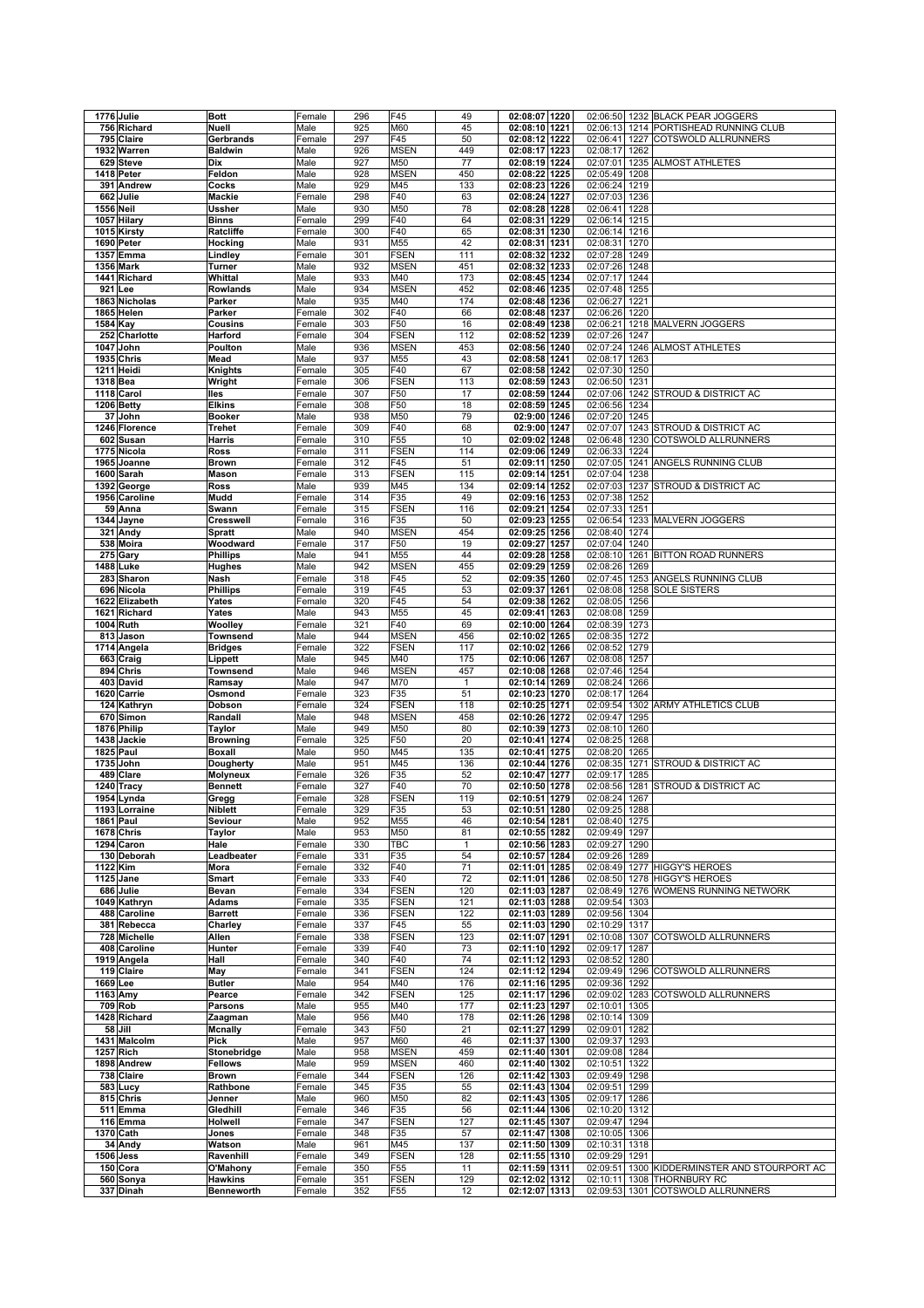|                  | 300 Susan                 | <b>Roberts</b>                  | Female           | 353        | F40                        | 75             | 02:12:17 1314                                |               |      | 02:10:51 1323 HOGWEED TROTTERS       |
|------------------|---------------------------|---------------------------------|------------------|------------|----------------------------|----------------|----------------------------------------------|---------------|------|--------------------------------------|
|                  | 1140 Peter                | Widdrington                     | Male             | 962        | M70                        | $\overline{2}$ | 02:12:20 1315                                | 02:11:39      | 1338 |                                      |
|                  | 1913 Claire               | <b>Sanders</b>                  | Female           | 354        | <b>FSEN</b>                | 130            | 02:12:22 1316                                | 02:10:26 1314 |      |                                      |
|                  | 723 Alison                | <b>Mcinerey</b>                 | Female           | 355        | F45                        | 56             | 02:12:23 1317                                | 02:10:26      | 1315 |                                      |
|                  | 722 Kate                  | <b>Sackett</b>                  | Female           | 356        | F50                        | 22             | 02:12:23 1318                                | 02:10:25      | 1313 |                                      |
|                  | 1946 Sandra               | Clasen                          | Female           | 357        | <b>FSEN</b>                | 131            | 02:12:29 1319                                | 02:10:33      | 1319 |                                      |
|                  | 1544 Bashar               | Al-Gailani                      | Male             | 963        | M40                        | 179            | 02:12:31 1320                                | 02:12:19 1351 |      |                                      |
|                  | 1995 William              | Clapham                         | Male             | 964        | <b>MSEN</b>                | 461            | 02:12:38 1321                                | 02:12:23      | 1352 |                                      |
|                  |                           |                                 |                  |            |                            |                | 02:12:50 1322                                |               |      |                                      |
|                  | 698 Jason                 | Hambridge                       | Male             | 965        | <b>MSEN</b>                | 462            | 02:12:52 1323                                | 02:10:26      | 1316 |                                      |
|                  | 542 Rebecca               | <b>Boulton</b>                  | Female           | 358        | F35                        | 58             |                                              | 02:12:07      | 1347 | <b>CLC STRIDERS</b>                  |
|                  | 658 Jessica               | <b>Ellis</b>                    | Female           | 359        | <b>FSEN</b>                | 132            | 02:12:55 1324                                | 02:10:46 1321 |      |                                      |
|                  | 332 Isla                  | Taylor                          | Female           | 360        | <b>FSEN</b>                | 133            | 02:12:55 1325                                | 02:10:15 1310 |      |                                      |
|                  | 1561 Jamie                | Whitmore                        | Male             | 966        | <b>MSEN</b>                | 463            | 02:12:56 1326                                | 02:10:16 1311 |      |                                      |
| 1704 Liz         |                           | <b>Mearns</b>                   | Female           | 361        | F45                        | 57             | 02:12:57 1327                                | 02:10:37      | 1320 |                                      |
|                  | 792 Val                   | Kirby                           | Female           | 362        | F60                        | $\mathsf 3$    | 02:13:03 1328                                | 02:11:36      | 1337 | WOMEN'S RUNNING NETWORK              |
|                  | 1759 Sally                | <b>Buckingham</b>               | Female           | 363        | F35                        | 59             | 02:13:04 1329                                | 02:11:46      | 1340 |                                      |
|                  | 93 Paula                  | <b>Booth</b>                    | Female           | 364        | F40                        | 76             | 02:13:05 1330                                | 02:11:14      |      | 1331 WOODSTOCK HARRIERS              |
|                  | 1566 Alex                 | Redgrave                        | Male             | 967        | <b>MSEN</b>                | 464            | 02:13:06 1331                                | 02:10:51      | 1324 |                                      |
|                  | 1659 Rosie                | <b>Mirray</b>                   | Female           | 365        | F35                        | 60             | 02:13:08 1332                                | 02:11:33      | 1335 |                                      |
|                  | 1560 Amanda               | Merrett                         | Female           | 366        | F45                        | 58             | 02:13:13 1333                                | 02:11:00      | 1327 | STROUD & DISTRICT AC                 |
|                  | 1854 Curtis               | Garcia                          | Male             | 968        | M45                        | 138            | 02:13:15 1334                                | 02:11:24      | 1334 |                                      |
|                  | 1199 Matthew              | Jordan                          | Male             | 969        | <b>MSEN</b>                | 465            | 02:13:16 1335                                | 02:12:18      | 1350 |                                      |
|                  | 1568 Lisa                 | <b>Baker</b>                    | Female           | 367        | <b>FSEN</b>                | 134            | 02:13:17 1336                                | 02:11:02      | 1328 |                                      |
|                  | 343 Kate                  | Sweeney                         | Female           | 368        | F45                        | 59             | 02:13:20 1337                                | 02:11:20      | 1332 |                                      |
|                  | 818 Bryony                | Farey                           | Female           | 369        | <b>FSEN</b>                | 135            | 02:13:21 1338                                | 02:10:59      | 1325 |                                      |
|                  | 997 Edward                | <b>Stannard</b>                 | Male             | 970        | <b>MSEN</b>                | 466            | 02:13:23 1339                                | 02:11:00      | 1326 |                                      |
|                  | 1029 Grainne              | Fitzgerald                      | Female           | 370        | F50                        | 23             | 02:13:27 1340                                | 02:11:07      | 1330 |                                      |
|                  | 606 Charlotte             | Atyeo                           | Female           | 371        | F35                        | 61             | 02:13:32 1341                                | 02:11:46      | 1341 |                                      |
|                  | 914 Stewart               | Roper                           | Male             | 971        | M60                        | 47             | 02:13:38 1342                                | 02:11:07      | 1329 |                                      |
|                  | 147 Joanne                | Dodd                            | Female           | 372        | <b>FSEN</b>                | 136            | 02:13:41<br>1343                             | 02:11:33      | 1336 |                                      |
|                  | 111 Matthew               | Swann                           | Male             | 972        | <b>MSEN</b>                | 467            | 02:13:41<br>1344                             | 02:11:54      | 1343 |                                      |
|                  | 1672 Dale                 | Goodwin                         | Male             | 973        | <b>MSEN</b>                | 468            | 02:13:54 1345                                | 02:11:44      | 1339 |                                      |
|                  | 934 Sarah                 | Clatworthy                      | Female           | 373        | F35                        | 62             | 02:13:57 1346                                | 02:12:27      | 1353 |                                      |
|                  | 1615 Helen                | <b>Bennett</b>                  | Female           | 374        | <b>FSEN</b>                | 137            | 02:14:01<br>1347                             | 02:12:10      |      | 1349 BOURNVILLE HARRIERS             |
|                  | 1137 Simon                | Foskett                         | Male             | 974        | M50                        | 83             | 02:14:04 1348                                | 02:13:02      | 1360 |                                      |
|                  | 1500 Caroline             | <b>Burridge</b>                 | Female           | 375        | F40                        | 77             | 02:14:06 1349                                | 02:12:28      | 1354 |                                      |
| <b>1673 Neil</b> |                           | Goodwin                         | Male             | 975        | M45                        | 139            | 02:14:09 1350                                | 02:11:59      | 1346 |                                      |
|                  | 51 Wendy                  | Old                             | Female           | 376        | F45                        | 60             | 02:14:13 1351                                | 02:11:48      | 1342 |                                      |
|                  | 906 Julie                 | Harrison                        | Female           | 377        | <b>FSEN</b>                | 138            | 02:14:16 1352                                | 02:12:30      | 1356 |                                      |
|                  |                           |                                 |                  | 976        | M45                        | 140            |                                              | 02:12:30      |      |                                      |
|                  | 331 Andy                  | <b>Robbins</b>                  | Male             | 977        | <b>MSEN</b>                | 469            | 02:14:16 1353<br>02:14:18 1354               | 02:11:59      | 1355 | STROUD & DISTRICT AC                 |
|                  | 1026 Stephen              | Moir                            | Male             |            |                            |                |                                              |               | 1344 |                                      |
|                  | <b>1339 Dawn</b>          | Riden                           | Female           | 378        | <b>FSEN</b>                | 139            | 02:14:19 1355                                | 02:11:59      | 1345 |                                      |
|                  | 1474 Shaun                | Pearce                          | Male             | 978        | M40                        | 180            | 02:14:41 1356                                | 02:12:09      | 1348 |                                      |
|                  | 888 Andy                  | Harding                         | Male             | 979        | <b>MSEN</b>                | 470            | 02:14:42 1357                                | 02:13:05      | 1361 |                                      |
|                  | 810 Pip                   | Woods                           | Female           | 379        | <b>FSEN</b>                | 140            | 02:14:45 1358                                | 02:12:45      | 1357 |                                      |
|                  | 413 Sarah                 | Mackelworth                     | Female           | 380        | F35                        | 63             | 02:14:45 1359                                | 02:12:47      | 1358 |                                      |
|                  | 1652 Richard              | <b>Malpass</b>                  | Male             | 980        | M50                        | 84             | 02:14:48 1360                                | 02:13:53      | 1374 |                                      |
|                  | 1743 James                | Hole                            | Male             | 981        | <b>MSEN</b>                | 471            | 02:14:48 1361                                | 02:13:52      | 1372 |                                      |
|                  | 287 Paul                  | Carroll                         | Male             | 982        | <b>MSEN</b>                | 472            | 02:14:52 1362                                | 02:13:14      | 1364 |                                      |
|                  | 1936 Jane                 | Pritchard                       | Female           | 381        | F40                        | 78             | 02:14:52 1363                                | 02:12:50      |      | 1359 ALMOST ATHLETES                 |
|                  |                           |                                 |                  |            |                            |                |                                              |               |      | <b>TEWKESBURY AC</b>                 |
|                  | 618 Caroline              | Corbett                         | Female           | 382        | F45                        | 61             | 02:14:53 1364                                | 02:13:19      | 1365 |                                      |
|                  | 1848 Ewart                | Lewis                           | Male             | 983        | M50                        | 85             | 02:15:04 1365                                | 02:13:47      | 1369 |                                      |
|                  | 131 Marcus                | lles                            | Male             | 984        | M45                        | 141            | 02:15:07 1366                                | 02:13:10 1363 |      |                                      |
|                  | 1469 Fiona                | Talwar-Lomberg                  | Female           | 383        | F35                        | 64             | 02:15:16 1367                                | 02:13:07      | 1362 |                                      |
|                  | 285 Sandra                | <b>Stuart</b>                   | Female           | 384        | F50                        | 24             | 02:15:16 1368                                | 02:13:22      |      | 1366 ALMOST ATHLETES                 |
|                  | 523 Mary                  | Higgs                           | Female           | 385        | F50                        | 25             | 02:15:25 1369                                | 02:14:03      |      | 1376 WOMENS RUNNING NETWORK          |
|                  | 1945 Robin                | Jarvis                          | Male             | 985        | M50                        | 86             | 02:15:27 1370                                | 02:11:23      | 1333 |                                      |
| 1129 Ted         |                           | Atkins                          | Male             | 986        | M55                        | 47             | 02:15:31<br>1371                             | 02:13:28      | 1367 | <b>HOGWEED TROTTERS</b>              |
|                  | 118 Sally                 | Woodhouse                       | Female           | 386        | F40                        | 79             | 02:15:37 1372                                | 02:13:46      | 1368 |                                      |
|                  | 159 Donna                 | Findlay                         | Female           | 387        | <b>FSEN</b>                | 141            | 02:15:41 1373                                | 02:13:49      |      | 1370 COTSWOLD ALLRUNNERS             |
|                  | 92 Nicola                 | Oliver                          | Female           | 388        | F40                        | 80             | 02:15:54 1374                                | 02:14:05 1377 |      |                                      |
|                  | 2013 Rachael              | Green                           | Female           | 389        | F40                        | 81             | 02:15:57 1375                                |               |      | 02:13:54 1375 HOGWEED TROTTERS       |
|                  | 895 Claire                | Cornock                         | Female           | 390        | <b>FSEN</b>                | 142            | 02:16:06 1376                                | 02:13:53 1373 |      |                                      |
|                  | 1158 Kyla                 | Noble                           | Female           | 391        | F40                        | 82             | 02:16:08 1377                                | 02:14:29      |      | 1380 COTSWOLD ALLRUNNERS             |
|                  | 1657 Victoria             | James                           | Female           | 392        | F <sub>45</sub>            | 62             | 02:16:10 1378                                | 02:13:52 1371 |      |                                      |
|                  | 1882 Kate                 | Holland                         | Female           | 393        | <b>FSEN</b>                | 143            | 02:16:12 1379                                |               |      | 02:14:06 1378 STROUD & DISTRICT AC   |
|                  | 585 Melissa               | Ralph                           | Female           | 394        | F40                        | 83             | 02:16:18 1380                                | 02:14:50 1385 |      |                                      |
| 1241 Ali         |                           | Simba                           | Female           | 395        | F45                        | 63             | 02:16:21 1381                                | 02:14:28      |      | 1379 ABSOLUTE TRIATHLON WORCESTER    |
|                  | 788 Barbara               | <b>Thomas</b>                   | Female           | 396        | F50                        | 26             | 02:16:35 1382                                | 02:15:13 1391 |      | <b>CIRENCESTER AC</b>                |
|                  | $2$ Chris                 | Seeley                          | Female           | 397        | F40                        | 84             | 02:16:45 1383                                | 02:14:59 1387 |      |                                      |
|                  | 951 Alison                | Wright                          | Female           | 398        | F35                        | 65             | 02:16:47 1384                                | 02:15:10 1390 |      | <b>SOLE SISTERS</b>                  |
|                  | <b>1823 Neil</b>          | Wood                            | Male             | 987        | <b>MSEN</b>                | 473            | 02:16:52 1385                                | 02:14:38      | 1381 |                                      |
|                  | 1712 Kathryn              | Allen                           | Female           | 399        | <b>FSEN</b>                | 144            | 02:16:58 1386                                | 02:15:49 1398 |      |                                      |
|                  | 494 Matt                  | Puddy                           | Male             | 988        | <b>MSEN</b>                | 474            | 02:17:06 1387                                | 02:14:40 1382 |      |                                      |
|                  | 916 Nick                  | White                           | Male             | 989        | M40                        | 181            | 02:17:12 1388                                | 02:14:44      | 1383 |                                      |
|                  | 743 Jane                  | <b>Vickers</b>                  | Female           | 400        | F45                        | 64             | 02:17:13 1389                                | 02:14:44      | 1384 |                                      |
|                  | 1774 Kate                 | <b>Bond-Powell</b>              | Female           | 401        | <b>FSEN</b>                | 145            | 02:17:15 1390                                | 02:15:02 1389 |      |                                      |
|                  | 327 Graham                | <b>Maskell</b>                  | Male             | 990        | <b>MSEN</b>                | 475            | 02:17:16 1391                                |               |      | 02:15:45 1396 ARROW VALLEY RUNNERS   |
|                  |                           |                                 |                  | 402        |                            | 146            |                                              |               |      |                                      |
|                  | 399 Claire                | Romaines                        | Female           |            | <b>FSEN</b>                |                | 02:17:18 1392                                | 02:16:30 1407 |      |                                      |
|                  | 1981 Aaron                | Gargett                         | Male             | 991        | <b>MSEN</b>                | 476            | 02:17:20 1393                                | 02:16:04 1401 |      |                                      |
|                  | 286 Anna                  | Pearson                         | Female           | 403        | <b>FSEN</b>                | 147            | 02:17:21 1394                                | 02:15:45 1397 |      |                                      |
|                  | 983 Mike                  | Whitehouse                      | Male             | 992        | M50                        | 87             | 02:17:25 1395                                | 02:15:30 1394 |      |                                      |
|                  | 1491 Derek                | Newcombe                        | Male             | 993        | M40                        | 182            | 02:17:27 1396                                | 02:15:02      |      | 1388 HOGWEED TROTTERS                |
|                  | 1127 Dennis               | Hill                            | Male             | 994        | M55                        | 48             | 02:17:27 1397                                | 02:14:56      | 1386 |                                      |
|                  | 138 Lucy                  | <b>Trowse</b>                   | Female           | 404        | F40                        | 85             | 02:17:28 1398                                |               |      | 02:15:15 1392 COTSWOLD ALLRUNNERS    |
|                  | 123 Maria                 | <b>Butunoi</b>                  | Female           | 405        | <b>FSEN</b>                | 148            | 02:17:30 1399                                | 02:15:41 1395 |      |                                      |
|                  | 2002 Christine            | <b>Hardisty</b>                 | Female           | 406        | F50                        | 27             | 02:17:40 1400                                | 02:15:24      |      | 1393 SWINDON HARRIERS                |
|                  | 714 Michael Jack          | <b>Edwards</b>                  | Male             | 995        | <b>MSEN</b>                | 477            | 02:17:46 1401                                | 02:17:18 1413 |      |                                      |
|                  | 437 Lynne                 | Poulston                        | Female           | 407        | F40                        | 86             | 02:17:51 1402                                | 02:16:02      | 1400 |                                      |
|                  | 705 Brian                 | Jones                           | Male             | 996        | M60                        | 48             | 02:18:12 1403                                | 02:16:05 1402 |      |                                      |
|                  | <b>1909 Neil</b>          | Downton                         | Male             | 997        | M40                        | 183            | 02:18:12 1404                                | 02:16:15 1404 |      |                                      |
|                  | 260 Rob                   | Levi                            | Male             | 998        | <b>MSEN</b>                | 478            | 02:18:20 1405                                | 02:15:53 1399 |      |                                      |
|                  | 1700 Joanne<br>716 Sophie | <b>Burton</b><br><b>Dennett</b> | Female<br>Female | 408<br>409 | <b>FSEN</b><br><b>FSEN</b> | 149<br>150     | $\overline{02}$ :18:33 1406<br>02:18:35 1407 | 02:16:27 1406 |      | 02:17:22 1416 RUNNING SOMEWHERE ELSE |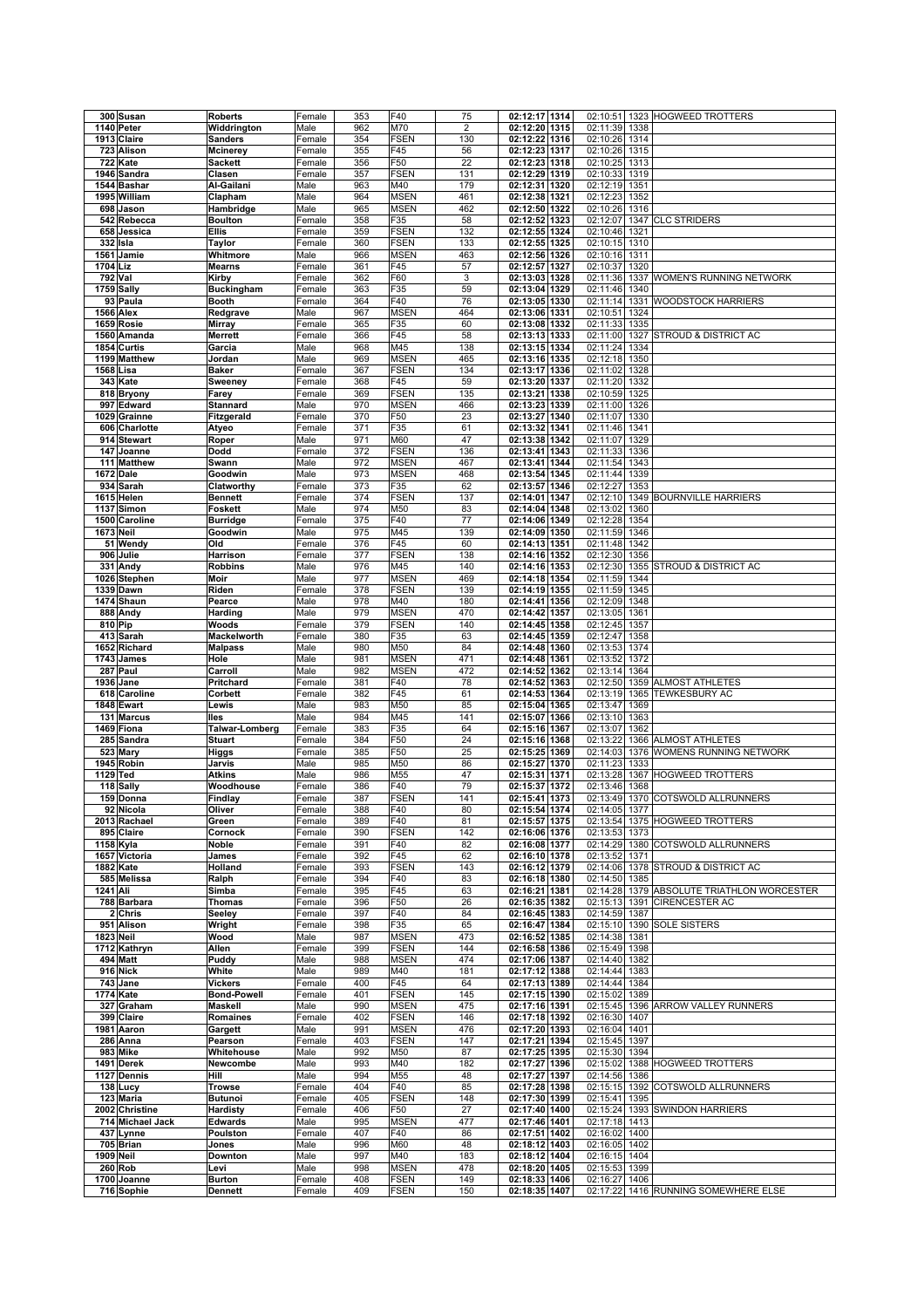|          | 1123 Julie             | Porter            | Female | 410  | F45             | 65           | 02:18:36 1408    | 02:16:24          |      | 1405 HIGGY'S HEROES               |
|----------|------------------------|-------------------|--------|------|-----------------|--------------|------------------|-------------------|------|-----------------------------------|
|          |                        |                   |        |      |                 |              |                  |                   |      |                                   |
|          | 785 Rebecca            | Knibbs            | Female | 411  | <b>FSEN</b>     | 151          | 02:18:39 1409    | 02:16:11          | 1403 |                                   |
|          | 1194 Jacky             | Johnson           | Female | 412  | F40             | 87           | 02:18:46 1410    | 02:18:38          | 1429 |                                   |
| 1741 Jo  |                        | Lawrence          | Female | 413  | F35             | 66           | 02:18:47 1411    | 02:16:40          | 1409 |                                   |
|          | 1124 Suzanna           | Lifely            | Female | 414  | F45             | 66           | 02:18:48 1412    | 02:16:36          |      | 1408 HIGGY'S HEROES               |
|          | 1398 Frank             |                   | Male   | 999  | M60             | 49           | 02:18:51 1413    | 02:17:00          | 1410 |                                   |
|          |                        | <b>Barnsley</b>   |        |      |                 |              |                  |                   |      |                                   |
|          | 356 Debbie             | Masding           | Female | 415  | F40             | 88           | 02:18:53 1414    | 02:17:19          |      | 1414 ALMOST ATHLETES              |
|          | 1966 Bernard           | <b>Marett</b>     | Male   | 1000 | M55             | 49           | 02:18:54 1415    | 02:17:37          | 1422 |                                   |
|          | 1213 Janet             | Harrison          | Female | 416  | F40             | 89           | 02:18:58 1416    | 02:17:31          | 1419 |                                   |
|          | 1142 Nicola            | <b>Biddle</b>     | Female | 417  | F40             | 90           | 02:19:03 1417    | 02:17:33          | 1420 |                                   |
|          | 1220 Victoria          | Miller            | Female | 418  | F45             | 67           | 02:19:09 1418    | 02:17:53          | 1425 |                                   |
|          | 1198 Linda             | Waterman          | Female | 419  | F60             | 4            | 02:19:09 1419    | 02:17:53          | 1424 |                                   |
|          |                        |                   |        |      |                 |              |                  |                   |      |                                   |
|          | 1393 Paul              | Creed             | Male   | 1001 | <b>MSEN</b>     | 479          | 02:19:10 1420    | 02:17:11          | 1412 |                                   |
|          | 1747 Bruce             | Attwood           | Male   | 1002 | M65             | 12           | 02:19:25 1421    | 02:17:43          | 1423 |                                   |
|          | 15 Paul                | <b>Mallory</b>    | Male   | 1003 | M45             | 142          | 02:19:25 1422    | 02:18:15          | 1427 |                                   |
|          | 1219 Philippa          | <b>Dudding</b>    | Female | 420  | <b>FSEN</b>     | 152          | 02:19:27<br>1423 | 02:17:09          | 1411 |                                   |
|          | 824 Chris              | Thornton          | Male   | 1004 | M40             | 184          | 02:19:31<br>1424 | 02:17:20          | 1415 |                                   |
|          | 1593 Rachel            | Holmes            | Female | 421  | F40             | 91           | 02:19:38 1425    | 02:17:27          | 1417 |                                   |
|          |                        |                   |        |      | F <sub>35</sub> | 67           |                  |                   |      |                                   |
|          | 1574 Sarah             | Locke             | Female | 422  |                 |              | 02:19:41 1426    | 02:17:30          | 1418 |                                   |
|          | 891 Paul               | <b>Stewart</b>    | Male   | 1005 | <b>MSEN</b>     | 480          | 02:19:43 1427    | 02:19:14          | 1437 |                                   |
|          | 630 Rachel             | <b>Mcallister</b> | Female | 423  | F35             | 68           | 02:19:53 1428    | 02:18:07          | 1426 |                                   |
|          | 1444 Dorothy           | Thomas            | Female | 424  | F65             | $\sqrt{2}$   | 02:20:02 1429    | 02:17:35          |      | 1421 THORNBURY RC                 |
|          | 80 Anthony             | Christmas         | Male   | 1006 | M80             | $\mathbf{1}$ | 02:20:04 1430    | 02:19:10          | 1436 | STROUD & DISTRICT AC              |
|          | 1998 Kenneth           | Craig             | Male   | 1007 | M70             | 3            | 02:20:12 1431    | 02:18:32          | 1428 |                                   |
|          | 763 Rachel             | Crownshaw         | Female | 425  | <b>FSEN</b>     | 153          | 02:20:24 1432    | 02:20:15          | 1451 |                                   |
|          |                        |                   |        |      |                 |              |                  |                   |      |                                   |
|          | 74 Richard             | <b>Findlater</b>  | Male   | 1008 | M40             | 185          | 02:20:33<br>1433 | 02:18:43          | 1431 |                                   |
|          | 75 Linzi               | Findlater         | Female | 426  | F35             | 69           | 02:20:33 1434    | 02:18:43          | 1432 |                                   |
|          | 1533 Deborah           | Quilter           | Female | 427  | F60             | 5            | 02:20:48 1435    | 02:18:40          | 1430 |                                   |
|          | 250 Angela             | Collorick-Brush   | Female | 428  | F35             | 70           | 02:20:58 1436    | 02:18:52          |      | 1435 GLOS TTG                     |
|          | 1638 Paul              | <b>Ballinger</b>  | Male   | 1009 | <b>MSEN</b>     | 481          | 02:21:02<br>1437 | 02:18:50          | 1433 |                                   |
|          | 1637 Laura             | George            | Female | 429  | <b>FSEN</b>     | 154          | 02:21:04 1438    | 02:18:51          | 1434 |                                   |
|          |                        |                   |        |      |                 |              |                  |                   |      |                                   |
|          | 883 Les                | Chandler          | Male   | 1010 | M45             | 143          | 02:21:07 1439    | 02:20:01 1446     |      |                                   |
|          | 882 Francis            | <b>Mc Donald</b>  | Male   | 1011 | M45             | 144          | 02:21:08 1440    | 02:20:02          | 1447 |                                   |
|          | 898 Helen              | Parry             | Female | 430  | F35             | 71           | 02:21:11 1441    | 02:19:27          | 1441 |                                   |
|          | 1298 Sue               | <b>Norris</b>     | Female | 431  | F55             | 13           | 02:21:18 1442    | 02:19:57          | 1445 |                                   |
|          | 1360 Jeffrey           | <b>Nott</b>       | Male   | 1012 | M55             | 50           | 02:21:29 1443    | 02:20:43          | 1454 |                                   |
|          | 1692 Dellisha          | <b>Strain</b>     | Female | 432  | F45             | 68           | 02:21:34 1444    | 02:19:16          | 1438 |                                   |
|          |                        |                   | Female |      |                 |              |                  |                   |      | 1440 COTSWOLD ALLRUNNERS          |
|          | 800 Jodie              | Padmore           |        | 433  | <b>FSEN</b>     | 155          | 02:21:37 1445    | 02:19:22          |      |                                   |
|          | 376 Susan              | King              | Female | 434  | F50             | 28           | 02:21:39 1446    | 02:19:40          |      | 1442 WESTBURY HARRIERS            |
| 1387     | Michael                | <b>Storey</b>     | Male   | 1013 | M55             | 51           | 02:21:49 1447    | 02:19:18          | 1439 | <b>GLOUCESTER AC</b>              |
| 1877     | John                   | Richardson        | Male   | 1014 | M65             | 13           | 02:22:00 1448    | 02:21:13          | 1462 |                                   |
|          | 984 Katharine          | Richardson        | Female | 435  | <b>FSEN</b>     | 156          | 02:22:00 1449    | 02:21:14          | 1463 |                                   |
|          | 823 Neil               | <b>Wicks</b>      | Male   | 1015 | <b>MSEN</b>     | 482          | 02:22:07 1450    | 02:20:54          | 1457 |                                   |
|          | 1212 Nathan            | Wicks             | Male   | 1016 | <b>MSEN</b>     | 483          | 02:22:10 1451    | 02:20:57          | 1459 |                                   |
|          |                        |                   |        |      |                 |              |                  |                   |      |                                   |
|          | 873 Kate               | Woodward          | Female | 436  | F35             | 72           | 02:22:11 1452    | 02:20:48          | 1456 |                                   |
|          | 1462 Toby              | Willis            | Male   | 1017 | <b>MSEN</b>     | 484          | 02:22:17 1453    | 02:20:06          | 1448 |                                   |
|          | 1487 Chris             | Seed              | Male   | 1018 | <b>MSEN</b>     | 485          | 02:22:17 1454    | 02:19:55          | 1444 |                                   |
|          | 1027 Rachel            | Rind              | Female | 437  | <b>FSEN</b>     | 157          | 02:22:18 1455    | 02:19:54          | 1443 |                                   |
|          | 1520 Jeremy            | Arnold            | Male   | 1019 | M40             | 186          | 02:22:18 1456    | 02:20:07          | 1450 |                                   |
|          | 1464 Katie             | Sweeting          | Female | 438  | F35             | 73           | 02:22:18 1457    | 02:20:06          | 1449 |                                   |
|          | 188 Alice              | Lewis             | Female | 439  | F50             | 29           | 02:22:26 1458    | 02:20:56          | 1458 | <b>DURSLEY &amp; DISTRICT AC</b>  |
|          |                        |                   |        |      |                 |              |                  |                   |      |                                   |
|          | 1607 Steve             | Jordan            | Male   | 1020 | M40             | 187          | 02:22:27 1459    | 02:21:10          | 1461 |                                   |
|          | $1112$ Sara            | Pryke             | Female | 440  | F40             | 92           | 02:22:38 1460    | 02:20:45          | 1455 | <b>SLINN ALLSTARS</b>             |
|          | 121 Michael            | <b>Burt</b>       | Male   | 1021 | <b>MSEN</b>     | 486          | 02:22:40 1461    | 02:20:35          | 1452 |                                   |
|          | 836 Louise             | Mckay             | Female | 441  | F40             | 93           | 02:22:53 1462    | 02:21:46          | 1467 |                                   |
|          | 397 Paul               | Wood              | Male   | 1022 | M45             | 145          | 02:22:55 1463    | 02:21:26          | 1466 |                                   |
|          | 802 Carly              | Webb              | Female | 442  | <b>FSEN</b>     | 158          | 02:22:56 1464    | 02:20:41          | 1453 | <b>COTSWOLD ALLRUNNERS</b>        |
|          |                        |                   |        |      |                 |              | 02:23:12 1465    | 02:21:08          |      |                                   |
|          | 163 Ross               | Frowen            | Male   | 1023 | M45             | 146          |                  |                   | 1460 |                                   |
|          | 53 Roger               | Gibson            | Male   | 1024 | M65             | 14           | 02:23:20 1466    | 02:22:39          | 1474 |                                   |
|          | 1167 Sarah             | Albiston          | Female | 443  | F35             | 74           | 02:23:44 1467    | 02:21:24          | 1465 |                                   |
|          | 1985 Shaun             | Perrill           | Male   | 1025 | <b>MSEN</b>     | 487          | 02:23:46 1468    | 02:22:31 1473     |      |                                   |
|          | 1890 Lewis             | Canning           | Male   | 1026 | M50             | 88           | 02:23:47 1469    | 02:23:47 1484     |      |                                   |
|          | $\overline{726}$ Sarah | Walker            | Female | 444  | F40             | 94           | 02:23:49 1470    | 02:21:14 1464     |      |                                   |
| 1619 Liz |                        | Dale              | Female | 445  | F45             | 69           | 02:23:56 1471    | 02:23:20 1482     |      |                                   |
|          |                        |                   |        |      |                 |              |                  | 02:21:51 1468     |      |                                   |
|          | 1579 Margaret Fox      | Fox               | Female | 446  | F50             | 30           | 02:23:59 1472    |                   |      |                                   |
|          | 575 Wendy              | Welberry          | Female | 447  | F45             | 70           | 02:24:01 1473    | 02:22:03          | 1469 |                                   |
|          | 1060 Trevor            | <b>Buckingham</b> | Male   | 1027 | M60             | 50           | 02:24:12 1474    | 02:22:55 1478     |      |                                   |
|          | 1408 Charlotte         | Gorman            | Female | 448  | <b>FSEN</b>     | 159          | 02:24:17 1475    | 02:24:17          | 1492 |                                   |
|          | 1609 John              | Williams          | Male   | 1028 | M50             | 89           | 02:24:31 1476    | 02:22:21 1470     |      |                                   |
|          | 572 Stephen            | Townsend          | Male   | 1029 | M50             | 90           | 02:24:34 1477    |                   |      | 02:22:46 1476 COTSWOLD ALLRUNNERS |
|          | 666 Maria              | Smart             | Female | 449  | <b>FSEN</b>     | 160          | 02:24:52 1478    | 02:22:29 1471     |      |                                   |
|          | 637 Jason              | Smart             | Male   | 1030 | <b>MSEN</b>     | 488          | 02:24:53 1479    | 02:22:30 1472     |      |                                   |
|          | 697 Jeanette           | Halliday          | Female | 450  | F50             | 31           | 02:25:02 1480    |                   |      | 02:22:49 1477 COTSWOLD ALLRUNNERS |
|          |                        |                   |        |      |                 |              |                  |                   |      |                                   |
|          | 1115 Helen             | <b>Blanch</b>     | Female | 451  | F35             | 75           | 02:25:03 1481    | 02:23:01 1479     |      |                                   |
|          | 201 Hazel              | Maclaren          | Female | 452  | F45             | 71           | 02:25:06 1482    | 02:23:09 1480 WRN |      |                                   |
|          | 1896 Michelle          | Walker            | Female | 453  | F45             | 72           | 02:25:07 1483    | 02:24:10          | 1490 |                                   |
|          | <b>1087 Mark</b>       | Evans             | Male   | 1031 | <b>MSEN</b>     | 489          | 02:25:07 1484    | 02:23:20          | 1481 |                                   |
|          | 1931 Beatrice          | Drake             | Female | 454  | <b>FSEN</b>     | 161          | 02:25:09 1485    | 02:23:56 1487     |      | RUNNING SOMEWHERE ELSE            |
|          | 1401 Greg              | Power             | Male   | 1032 | M50             | 91           | 02:25:10 1486    | 02:24:20          | 1493 |                                   |
|          | 757 Rebecca            | Robinson          | Female | 455  | F35             | 76           | 02:25:33 1487    | 02:23:25 1483     |      |                                   |
|          |                        |                   |        |      |                 |              |                  |                   |      |                                   |
|          | 892 Sally              | Laws              | Female | 456  | F40             | 95           | 02:25:48 1488    | 02:24:16 1491     |      |                                   |
|          | 1156 Mark              | <b>Nicholls</b>   | Male   | 1033 | M40             | 188          | 02:25:57 1489    | 02:24:53          | 1498 |                                   |
|          | 452 Claire             | <b>Salter</b>     | Female | 457  | F35             | 77           | 02:26:06 1490    | 02:23:54          |      | 1486 CLC STRIDERS                 |
|          | 600 Des                | Thomson           | Male   | 1034 | M60             | 51           | 02:26:11 1491    | 02:23:54          |      | 1485 HIGGY'S HEROES               |
|          | 801 Sharon             | Smith             | Female | 458  | F40             | 96           | 02:26:17 1492    |                   |      | 02:24:31 1496 COTSWOLD ALLRUNNERS |
|          | 878 Rachel             | Gerrard           | Female | 459  | <b>FSEN</b>     | 162          | 02:26:26 1493    | 02:22:42 1475     |      |                                   |
|          | 485 Maxine             | Woodward          | Female | 460  | <b>FSEN</b>     | 163          | 02:26:27 1494    | 02:24:04 1489     |      |                                   |
|          |                        |                   |        |      |                 |              |                  |                   |      |                                   |
|          | 1289 Georgina          | Hazell            | Female | 461  | <b>FSEN</b>     | 164          | 02:26:28 1495    | 02:23:57 1488     |      |                                   |
|          | 678 Amanda             | Maule             | Female | 462  | F35             | 78           | 02:26:37 1496    | 02:24:51          | 1497 | COTSWOLD ALLRUNNERS               |
|          | 1197 Helen             | Large             | Female | 463  | F45             | 73           | 02:26:47 1497    | 02:24:27          | 1495 |                                   |
|          | 224 Cindy              | Peters            | Female | 464  | F40             | 97           | 02:26:49 1498    | 02:24:26          |      | 1494 HOGWEED TROTTERS             |
|          | 544 Nicki              | Cotton            | Female | 465  | F40             | 98           | 02:26:51 1499    | 02:25:05 1499     |      |                                   |
|          | 591 Adrienne           | Matchan           | Female | 466  | F35             | 79           | 02:27:16 1500    | 02:25:27          | 1501 |                                   |
|          | 394 Sarah              | Millward          | Female | 467  | F45             | 74           | 02:27:21 1501    | 02:25:07 1500     |      |                                   |
|          |                        |                   |        |      |                 |              |                  |                   |      |                                   |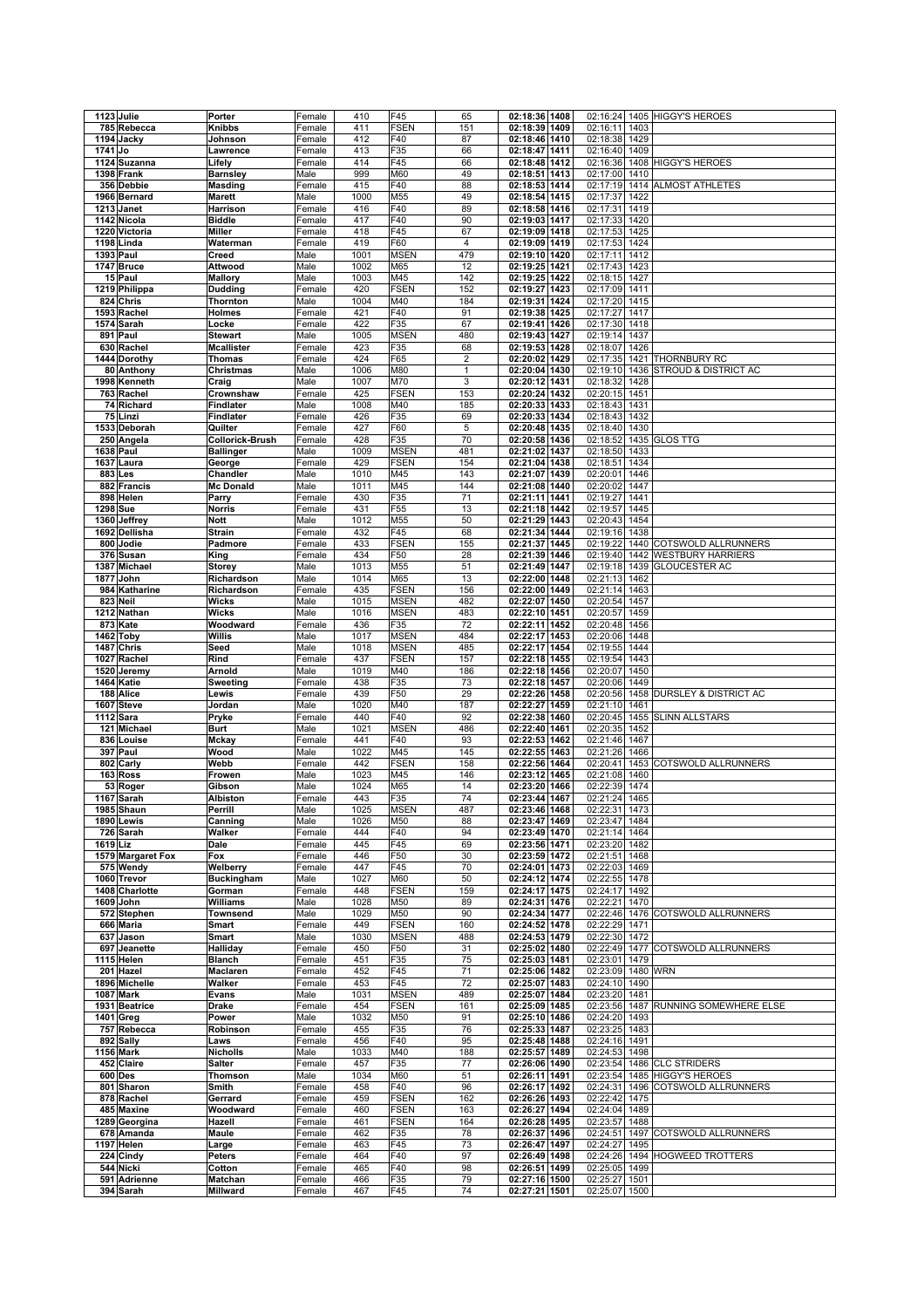|           | 874 John                      | Pobjoy                | Male             | 1035         | <b>MSEN</b>                | 490            | 02:27:32 1502                     | 02:26:54                       | 1504         |                                         |
|-----------|-------------------------------|-----------------------|------------------|--------------|----------------------------|----------------|-----------------------------------|--------------------------------|--------------|-----------------------------------------|
|           | 495 Nicky                     | Marshall              | Female           | 468          | <b>FSEN</b>                | 165            | 02:28:11 1503                     | 02:25:46                       | 1502         |                                         |
|           | 1223 Clare                    | Farmer                | Female           | 469          | F35                        | 80             | 02:28:22 1504                     | 02:26:17                       | 1503         |                                         |
|           | 1588 Paula                    | Paskin                | Female           | 470          | F40                        | 99             | 02:29:15 1505                     | 02:27:33                       | 1505         |                                         |
|           | 1216 Yasmin                   | <b>Shaikh</b>         | Female           | 471          | F35                        | 81             | 02:29:40 1506                     | 02:27:39                       |              | 1506 ALMOST ATHLETES                    |
|           | 1780 Kristin                  | Szkrybieniec          | Female           | 472          | F40                        | 100            | 02:29:55 1507                     | 02:27:43                       | 1507         |                                         |
|           | 656 Layla                     | Slaughter             | Female           | 473          | <b>FSEN</b>                | 166            | 02:30:01<br>1508                  | 02:27:46                       | 1508         | COTSWOLD ALLRUNNERS                     |
|           | 206 Ben                       | Wilder                | Male             | 1036         | <b>MSEN</b>                | 491            | 02:30:19 1509                     | 02:28:18                       | 1512         |                                         |
|           | 382 Peter                     | Druce                 | Male             | 1037         | M45                        | 147            | 02:30:19 1510                     | 02:28:17                       | 1511         |                                         |
|           | 115 Andreea                   | Aschenazi             | Female           | 474          | <b>FSEN</b>                | 167            | 02:30:20 1511                     | 02:28:31                       | 1514         |                                         |
|           | 1419 Faye                     | Mclean                | Female           | 475          | <b>FSEN</b>                | 168            | 02:30:23 1512                     | 02:27:50                       | 1509         |                                         |
|           | 1894 Amanda Georgina          | <b>Walker-Sturdy</b>  | Female           | 476          | F40                        | 101            | 02:30:33 1513                     | 02:29:35                       | 1522         |                                         |
|           | 54 Jo                         | Kilminster            | Female           | 477          | <b>FSEN</b>                | 169            | 02:30:37 1514                     | 02:28:57 1518                  |              |                                         |
|           | 155 Christine                 | Latham                | Female           | 478          | F <sub>55</sub>            | 14             | 02:30:40 1515                     | 02:28:20                       | 1513         |                                         |
|           | 604 Helen                     | <b>Roberts</b>        | Female           | 479          | F40                        | 102            | $02:30:44$ 1516                   | 02:28:08 1510                  |              |                                         |
|           | 1923 Christine                | Reynolds              | Female           | 480          | F50                        | 32             | 02:31:03 1517                     | 02:28:50                       | 1516         |                                         |
|           | 919 Alan                      | <b>Butler</b>         | Male             | 1038         | M60                        | 52             | 02:31:05 1518                     | 02:28:48                       | 1515         |                                         |
|           | 43 Christine                  | <b>Robbins</b>        | Female           | 481          | F40                        | 103            | 02:31:05 1519                     | 02:29:01                       | 1519         |                                         |
|           | 631 Christine                 | <b>Ellis</b>          | Female           | 482          | F60                        | $\,6\,$        | 02:31:09 1520                     | 02:29:22                       | 1521         |                                         |
|           | 484 Jenny                     | Vallely               | Female           | 483          | F45                        | 75             | 02:31:09 1521                     | 02:29:40                       | 1523         | ANGELS RUNNING CLUB                     |
|           | 1084 Annette                  | Glassonbury           | Female           | 484          | F40                        | 104            | 02:31:19 1522                     | 02:28:52                       | 1517         |                                         |
|           | 109 Susan                     | <b>Besford</b>        | Female           | 485          | F45                        | 76             | 02:31:59<br>1523                  | 02:29:44                       | 1524         |                                         |
| 1821 Lee  |                               | <b>Marks</b>          | Male             | 1039         | <b>MSEN</b>                | 492            | 02:32:05 1524                     | 02:29:47                       | 1525         |                                         |
|           | 82 Lucy                       | <b>Salter</b>         | Female           | 486          | <b>FSEN</b>                | 170            | 02:32:16 1525                     | 02:30:51                       | 1529         |                                         |
|           | 69 Emma                       | Weston                | Female           | 487          | <b>FSEN</b>                | 171            | 02:32:16 1526                     | 02:30:54                       | 1530         |                                         |
|           | 579 Amy                       | Andrews               | Female           | 488          | F40                        | 105            | 02:32:42 1527                     | 02:30:36                       | 1528         |                                         |
|           | 8 Zoe                         | Sumpter               | Female           | 489          | F35                        | 82             | 02:32:59 1528                     | 02:30:33                       | 1526         |                                         |
|           | 13 Mandy                      | Robotham              | Female           | 490          | F45                        | 77             | 02:33:00 1529                     | 02:30:33                       | 1527         |                                         |
|           | 1175 Hannah                   | Nolan                 | Female           | 491          | <b>FSEN</b>                | 172            | 02:33:03 1530                     | 02:29:19                       | 1520         |                                         |
|           | 1904 Stewart                  | Palmer                | Male             | 1040         | M60                        | 53             | 02:33:06 1531                     | 02:31:09                       | 1533         |                                         |
|           | 363 Wendy                     | Horner                | Female           | 492          | F40                        | 106            | 02:33:30 1532                     | 02:31:02                       | 1532         |                                         |
|           | 1454 Gertjan                  | Van Der Brugge        | Male             | 1041         | M55                        | 52             | 02:33:39 1533                     | 02:31:30                       | 1535         |                                         |
|           | 1846 Martin                   | Pates                 | Male             | 1042         | <b>MSEN</b>                | 493            | 02:33:55 1534                     | 02:32:06                       | 1536         |                                         |
|           | <b>1354 Dawn</b>              | <b>Brooks</b>         | Female           | 493          | F50                        | 33             | 02:33:56 1535                     | 02:31:28                       | 1534         | <b>BLACK PEAR JOGGERS</b>               |
|           | 811 Anne                      | Egan                  | Female           | 494          | <b>FSEN</b>                | 173            | 02:34:41<br>1536                  | 02:30:55                       | 1531         |                                         |
|           | 213 Nicci                     | Luffman               | Female           | 495          | F45                        | 78             | 02:35:03 1537                     | 02:32:41                       | 1537         |                                         |
|           | 1364 Lee-Anne                 | Sperring              | Female           | 496          | F35                        | 83             | 02:35:04 1538                     | 02:33:11                       | 1538         |                                         |
|           | 1150 Michael                  | Guilbert              | Male             | 1043         | M40                        | 189            | 02:35:13 1539                     | 02:34:35                       | 1545         |                                         |
|           | 469 Carrie                    | <b>Humphreys</b>      | Female           | 497          | <b>FSEN</b>                | 174            | 02:35:20 1540                     | 02:33:53                       | 1541         | <b>STROUD &amp; DISTRICT AC</b>         |
|           | 1162 Paul                     | Horlick               | Male             | 1044         | M45                        | 148            | 02:36:05 1541                     | 02:33:37                       | 1539         |                                         |
|           | 352 Michael                   | Smith                 | Male             | 1045         | M45                        | 149            | 02:36:05 1542                     | 02:33:41 1540                  |              |                                         |
|           | 1317 Alex<br>1548 Emily       | <b>Bromfield</b>      | Male             | 1046<br>498  | <b>MSEN</b><br><b>FSEN</b> | 494<br>175     | 02:36:09 1543<br>02:36:11<br>1544 | 02:34:01<br>02:36:11           | 1542<br>1553 |                                         |
| 1549 Liz  |                               | Purnell<br>Purnell    | Female<br>Female | 499          | F35                        | 84             | 02:36:11<br>1545                  | 02:35:34                       | 1549         |                                         |
|           | 142 Sarah                     | Grout                 | Female           | 500          | F45                        | 79             | 02:36:55 1546                     | 02:34:26                       | 1543         | <b>MALVERN JOGGERS</b>                  |
|           | 233 Sarah                     | Crooks                | Female           | 501          | <b>FSEN</b>                | 176            | 02:36:55 1547                     | 02:34:27                       | 1544         |                                         |
|           | 426 Ray                       | Card                  | Male             | 1047         | M40                        | 190            | 02:37:15 1548                     | 02:34:54                       | 1546         |                                         |
|           | 1897 Andrea                   | Cahill                | Female           | 502          | F60                        | $\overline{7}$ | 02:37:18 1549                     | 02:37:18                       | 1560         |                                         |
|           | 1926 Valerie                  | Adlam                 | Female           | 503          | F50                        | 34             | 02:37:18 1550                     | 02:37:18                       | 1561         |                                         |
|           | 612 lan                       | Macdonald             | Male             | 1048         | M45                        | 150            | 02:37:19 1551                     | 02:35:12                       | 1547         |                                         |
|           | 1901 Angela                   | Absolom               | Female           | 504          | F50                        | 35             | 02:37:30 1552                     | 02:35:32                       | 1548         |                                         |
|           | 1982 Chihiro                  | <b>Bartlett</b>       | Female           | 505          | <b>FSEN</b>                | 177            | 02:37:59 1553                     | 02:36:27                       | 1555         |                                         |
|           | 1922 Nicholas                 | Page                  | Male             | 1049         | M45                        | 151            | 02:38:03 1554                     | 02:35:41                       | 1550         |                                         |
|           |                               |                       | Female           | 506          | <b>FSEN</b>                | 178            | 02:38:14 1555                     | 02:35:50                       | 1552         |                                         |
|           | 77 Kirsty                     | Owen                  |                  |              |                            |                |                                   |                                |              |                                         |
|           | 223 Emma                      | Chapman               | Female           | 507          | <b>FSEN</b>                | 179            | 02:38:14 1556                     | 02:35:49                       | 1551         |                                         |
|           | 474 Stewart                   | <b>Bland</b>          | Male             | 1050         | M55                        | 53             | 02:38:36 1557                     | 02:36:26                       | 1554         |                                         |
|           | 1801 Gareth                   | Owens                 | Male             | 1051         | <b>MSEN</b>                | 495            | 02:38:43 1558                     | 02:36:29                       | 1556         |                                         |
| 2027      | Caroline                      | Owens                 | Female           | 508          | <b>FSEN</b>                | 180            | 02:38:45 1559                     | 02:36:33                       | 1557         |                                         |
|           | 139 Hester                    | Davis                 | Female           | 509          | <b>FSEN</b>                | 181            | 02:39:04 1560                     | 02:36:57                       |              | 1558 ALMOST ATHLETES                    |
|           | 314 Catherine                 | Cotton                | Female           | 510          | F35                        | 85             | 02:39:04 1561                     | 02:36:57                       |              | 1559 ALMOST ATHLETES                    |
|           | 416 Lucy                      | Prosser               | Female           | 511          | F35                        | 86             | 02:39:54 1562                     |                                |              | 02:37:41 1562 MALVERN JOGGERS           |
|           | 246 Craig                     | Hamill                | Male             | 1052         | <b>MSEN</b>                | 496            | 02:40:27 1563                     | 02:38:27                       | 1563         |                                         |
|           | 1736 Ruth                     | Howell                | Female           | 512          | F45                        | 80             | 02:40:28 1564                     | 02:38:50 1564                  |              |                                         |
|           | 120 Christopher<br>1236 James | Hughes                | Male             | 1053<br>1054 | <b>MSEN</b><br>M65         | 497            | 02:40:30 1565                     | 02:40:30 1568                  |              | 02:39:47 1566 CHELTENHAM TRIATHLON CLUB |
|           | 938 Nicola                    | Kearney<br>Derrick    | Male<br>Female   | 513          | F40                        | 15<br>107      | 02:41:23 1566<br>02:41:33 1567    | 02:39:04 1565                  |              |                                         |
|           | 277 Georgia                   | <b>D'Esterre</b>      | Female           | 514          | <b>FSEN</b>                | 182            | 02:42:29 1568                     |                                |              | 02:40:17 1567 CLC STRIDERS              |
|           | 1900 Mark                     | Davies                | Male             | 1055         | M40                        | 191            | 02:42:30 1569                     | 02:41:39                       | 1572         |                                         |
|           | 94 Keith                      | Low                   | Male             | 1056         | <b>MSEN</b>                | 498            | 02:43:24 1570                     | 02:41:05 1569                  |              |                                         |
|           | 568 Adam                      | Softley               | Male             | 1057         | <b>MSEN</b>                | 499            | 02:43:33 1571                     | 02:41:40 1573                  |              |                                         |
|           | 1826 Steven                   | Rigsby                | Male             | 1058         | M45                        | 152            | 02:43:58 1572                     | 02:41:35 1570                  |              |                                         |
|           | 1824 Paul Henryk              | Kuc                   | Male             | 1059         | M45                        | 153            | 02:43:59 1573                     | 02:41:36 1571                  |              |                                         |
|           | 175 Helen                     | Smith                 | Female           | 515          | F40                        | 108            | 02:44:03 1574                     | 02:41:59 1574                  |              |                                         |
|           | 595 Penny                     | <b>Briscoe</b>        | Female           | 516          | F45                        | 81             | 02:45:25 1575                     | 02:43:43 1575                  |              |                                         |
|           | 1705 Jason                    | <b>Humphries</b>      | Male             | 1060         | <b>MSEN</b>                | 500            | 02:45:33 1576                     | 02:44:57 1579                  |              |                                         |
|           | 1522 John                     | <b>Mcintyre</b>       | Male             | 1061         | M40                        | 192            | 02:45:55 1577                     | 02:44:37 1578                  |              |                                         |
|           | 808 Andi                      | Thompson              | Male             | 1062         | <b>MSEN</b>                | 501            | 02:46:20 1578                     | 02:44:29 1576                  |              |                                         |
|           | 781 Nina                      | Philippidis           | Female           | 517          | <b>FSEN</b>                | 183            | 02:46:44 1579                     | 02:46:08 1581                  |              |                                         |
|           | 410 Jennifer                  | Bohannon              | Female           | 518          | F35                        | 87             | 02:46:46 1580                     | 02:44:35 1577                  |              |                                         |
|           | 1155 Paul                     | Benzie                | Male             | 1063         | M40                        | 193            | 02:48:12 1581                     | 02:47:08 1583                  |              |                                         |
|           | 324 Nicola                    | Keene                 | Female           | 519          | F35                        | 88             | 02:48:22 1582                     | 02:45:56 1580                  |              |                                         |
|           | 759 Kayleigh                  | Hughes                | Female           | 520          | <b>FSEN</b>                | 184            | 02:48:23 1583                     | 02:48:23 1584                  |              |                                         |
|           | 741 Elizabeth                 | Jenkins               | Female           | 521          | <b>FSEN</b>                | 185            | 02:49:12 1584                     | 02:47:04 1582                  |              |                                         |
|           | 982 Simon<br>385 Rupert       | Richardson<br>Charley | Male<br>Male     | 1064<br>1065 | <b>MSEN</b><br>M45         | 502<br>154     | 02:51:44 1585<br>02:51:49 1586    | 02:51:44 1586<br>02:51:12 1585 |              |                                         |
|           | 186 Jason                     | Andrew                | Male             | 1066         | M40                        | 194            | 02:54:43 1587                     | 02:53:41 1587                  |              |                                         |
|           | 551 Dawn                      | <b>Bruton</b>         | Female           | 522          | <b>FSEN</b>                | 186            | 02:56:41 1588                     | 02:54:14                       | 1588         |                                         |
|           | 338 Cheryl                    | Gillott               | Female           | 523          | F55                        | 15             | 03:11:32 1589                     |                                |              | 03:11:32 1589 COTSWOLD ALLRUNNERS       |
|           | 432 Natasha                   | Heffenman             | Female           | 524          | <b>FSEN</b>                | 187            | 03:17:46 1590                     | 03:15:33                       | 1590         |                                         |
|           | 1373 Kevin                    | Hefferman             | Male             | 1067         | M50                        | 92             | 03:18:39 1591                     | 03:16:25 1591                  |              | STROUD & DISTRICT AC                    |
|           | 1539 Esther                   | <b>Murray</b>         | Female           | 525          | F60                        | 8              | 03:18:48 1592                     | 03:18:48 1592                  |              |                                         |
|           | 433 Christine                 | Taylor                | Female           | 526          | F55                        | 16             | 03:20:11 1593                     | 03:20:11 1593                  |              |                                         |
| 1541 Jill | 1997 Paul                     | Jordan<br>Griffiths   | Female<br>Male   | 527<br>1068  | F60<br>M60                 | 9<br>54        | 03:22:56 1594<br>03:24:25 1595    | 03:22:56 1594<br>03:24:25 1595 |              |                                         |